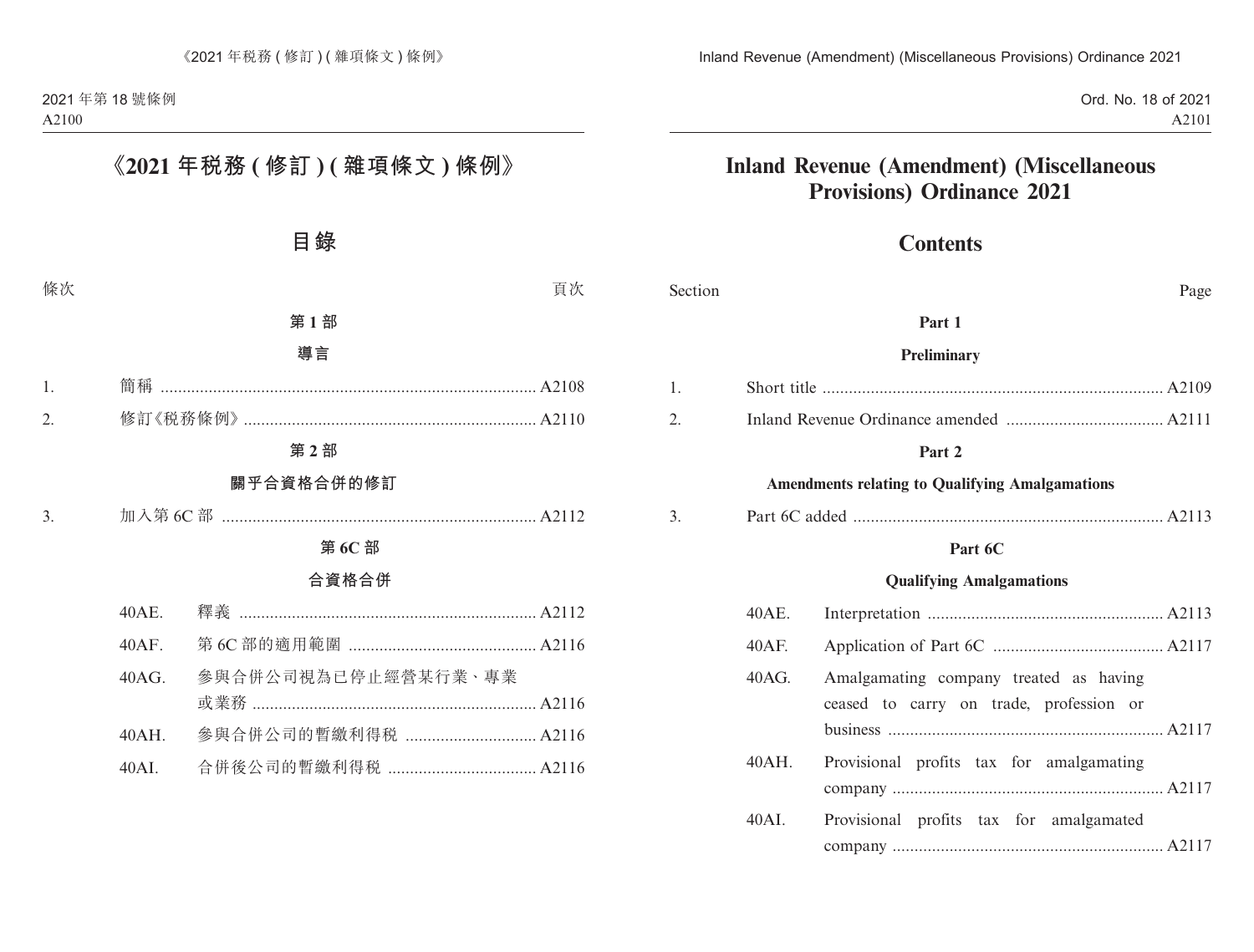|  |  | Ord. No. 18 of 2021 |
|--|--|---------------------|
|  |  | A2103               |

| Section |              | Page                                        |
|---------|--------------|---------------------------------------------|
|         | 40AJ.        | Obligations and liabilities of amalgamating |
|         | 40AK.        | powers and privileges of<br>Rights,         |
|         | 40AL.        | Returns for profits tax for amalgamating    |
|         |              |                                             |
|         | $40AM$ .     |                                             |
| 4.      |              |                                             |
|         | Schedule 17J | Amalgamations—Special<br>Qualifying         |
|         |              | A2121                                       |
|         |              | $\mathbf{r}$ $\mathbf{r}$                   |

#### **Part 3**

### **Amendments relating to Specified Assets**

| J. |  |  |
|----|--|--|
|----|--|--|

### **Part 6D**

### **Specified Assets**

| 40AN. |                                                |  |
|-------|------------------------------------------------|--|
| 40AO. |                                                |  |
| 40AP. |                                                |  |
| 40AQ. |                                                |  |
| 40AR. | Non-application of certain provisions because  |  |
| 40AS. | Deemed selling price of specified asset  A2195 |  |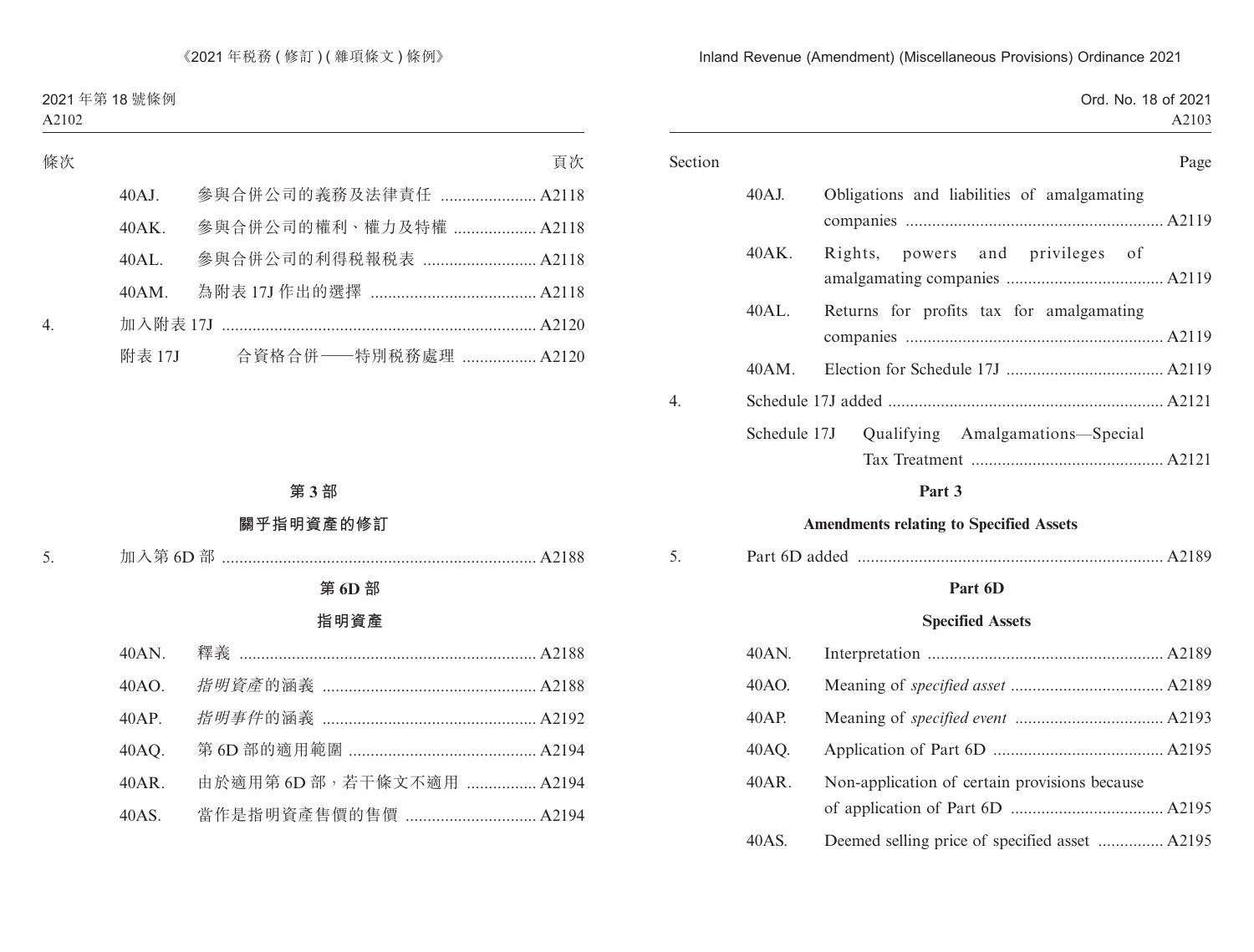Ord. No. 18 of 2021 A2105 Section Page 40AT. Deemed proceeds of sale ..................................... A2197 40AU. Deemed expenditure ............................................ A2199 **Part 4 Amendments relating to Furnishing of Returns** 6. Section 2 amended (interpretation) ....................................... A2201 7. Section 51AA amended (form and manner of furnishing return, etc. under section 51) ................................................ A2201 8. Sections 51AAB, 51AAC and 51AAD added ....................... A2205 51AAB. Commissioner may require certain returns to be furnished in form of electronic record ........... A2205 51AAC. Return disregarded if requirement not complied with ...................................................... A2205 51AAD. Service provider to be engaged to furnish return .................................................................. A2207 9. Section 51A amended (power to require statement of assets and liabilities, etc.) ...................................................... A2209 10. Section 51B amended (power to issue search warrant) ......... A2209 11. Section 80 amended (penalties for failure to make returns, making incorrect returns, etc.) ................................. A2209 12. Sections 80K to 80N added .................................................. A2211 80K. Offences of service provider in relation to furnishing of returns under section 51(1) ............ A2211

Inland Revenue (Amendment) (Miscellaneous Provisions) Ordinance 2021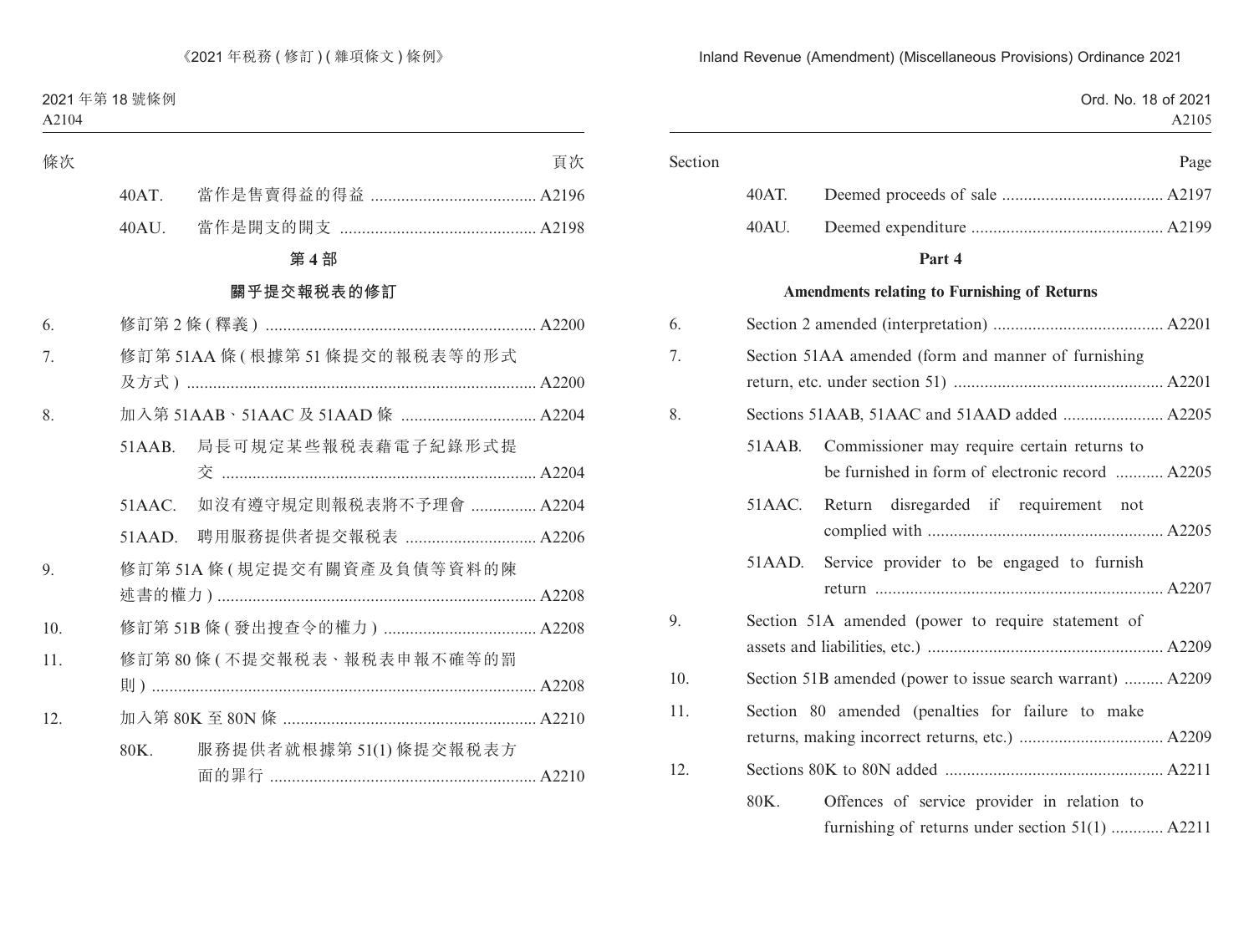Ord. No. 18 of 2021 A2107

| Section |      | Page                                                         |
|---------|------|--------------------------------------------------------------|
|         | 80L. | Court may order service providers to do                      |
|         | 80M. | Proceedings for offences relating to service                 |
|         | 80N. | Commissioner may compound offences  A2215                    |
| 13.     |      | Section 82A amended (additional tax in certain cases)  A2215 |
|         |      | Part 5                                                       |
|         |      | Amendments relating to Deduction of Foreign Tax              |
| 14.     |      | Section 16 amended (ascertainment of chargeable              |
| 15.     |      | Section 50AA amended (general provisions on relief           |
|         |      | Part 6                                                       |
|         |      | <b>Related Amendments</b>                                    |
| 16.     |      | Section 38 amended (balancing allowances and charges,        |
| 17.     |      | Section 39D amended (balancing allowances and charges        |
| 18.     |      | Section 80 amended (penalties for failure to make            |
| 19.     |      | Section 82A amended (additional tax in certain cases)  A2231 |
| 20.     |      | Schedule 45 amended (deduction of R&D expenditures)  A2233   |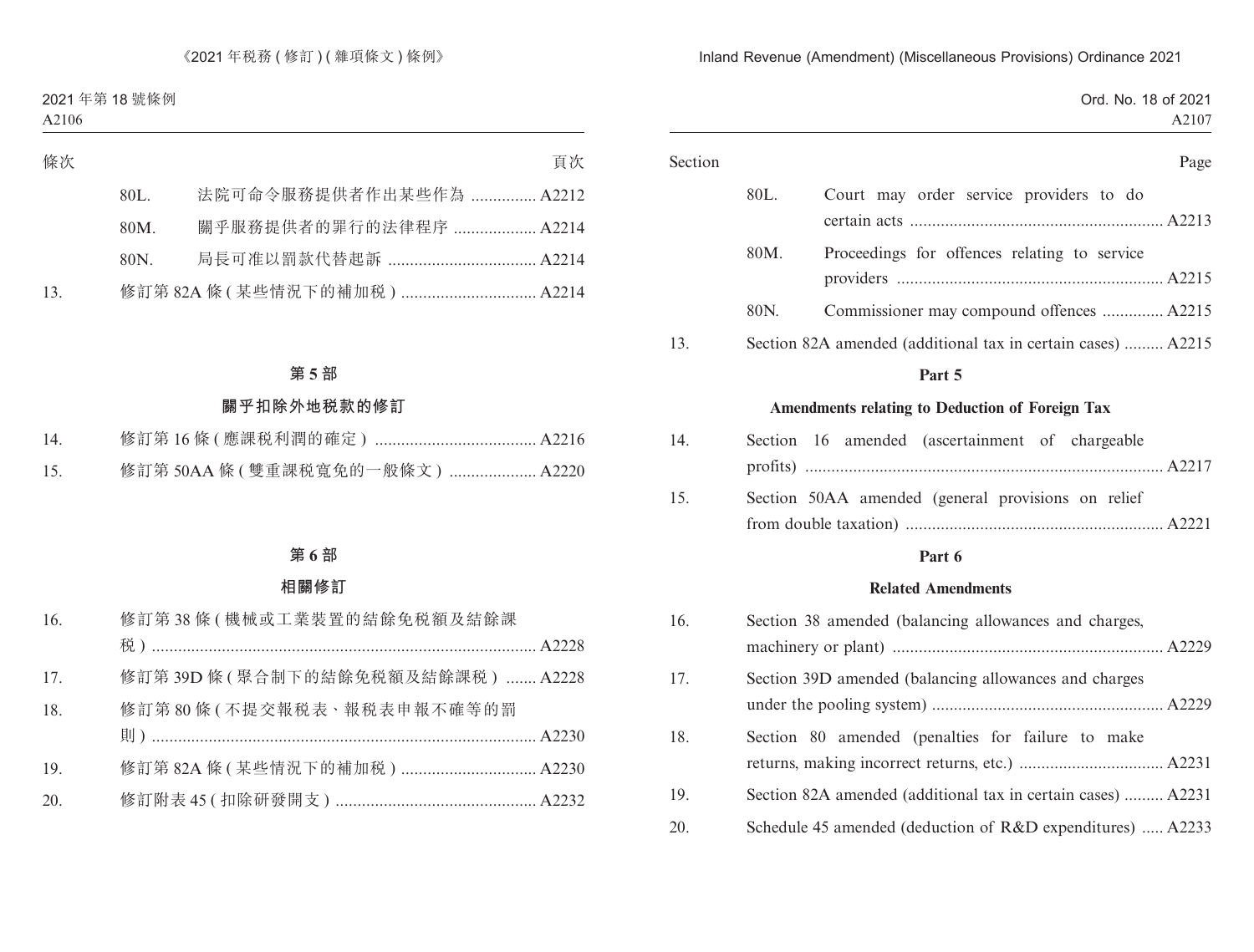Part 1 Section 1 Ord. No. 18 of 2021 A2109

#### **HONG KONG SPECIAL ADMINISTRATIVE REGION**

#### ORDINANCE NO. 18 OF 2021



Carrie LAM Chief Executive 10 June 2021

An Ordinance to amend the Inland Revenue Ordinance to provide for tax treatment in relation to the amalgamation of companies under Division 3 of Part 13 of the Companies Ordinance and tax treatment in relation to the transfer or succession of certain capital assets; to enhance the mechanism for furnishing returns required under the Inland Revenue Ordinance; to enhance the current provisions for deduction of foreign tax paid in respect of certain income, profits or gains; and to provide for related matters.

[11 June 2021]

Enacted by the Legislative Council.

# **Part 1**

# **Preliminary**

#### **1. Short title**

This Ordinance may be cited as the Inland Revenue (Amendment) (Miscellaneous Provisions) Ordinance 2021.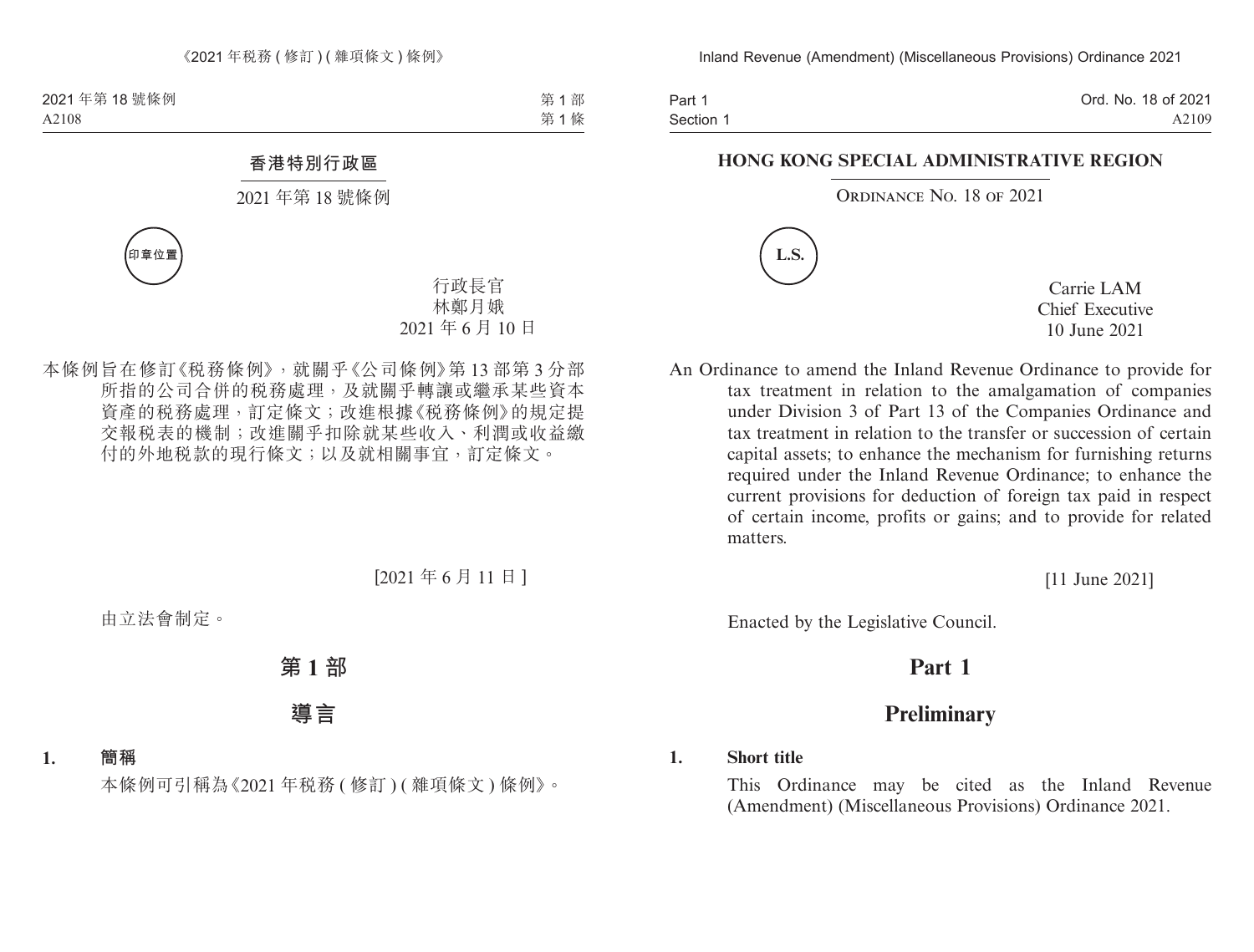| Part 1    | Ord. No. 18 of 2021 |
|-----------|---------------------|
| Section 2 | A2111               |

### **2. Inland Revenue Ordinance amended**

The Inland Revenue Ordinance (Cap. 112) is amended as set out in Parts 2 to 6.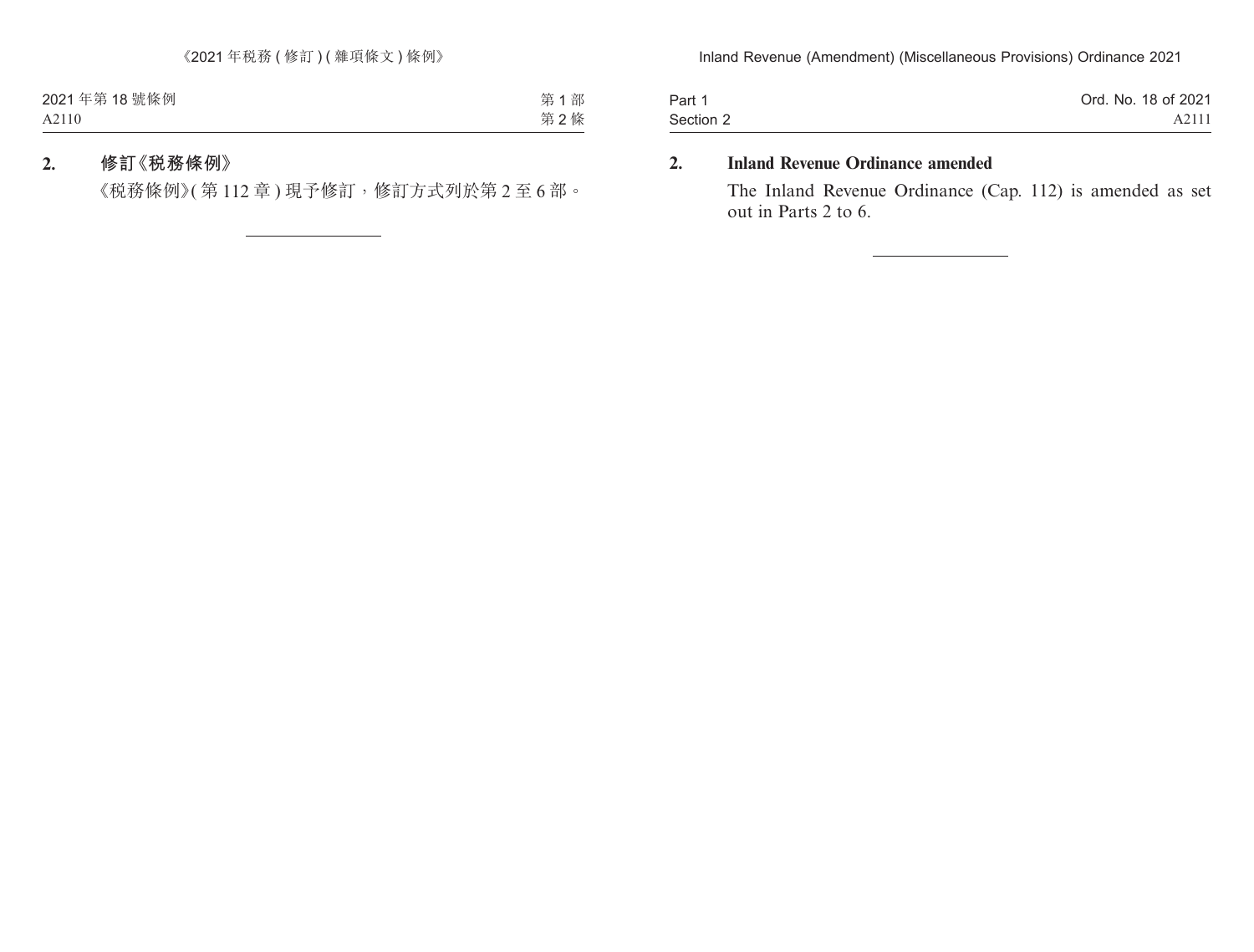| Part 2    | Ord. No. 18 of 2021 |
|-----------|---------------------|
| Section 3 | A2113               |

## **Part 2**

## **Amendments relating to Qualifying Amalgamations**

**3. Part 6C added**

The Ordinance—

**Add**

## "**Part 6C**

## **Qualifying Amalgamations**

#### **40AE. Interpretation**

In this Part—

*amalgamated company* (合併後公司) means—

(a) a company—

- (i) that amalgamates with one or more of its wholly owned subsidiaries under section 680 of the Companies Ordinance; and
- (ii) the shares of which are not cancelled on the amalgamation; or
- (b) a wholly owned subsidiary of a body corporate—
	- (i) that amalgamates with one or more of the other wholly owned subsidiaries of the body corporate under section 681 of the Companies Ordinance; and
	- (ii) the shares of which are not cancelled on the amalgamation;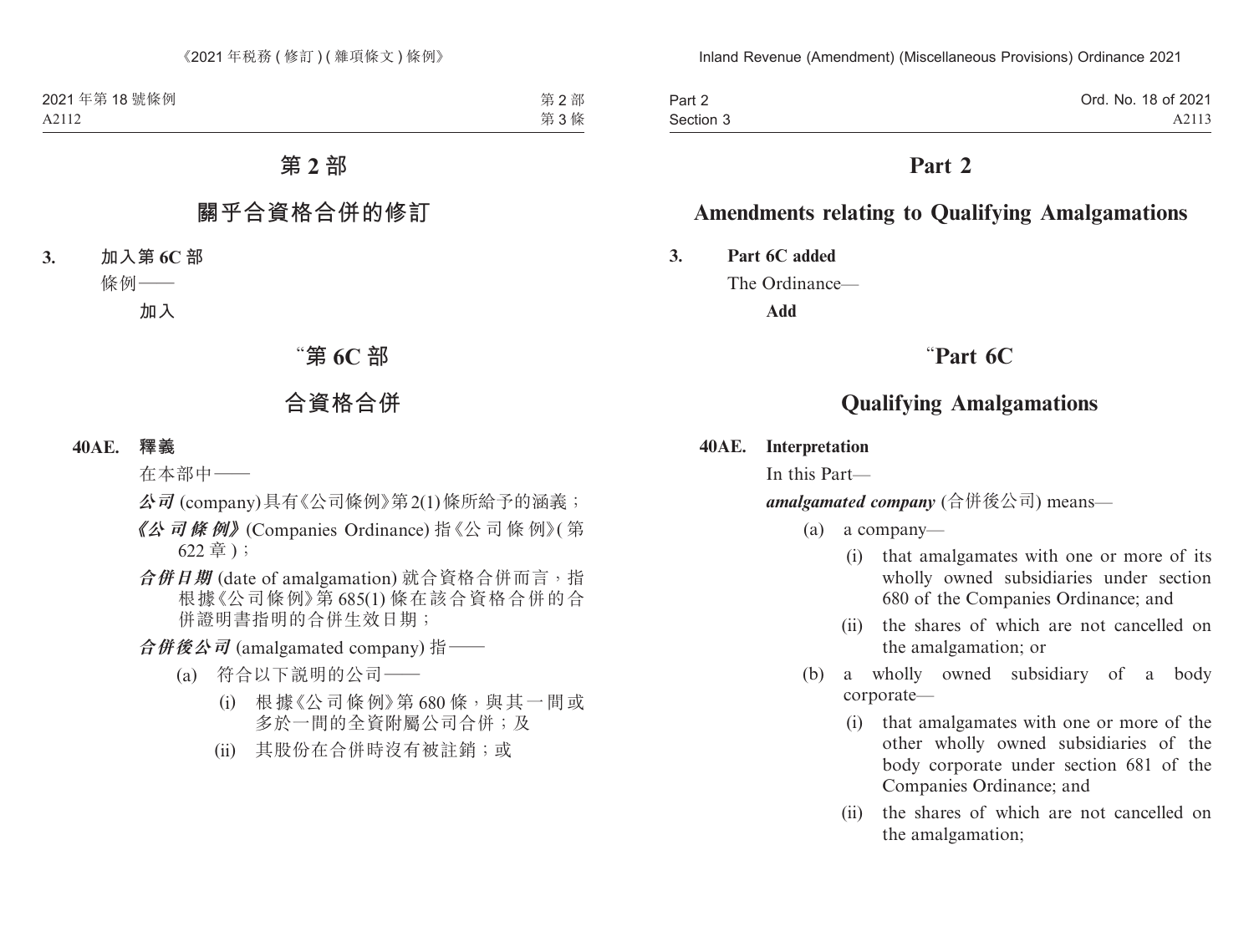| Part 2    | Ord. No. 18 of 2021 |
|-----------|---------------------|
| Section 3 | A2115               |

*amalgamating company* (參與合併公司) means a company—

- (a) that is amalgamated in a qualifying amalgamation; and
- (b) the shares of which are cancelled on the amalgamation;
- *body corporate* (法人團體) has the meaning given by section 2(1) of the Companies Ordinance;
- *Companies Ordinance* (《公司條例》) means the Companies Ordinance (Cap. 622);
- *company*  $(  $\triangle \overline{\mathbb{a}}$  ) has the meaning given by section 2(1) of$ the Companies Ordinance;
- *date of amalgamation* (合併日期), in relation to a qualifying amalgamation, means the effective date of the amalgamation specified in the certificate of amalgamation for the qualifying amalgamation under section  $685(1)$  of the Companies Ordinance;
- *qualifying amalgamation* (合資格合併) means an amalgamation of companies—
	- (a) under section 680 or 681 of the Companies Ordinance; and
	- (b) for which a certificate of amalgamation has been issued by the Registrar of Companies under section 684(3) of the Companies Ordinance;
- *year of cessation* (停業年度), in relation to an amalgamating company in a qualifying amalgamation, means the year of assessment in which the amalgamating company is treated as having ceased to carry on its trade, profession or business under section 40AG.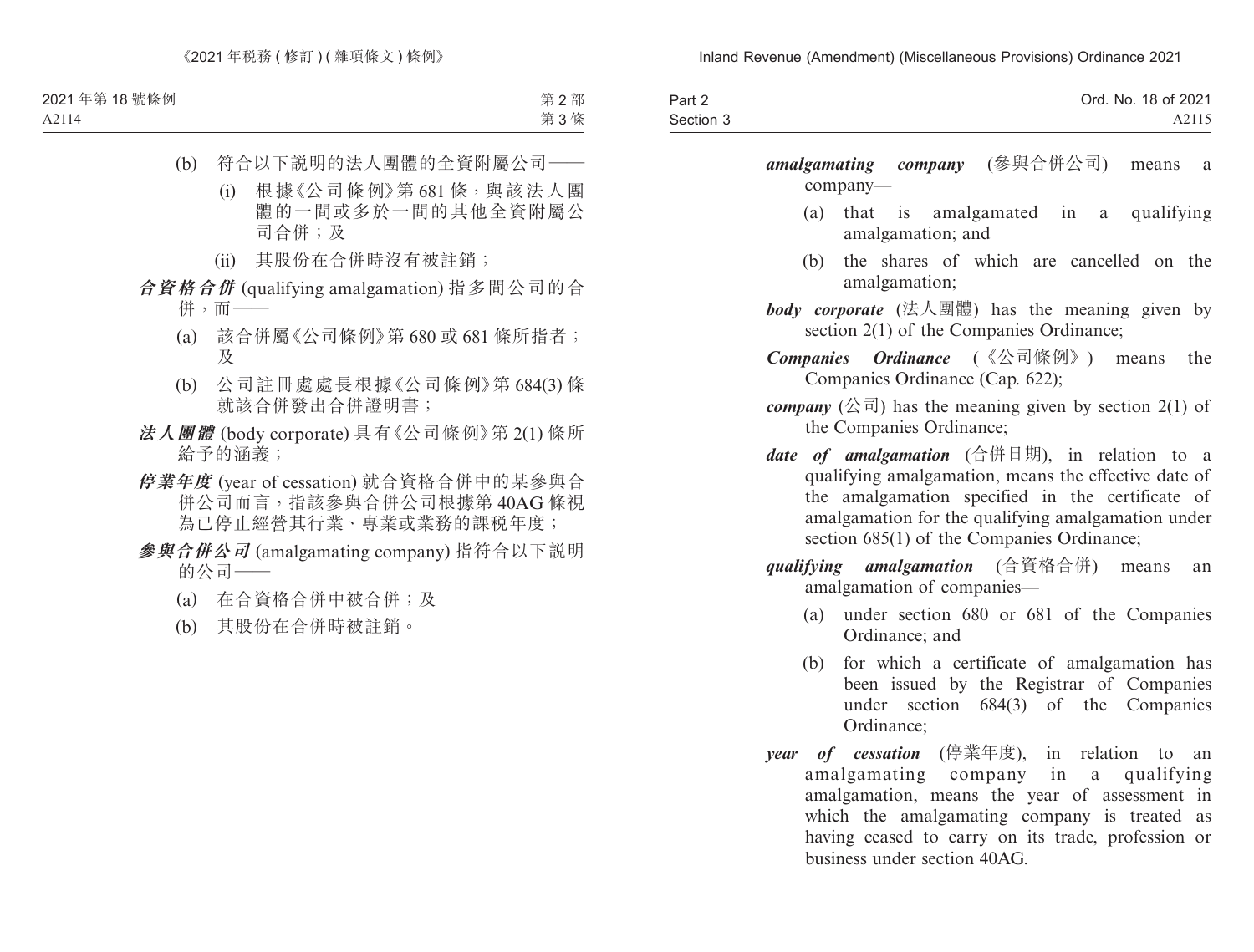| Part 2    | Ord. No. 18 of 2021 |
|-----------|---------------------|
| Section 3 | A2117               |

#### **40AF. Application of Part 6C**

This Part applies in relation to a qualifying amalgamation that takes effect on or after the date of commencement of the Inland Revenue (Amendment) (Miscellaneous Provisions) Ordinance 2021 (18 of 2021).

### **40AG. Amalgamating company treated as having ceased to carry on trade, profession or business**

For the purposes of this Ordinance, an amalgamating company in a qualifying amalgamation is treated as having ceased to carry on its trade, profession or business on the day immediately before the date of amalgamation.

#### **40AH. Provisional profits tax for amalgamating company**

Despite section 63H(1), an assessor may, having taken section 40AG into account, estimate the amount of provisional profits tax payable by an amalgamating company in a qualifying amalgamation for its year of cessation.

#### **40AI. Provisional profits tax for amalgamated company**

Despite section 63H(1), an assessor may estimate the amount of provisional profits tax payable by the amalgamated company in a qualifying amalgamation—

- (a) for the year of assessment the basis period for which the date of amalgamation falls in; and
- (b) for the succeeding year of assessment,

taking into account the succession of any trade, profession or business from any amalgamating company in the qualifying amalgamation.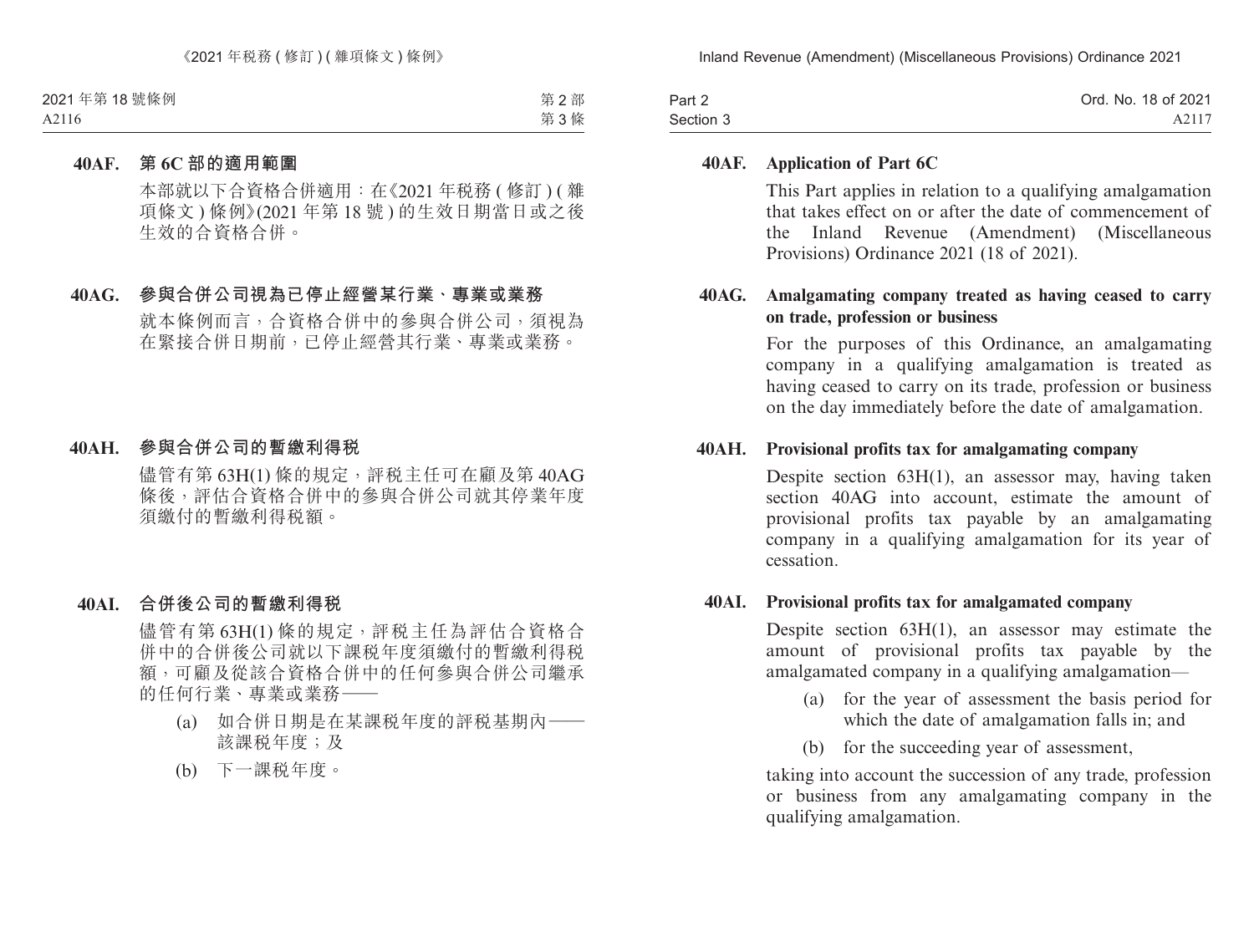| Part 2    | Ord. No. 18 of 2021 |
|-----------|---------------------|
| Section 3 | A2119               |

#### **40AJ. Obligations and liabilities of amalgamating companies**

The amalgamated company in a qualifying amalgamation must comply with all obligations, and meet all liabilities, of each of the amalgamating companies under this Ordinance, for the year of cessation of the amalgamating companies and all preceding years of assessment.

### **40AK. Rights, powers and privileges of amalgamating companies**

The amalgamated company in a qualifying amalgamation is entitled to all rights, powers and privileges of each of the amalgamating companies under this Ordinance, for the year of cessation of the amalgamating companies and all preceding years of assessment.

#### **40AL. Returns for profits tax for amalgamating companies**

Without limiting sections 40AJ and 40AK, the amalgamated company in a qualifying amalgamation must furnish a return for profits tax for each of the amalgamating companies for its year of cessation.

#### **40AM. Election for Schedule 17J**

- (1) The amalgamated company in a qualifying amalgamation may, within 1 month after the date of amalgamation (or any further period that the Commissioner may allow), elect for Schedule 17J to apply to the amalgamated company and each amalgamating company in the qualifying amalgamation.
- (2) If an election under subsection (1) is made, it must be made by the amalgamated company by notice in writing to the Commissioner.
- (3) An election made under subsection (1) is irrevocable.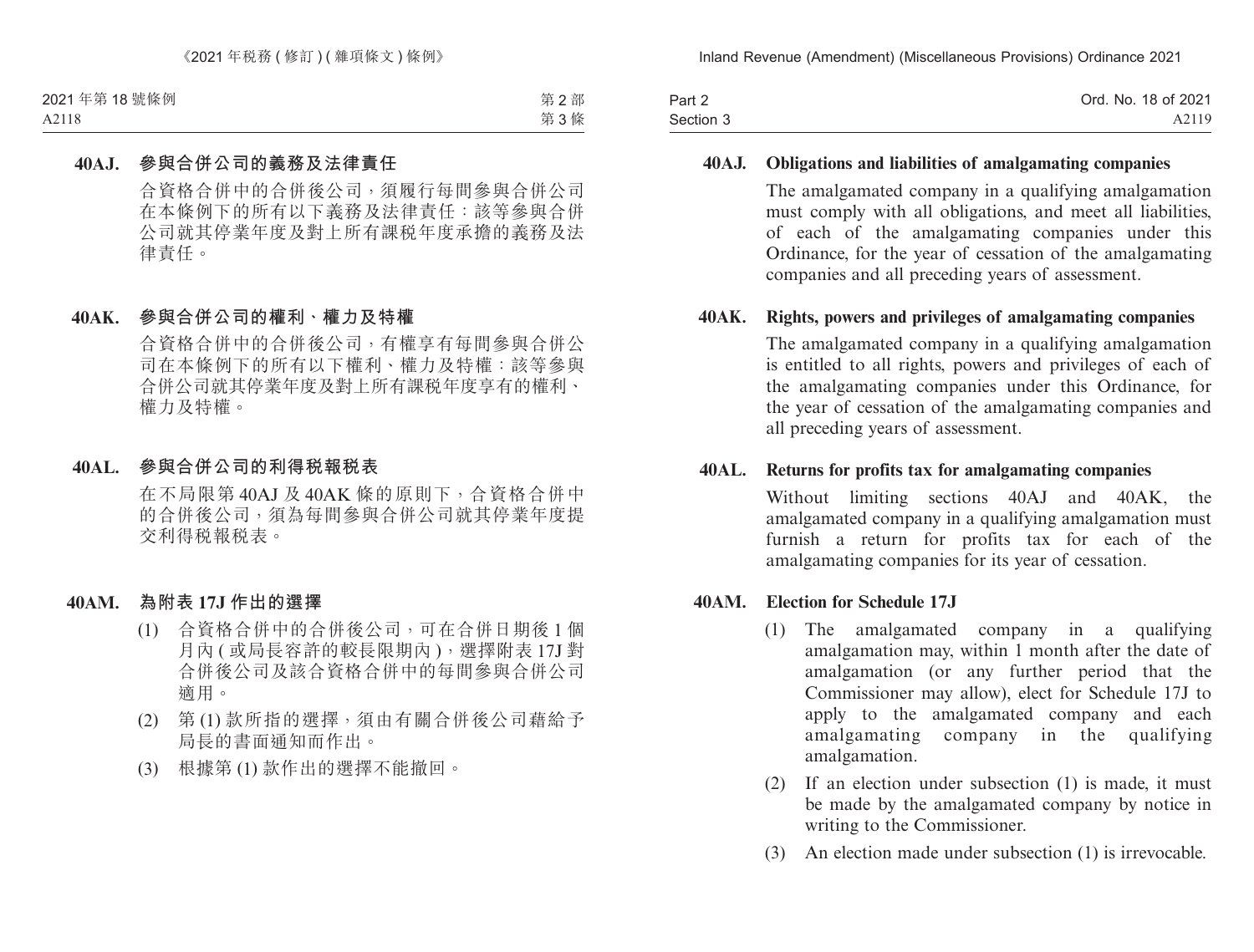| Part 2    | Ord. No. 18 of 2021 |
|-----------|---------------------|
| Section 4 | A2121               |

- (4) If the condition specified in subsection (5) is met, the requirement under section 51(6) is regarded as having been complied with in respect of each amalgamating company in the qualifying amalgamation.
- (5) The condition is that the amalgamated company has given the notice under subsection (2) within 1 month after the date of amalgamation.".

### **4. Schedule 17J added**

After Schedule 17I—

**Add**

# "**Schedule 17J**

[s. 40AM]

# **Qualifying Amalgamations—Special Tax Treatment**

### **1. Interpretation**

(1) In this Schedule—

- *commercial building or structure* (商業建築物或構築物) has the meaning given by section 40(1);
- *industrial building or structure* (工業建築物或構築物) has the meaning given by section  $40(1)$ ;
- *R&D activity* (研發活動)—see section 2 of Schedule 45;
- *R&D expenditure* (研發開支)—see section 6 of Schedule 45;

*specified event* (指明事件)—see section 40AP;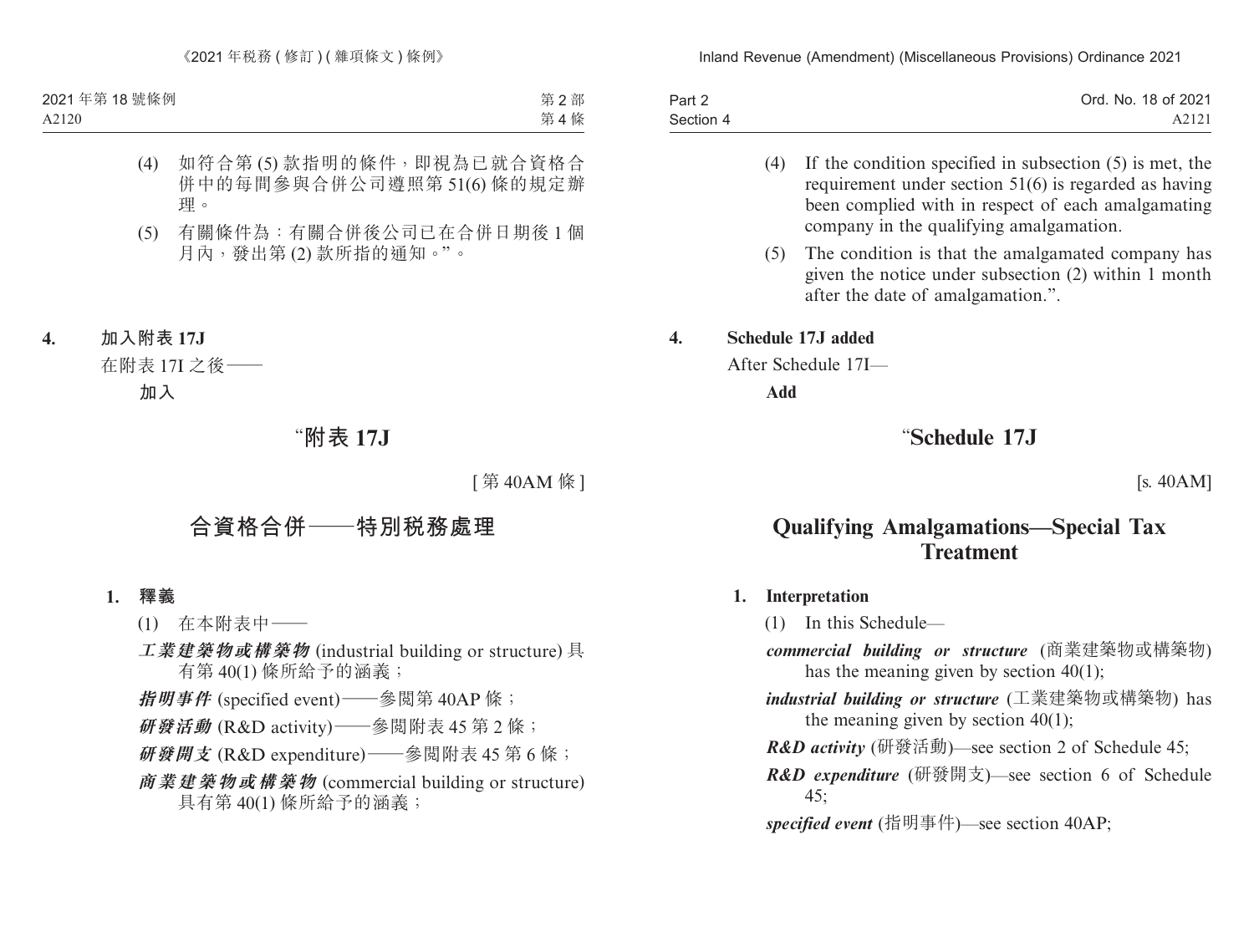| Part 2    | Ord. No. 18 of 2021 |
|-----------|---------------------|
| Section 4 | A2123               |

*trading stock* (營業存貨), in relation to a trade or business, means anything that is— (a) held for sale in the ordinary course of the trade or business; (b) in the production process for the sale; or (c) in the form of materials or supplies to be consumed in the production process or rendering of services. (2) The following expressions have the same meaning in this Schedule as in section 40AE— (a) amalgamated company; (b) amalgamating company; (c) body corporate; (d) company; (e) date of amalgamation; (f) qualifying amalgamation;

(g) year of cessation.

#### **2. Application of Schedule 17J**

This Schedule applies in relation to a qualifying amalgamation—

- (a) that takes effect on or after the date of commencement of the Inland Revenue (Amendment) (Miscellaneous Provisions) Ordinance 2021 (18 of 2021); and
- (b) for which an election has been made under section  $40AM(1)$ .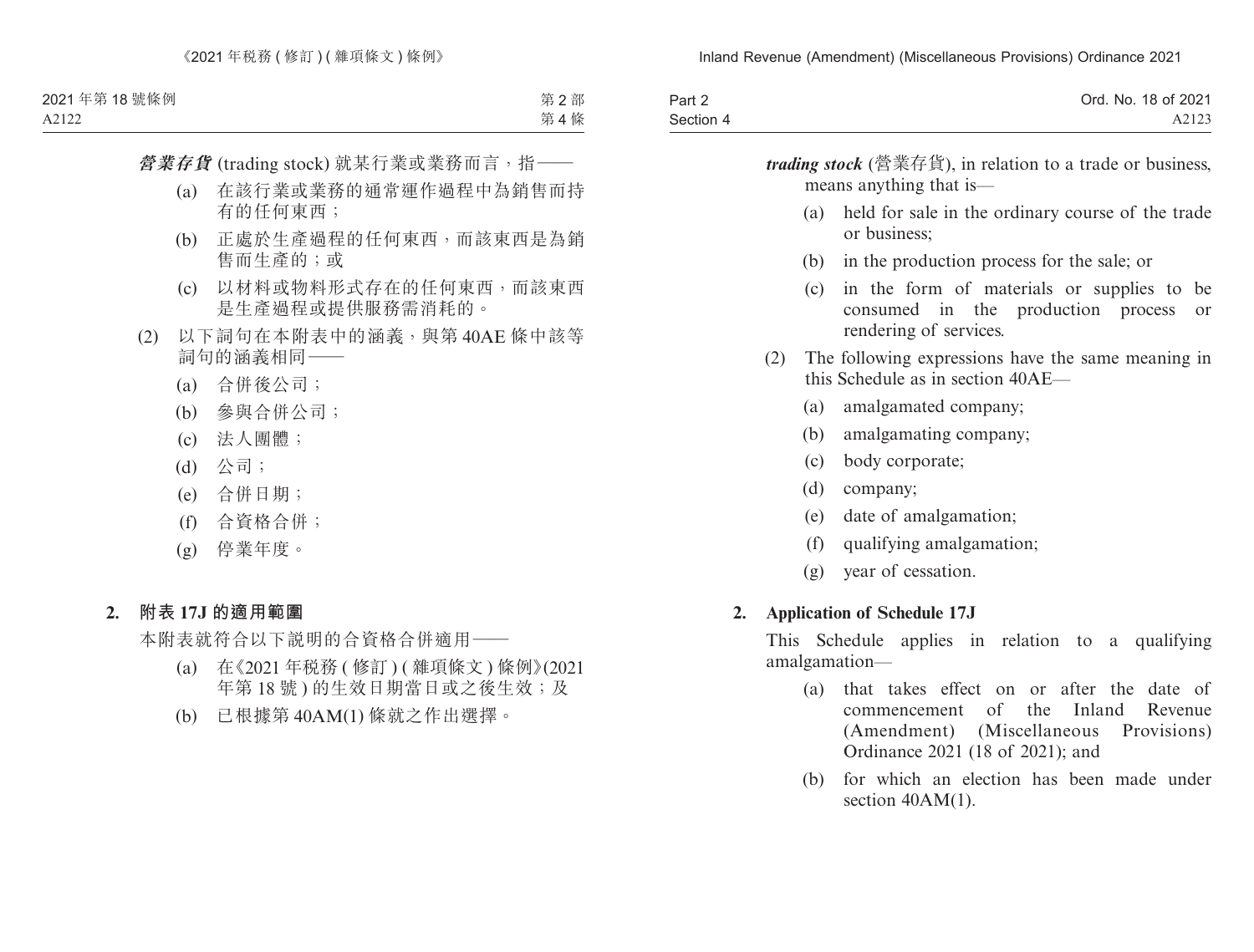| Part 2    | Ord. No. 18 of 2021 |
|-----------|---------------------|
| Section 4 | A2125               |

### **3. Succession of business and asset etc.**

- (1) Despite section 40AG, the trade, profession or business carried on by each amalgamating company in a qualifying amalgamation in Hong Kong immediately before the date of amalgamation is, unless the Commissioner is notified otherwise, treated as being carried on by the amalgamated company in Hong Kong beginning on the date of amalgamation.
- (2) If the amalgamated company succeeds to any asset (excluding any trading stock) of an amalgamating company on the amalgamation—
	- (a) subject to section 4 of this Schedule, any asset on revenue account of the amalgamating company is treated as an asset on revenue account of the amalgamated company; and
	- (b) subject to section 5 of this Schedule, any asset on capital account of the amalgamating company is treated as an asset on capital account of the amalgamated company.
- (3) In relation to each asset referred to in subsection (2), the amalgamated company is treated as—
	- (a) having acquired the asset—
		- (i) on the date on which the amalgamating company acquired the asset; and
		- (ii) for an amount that was incurred by the amalgamating company for acquiring the asset; and
	- (b) having been charged to tax on all such profits, or allowed all such deductions, in connection with the asset, as charged on, or allowed to, the amalgamating company.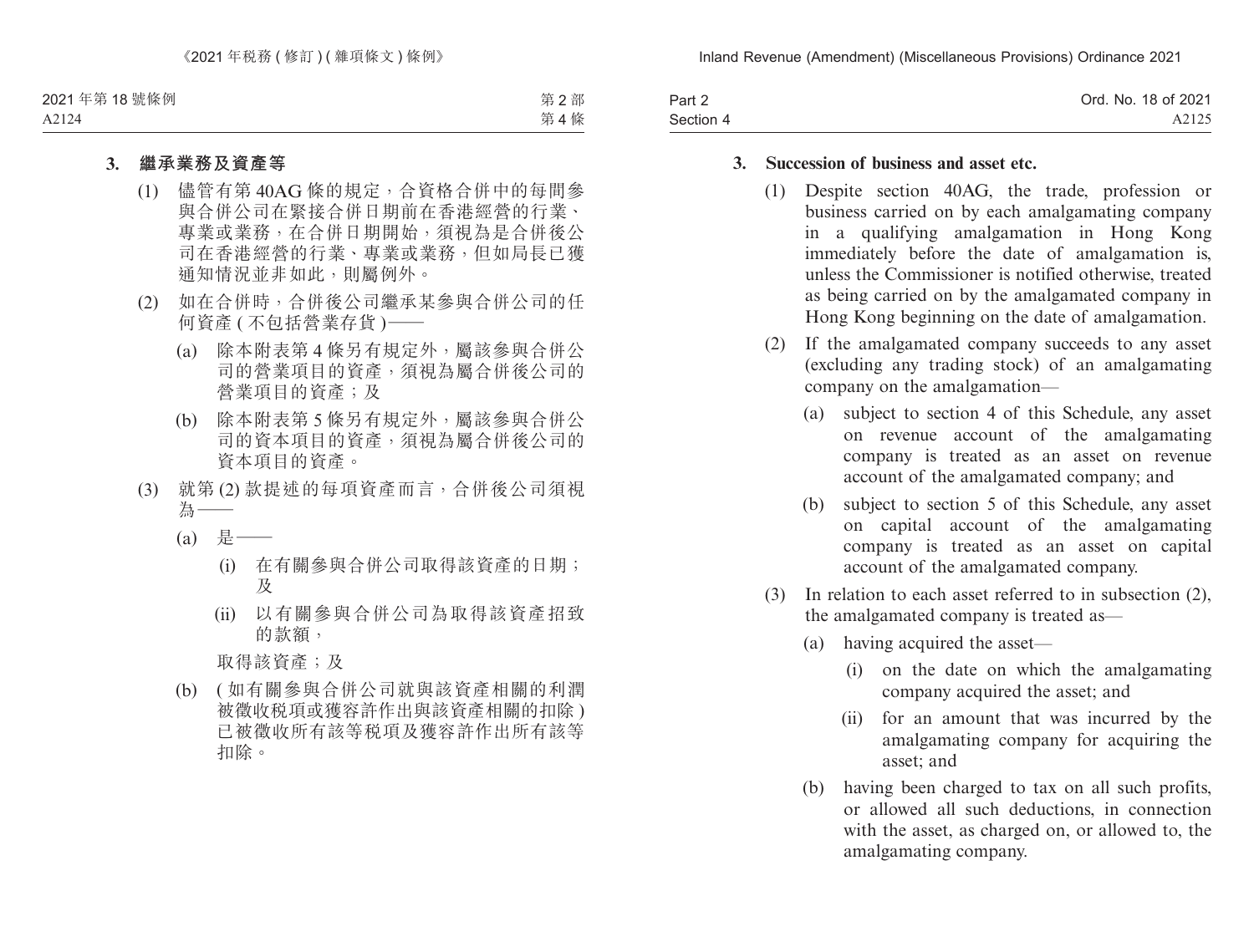| Part 2    | Ord. No. 18 of 2021 |
|-----------|---------------------|
| Section 4 | A2127               |

#### **4. Reclassification of asset from revenue account to capital account on amalgamation**

- (1) This section applies if any asset on revenue account of an amalgamating company in a qualifying amalgamation becomes an asset on capital account of the amalgamated company on the amalgamation.
- (2) The amalgamating company is deemed to have sold the asset to the amalgamated company immediately before the date of amalgamation for a consideration equal to the amount that the asset would have been realized had it been sold in the open market on the date of amalgamation.
- (3) The amalgamated company is deemed to have purchased the asset from the amalgamating company immediately before the date of amalgamation for a consideration equal to the amount referred to in subsection (2).
- (4) Any profit arising from the deemed sale under subsection (2) is to be brought into account for the purpose of computing the chargeable profits of the amalgamating company for its year of cessation.

### **5. Reclassification of asset from capital account to revenue account on amalgamation**

- (1) This section applies if any asset on capital account of an amalgamating company in a qualifying amalgamation becomes an asset on revenue account of the amalgamated company on the amalgamation.
- (2) The amount that the amalgamated company would have incurred, had the asset been purchased in the open market on the date of amalgamation, is taken as the cost of the asset to the amalgamated company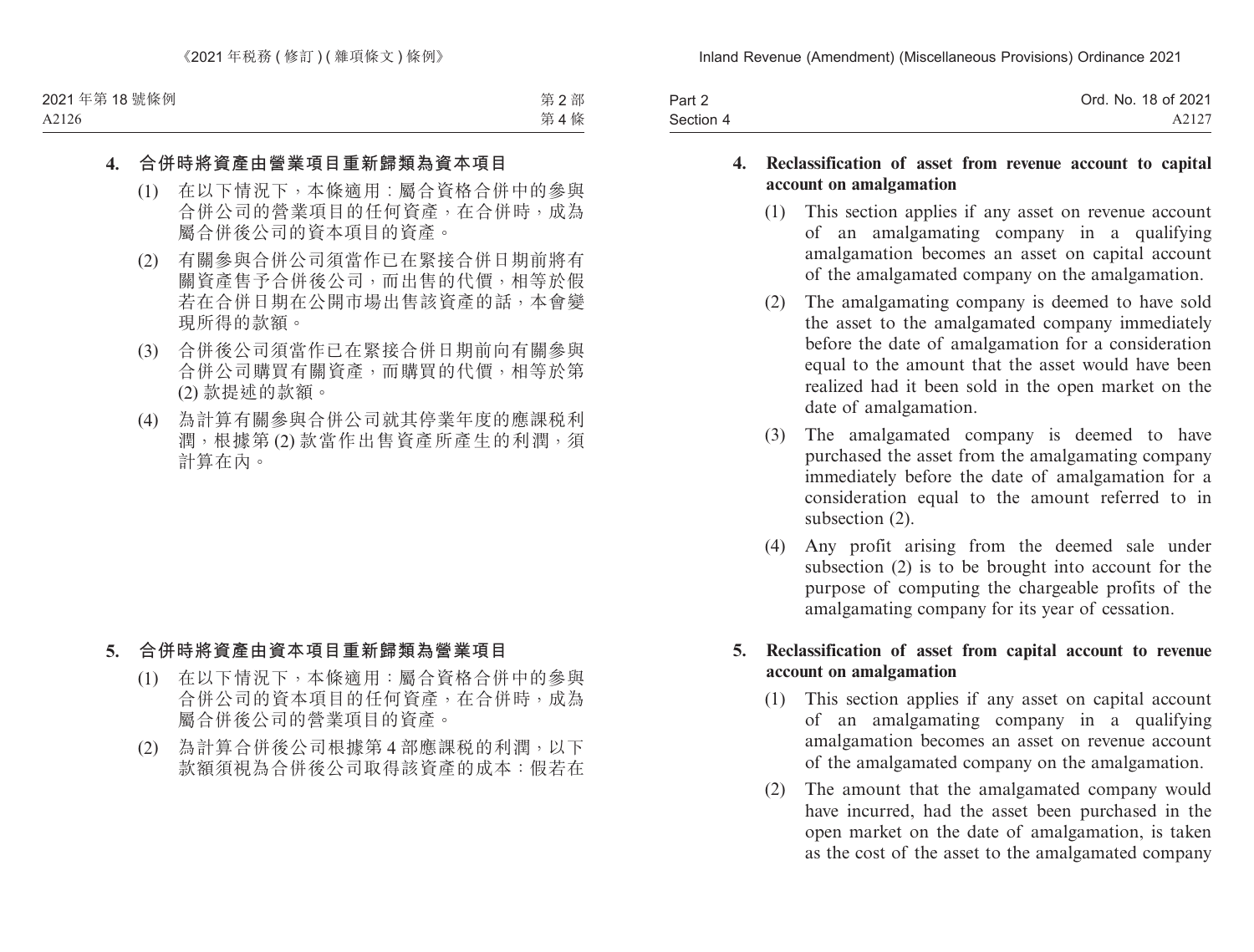| Part 2    | Ord. No. 18 of 2021 |
|-----------|---------------------|
| Section 4 | A2129               |

for the purpose of computing the profits of the amalgamated company chargeable to tax under Part 4.

(3) The amalgamating company is deemed to have sold the asset to the amalgamated company immediately before the date of amalgamation for a consideration equal to the amount referred to in subsection (2).

### **6. Succession of trading stock**

- (1) This section applies if—
	- (a) the amalgamated company in a qualifying amalgamation succeeds to any trading stock of a trade or business carried on by an amalgamating company in Hong Kong on the amalgamation; and
	- (b) the amalgamated company uses the trading stock as its trading stock for carrying on a trade or business in Hong Kong.
- (2) Section 15C does not apply to the amalgamating company.
- (3) Subject to section 7 of this Schedule, if the trading stock is accounted for in the financial account of the amalgamated company at a value equal to the carrying amount of the trading stock of the amalgamating company immediately before the date of amalgamation, the amalgamated company is deemed to have purchased the trading stock on the amalgamation for a consideration equal to that value.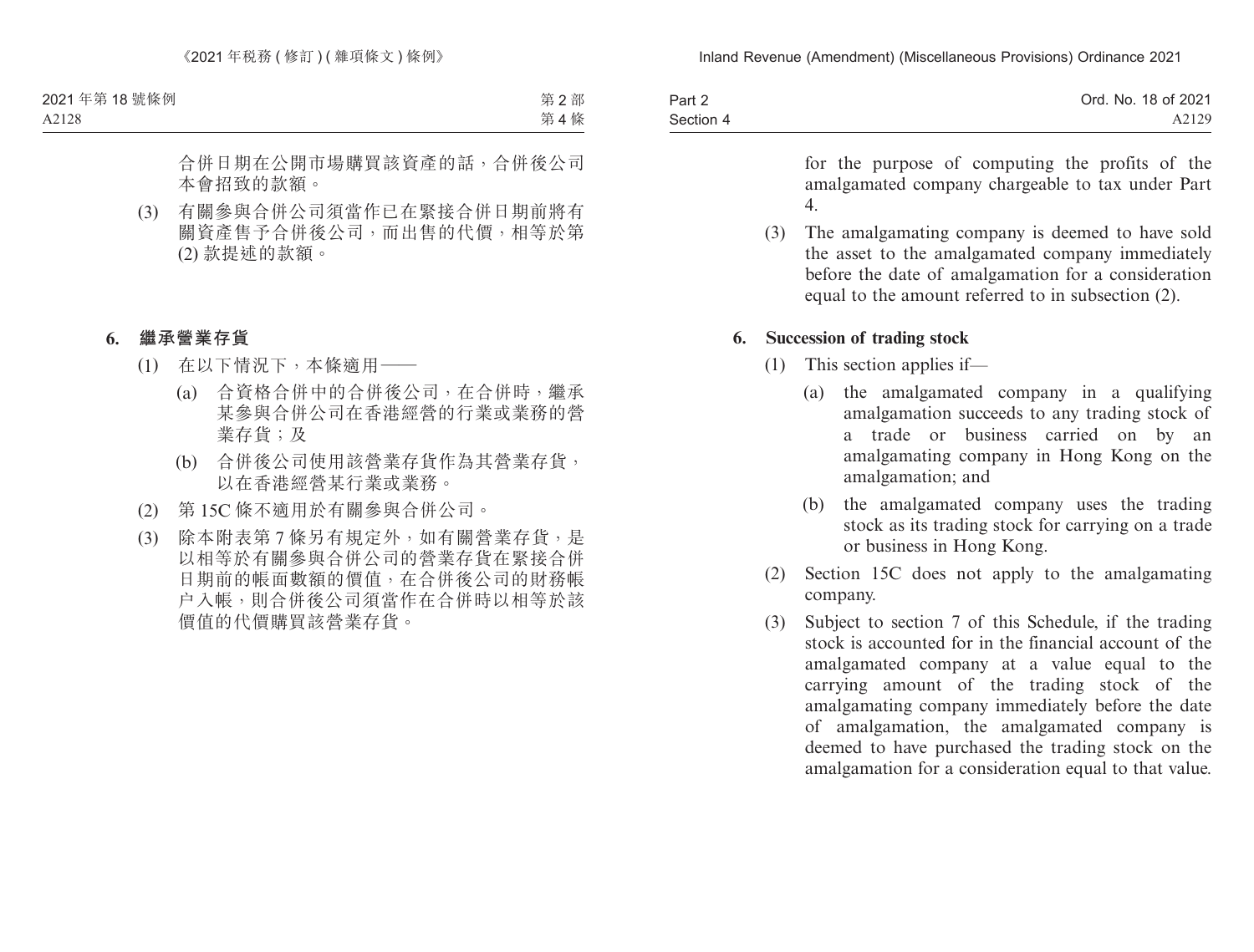| Part 2    | Ord. No. 18 of 2021 |
|-----------|---------------------|
| Section 4 | A2131               |

- (4) Also, subject to section 7 of this Schedule, any unrealized gain or loss in respect of the trading stock that has not been brought into account in ascertaining the chargeable profits of the amalgamating company—
	- (a) is treated as an unrealized gain or loss of the amalgamated company in respect of the trading stock; and
	- (b) is to be brought into account in ascertaining the chargeable profits of the amalgamated company—
		- (i) when it is realized; or
		- (ii) in accordance with the tax treatment applicable to the amalgamated company.

### **7. Trading stock accounted for in financial account of amalgamated company at different value**

- (1) This section applies if the trading stock mentioned in section 6 of this Schedule is accounted for in the financial account of the amalgamated company at a value other than the carrying amount of the trading stock of the amalgamating company immediately before the date of amalgamation.
- (2) The amalgamating company is deemed to have sold the trading stock to the amalgamated company immediately before the date of amalgamation for a consideration equal to the value as reflected in the financial account of the amalgamated company on the date of amalgamation.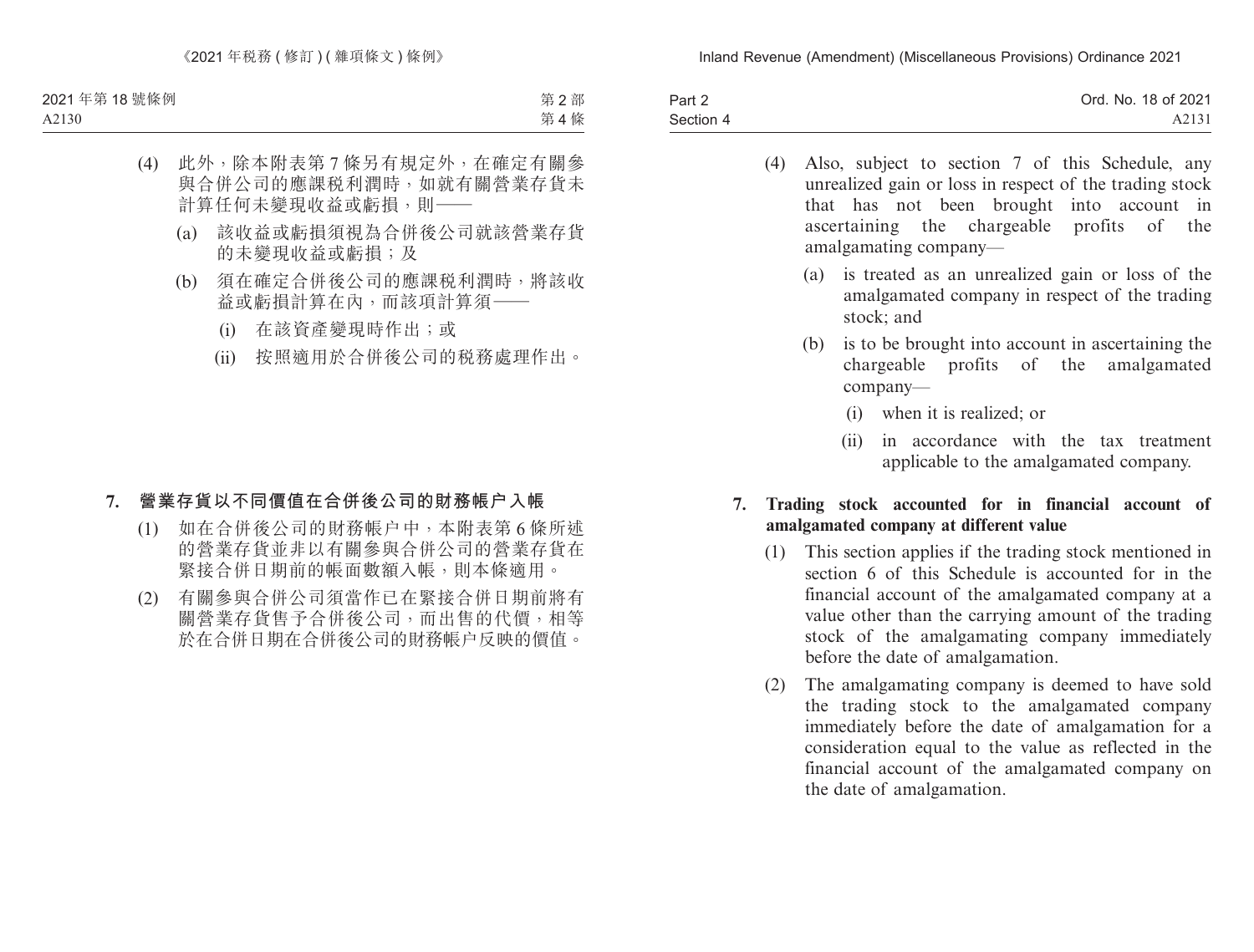| Part 2    | Ord. No. 18 of 2021 |
|-----------|---------------------|
| Section 4 | A2133               |

- (3) The amalgamated company is deemed to have purchased the trading stock from the amalgamating company immediately before the date of amalgamation for a consideration equal to the value as reflected in the financial account of the amalgamated company on the date of amalgamation.
- (4) Any profit arising from the deemed sale under subsection (2) is to be brought into account for the purpose of computing the chargeable profits of the amalgamating company for its year of cessation.

### **8. Amalgamating company's trading stock not used by amalgamated company as trading stock**

- (1) This section applies if—
	- (a) the amalgamated company in a qualifying amalgamation succeeds to any trading stock of a trade or business carried on by an amalgamating company in Hong Kong (*relevant stock*) on the amalgamation; and
	- (b) the amalgamated company does not use the relevant stock as its trading stock for carrying on a trade or business in Hong Kong.
- (2) Section 15C applies to the amalgamating company.
- (3) The relevant stock is to be valued in accordance with section 15C(b) for the purpose of computing the profits of the amalgamating company chargeable to tax under Part 4 for its year of cessation.
- (4) The amalgamated company is deemed to have purchased the relevant stock for a consideration equal to the value referred to in subsection (3).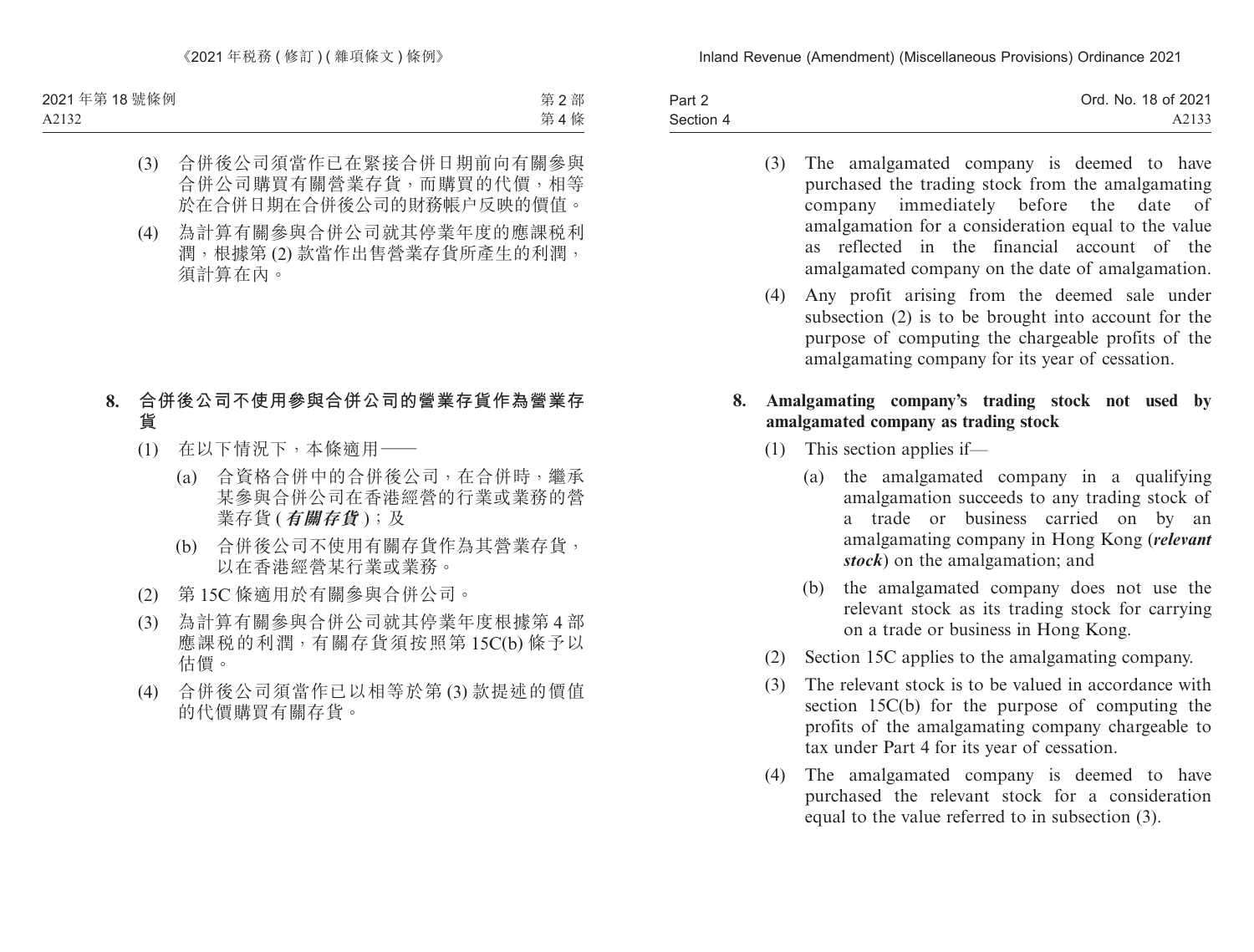| Part 2    | Ord. No. 18 of 2021 |
|-----------|---------------------|
| Section 4 | A2135               |

### **9. Effect of cancellation of shares of amalgamating company**

- (1) This section applies if in a qualifying amalgamation, an amalgamating company (*first company*) holds shares of another amalgamating company (*second company*).
- (2) The first company is deemed to have sold the shares of the second company immediately before the date of amalgamation for an amount equal to the cost incurred by the first company for acquiring the shares.
- $(3)$  If—
	- (a) the first company has borrowed money to acquire shares of the second company; and
	- (b) the liability arising from the money borrowed is transferred to, and becomes the liability of, the amalgamated company,

subject to subsection (4), no deduction is to be allowed for any interest or other borrowing costs incurred by the amalgamated company on or after the date of amalgamation on the liability (*incurred costs*).

- (4) The incurred costs are allowable for deduction—
	- (a) if the shares of the second company are held by the first company on revenue account; and
	- (b) to the extent that they are incurred in the production of profits for which the amalgamated company is chargeable to tax under Part 4.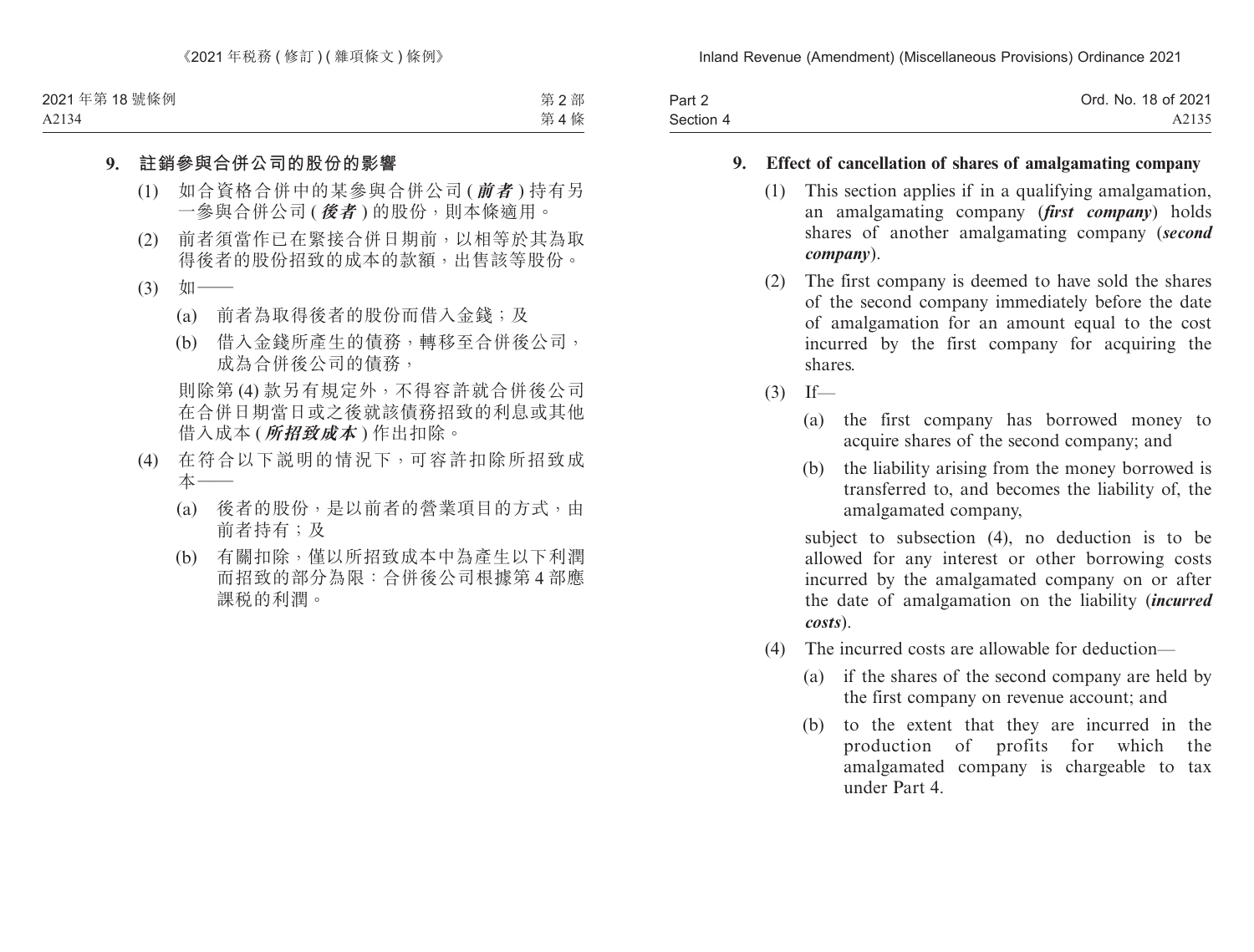| Part 2    | Ord. No. 18 of 2021 |
|-----------|---------------------|
| Section 4 | A2137               |

#### **10. Succession of machinery or plant, or rights or entitlement to rights, related to R&D activities**

- (1) This section applies if—
	- (a) the amalgamated company in a qualifying amalgamation succeeds to—
		- (i) any machinery or plant used for; or
		- (ii) any rights or entitlement to any rights generated from,

R&D activities of an amalgamating company on the amalgamation; and

- (b) a deduction for the related R&D expenditure has been allowed to the amalgamating company under section 16B(2).
- (2) Section 16B(5) does not apply to the amalgamating company because of the succession.
- (3) If a situation mentioned in section 16(1) or 17(1) of Schedule 45 arises, or a specified event occurs, in respect of the machinery or plant, or the rights or entitlement to the rights, on or after the date of amalgamation, section 16B(5) applies to the amalgamated company as it would have applied to the amalgamating company had the circumstances specified in subsection (4) occurred.
- (4) The circumstances are—
	- (a) that the amalgamating company had continued to own the machinery or plant, or the rights or entitlement to the rights; and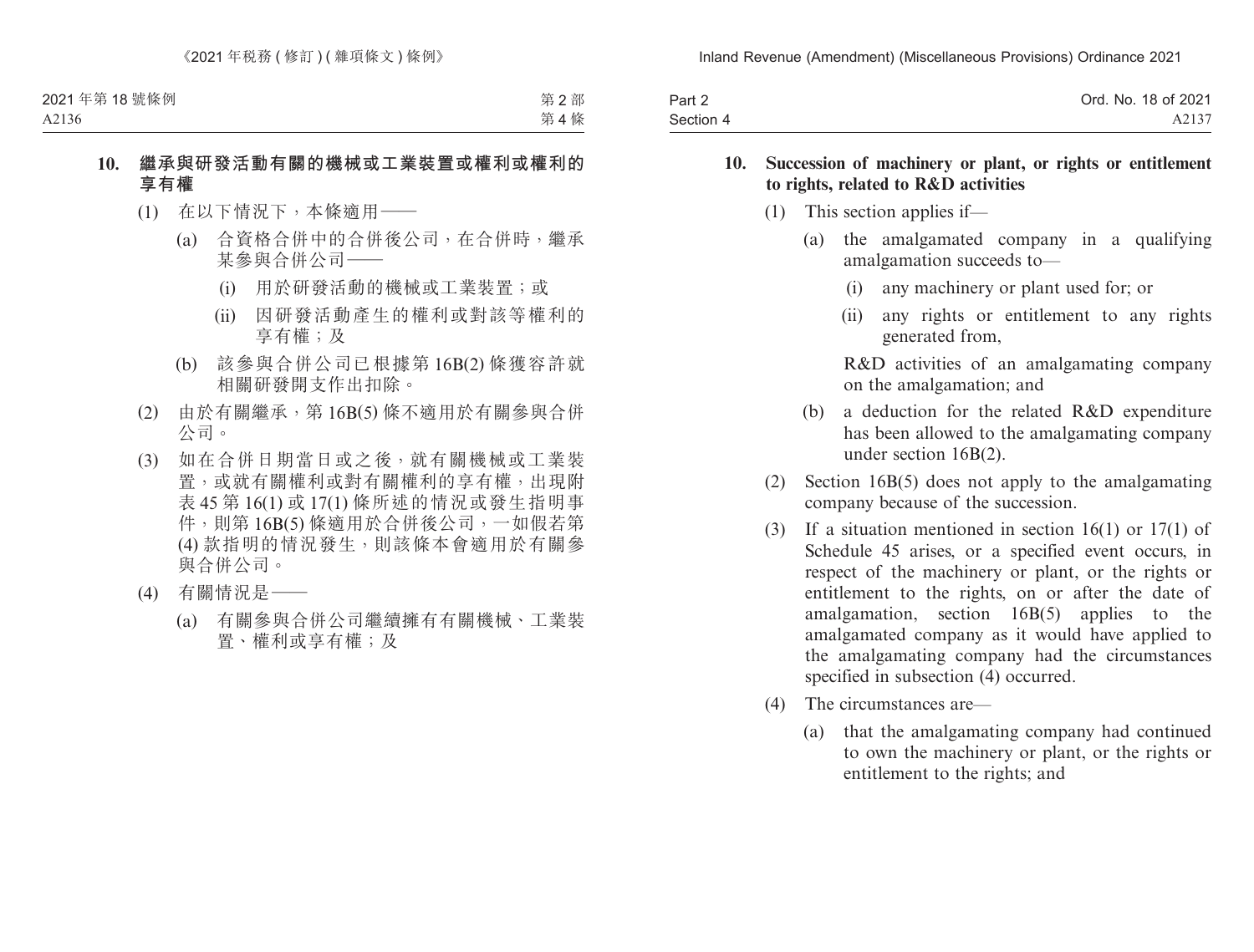| Part 2    | Ord. No. 18 of 2021 |
|-----------|---------------------|
| Section 4 | A2139               |

(b) that the amalgamating company had done all such things in connection with owning the machinery or plant, or the rights or entitlement to the rights, as were done by the amalgamated company.

#### **11. Succession of patent rights etc.**

- (1) This section applies if—
	- (a) the amalgamated company in a qualifying amalgamation succeeds to any patent rights (as defined by section  $16E(4)$ , or rights to any know-how (as defined by that section), of an amalgamating company on the amalgamation; and
	- (b) a deduction for the capital expenditure incurred on the purchase of the rights has been allowed to the amalgamating company under section 16E(1).
- (2) Section 16E(3) does not apply to the amalgamating company because of the succession.
- (3) If a situation mentioned in section 16E(3) arises, or a specified event occurs, in respect of the rights on or after the date of amalgamation, that section applies to the amalgamated company as it would have applied to the amalgamating company had the circumstances specified in subsection (4) occurred.
- (4) The circumstances are—
	- (a) that the amalgamating company had continued to own the rights; and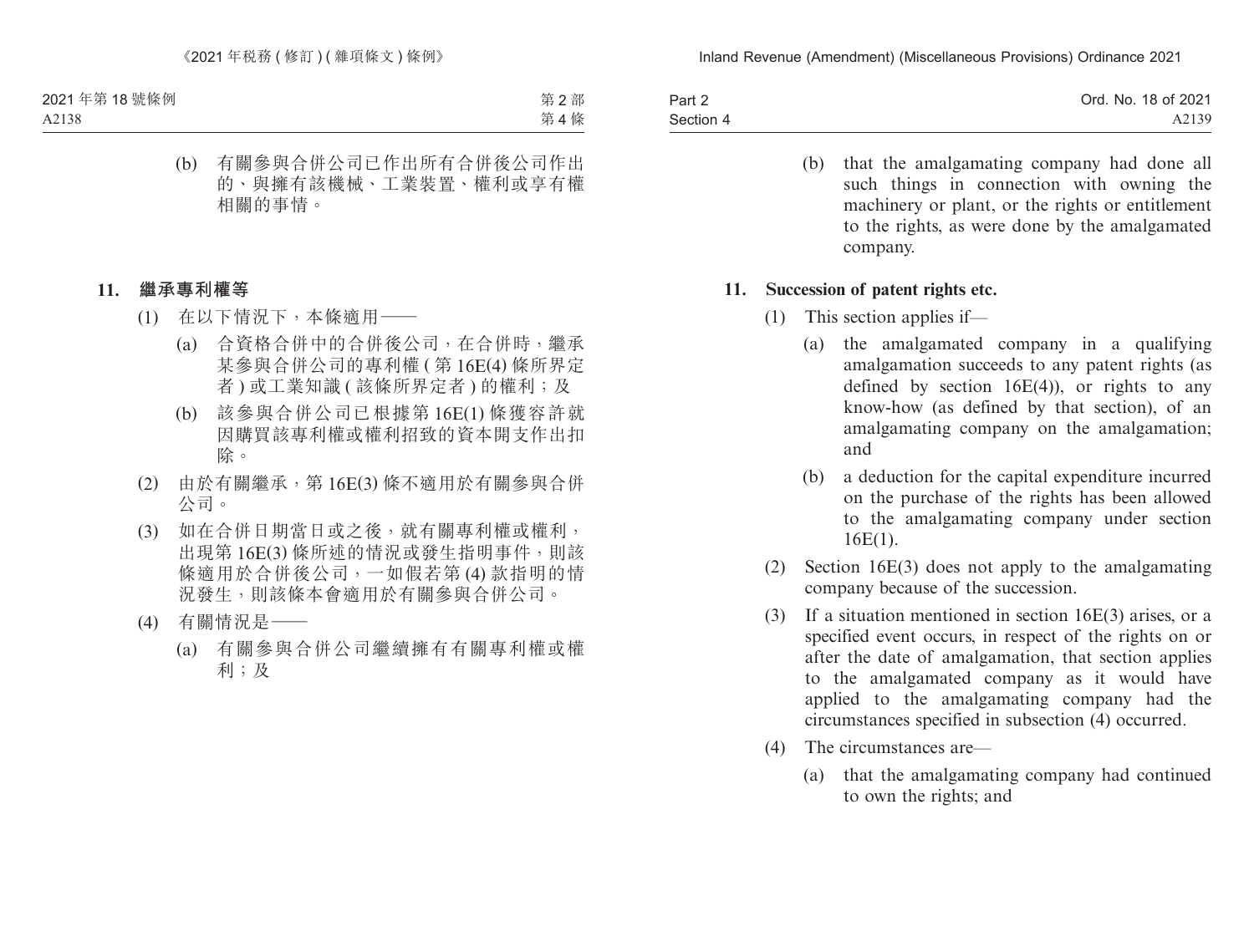| Part 2    | Ord. No. 18 of 2021 |
|-----------|---------------------|
| Section 4 | A2141               |

(b) that the amalgamating company had done all such things in connection with owning the rights as were done by the amalgamated company.

### **12. Succession of specified intellectual property rights**

- (1) This section applies if the amalgamated company in a qualifying amalgamation succeeds to any specified intellectual property rights (as defined by section 16EA(11)) of an amalgamating company on the amalgamation.
- (2) Subject to subsection (4), any balance of deduction allowable under section 16EA(2) in respect of the rights is to be allowed to the amalgamated company for a year of assessment as it would have been allowed to the amalgamating company for that year of assessment had the circumstances specified in subsection (3) occurred.
- (3) The circumstances specified for the purposes of subsection (2) are—
	- (a) that the amalgamating company had continued to own the rights; and
	- (b) that the amalgamating company had done all such things in connection with owning the rights as were done by the amalgamated company.
- (4) If the amalgamating company is eligible to claim a deduction under section 16EA(2) for its year of cessation, no deduction under that section is to be allowed to the amalgamated company for the same year of assessment.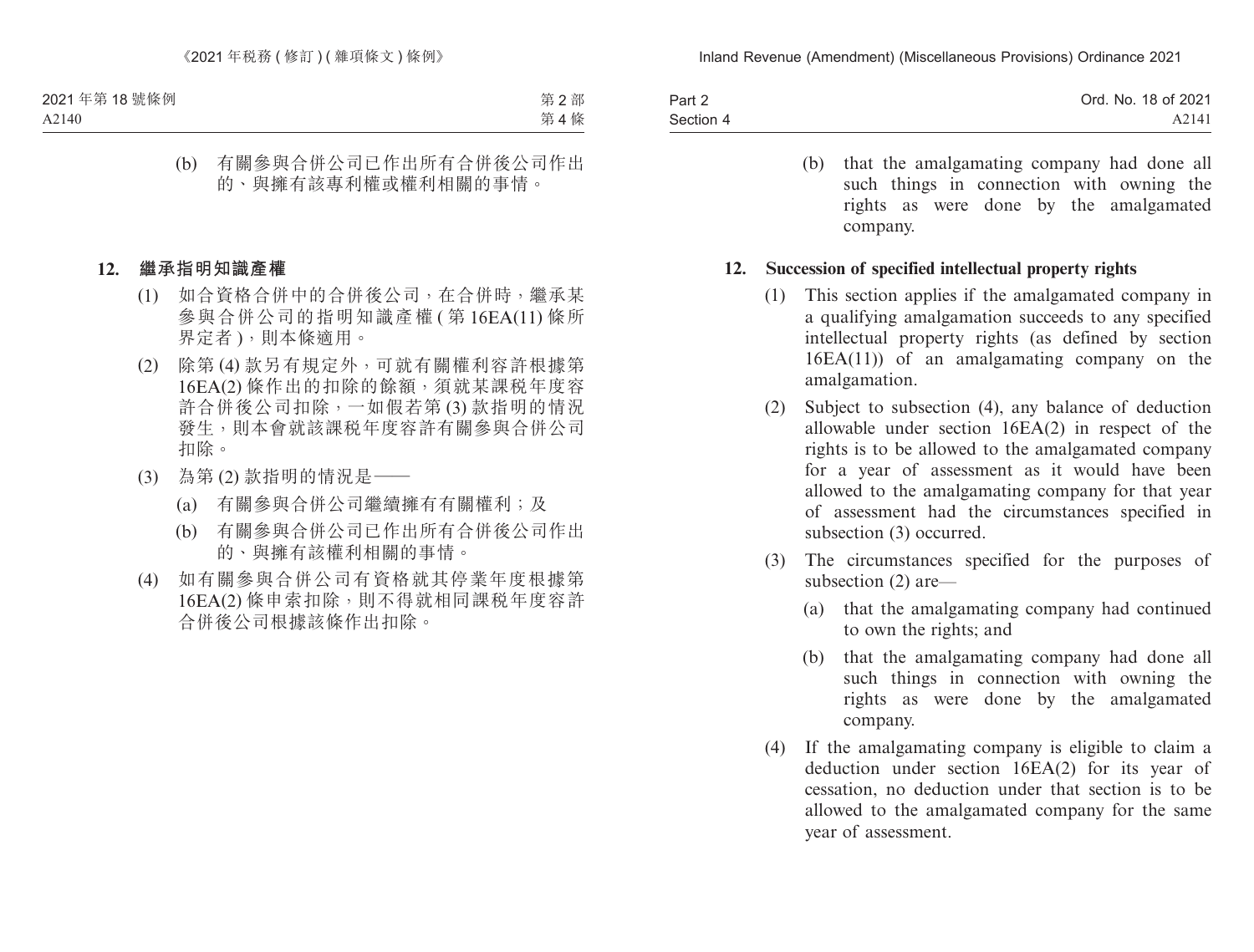| Part 2    | Ord. No. 18 of 2021 |
|-----------|---------------------|
| Section 4 | A2143               |

- (5) Section 16EB(2) does not apply to the amalgamating company because of the succession.
- (6) If a situation mentioned in section 16EB(2) arises, or a specified event occurs, in respect of the rights on or after the date of amalgamation, that section applies to the amalgamated company as it would have applied to the amalgamating company had the circumstances specified in subsection (7) occurred.
- (7) The circumstances specified for the purposes of subsection (6) are—
	- (a) that the amalgamating company had continued to own the rights; and
	- (b) that the amalgamating company had done all such things in connection with owning the rights as were done by the amalgamated company.
- (8) However, if any deduction under subsection (2) has been allowed to the amalgamated company, the circumstances specified in subsection (7) for the purposes of subsection (6) would then be—
	- (a) that the amalgamating company had continued to own the rights;
	- (b) that the amalgamating company had done all such things in connection with owning the rights as were done by the amalgamated company; and
	- (c) that the amalgamating company had continued to be allowed all such deductions in connection with owning the rights as were allowed to the amalgamated company.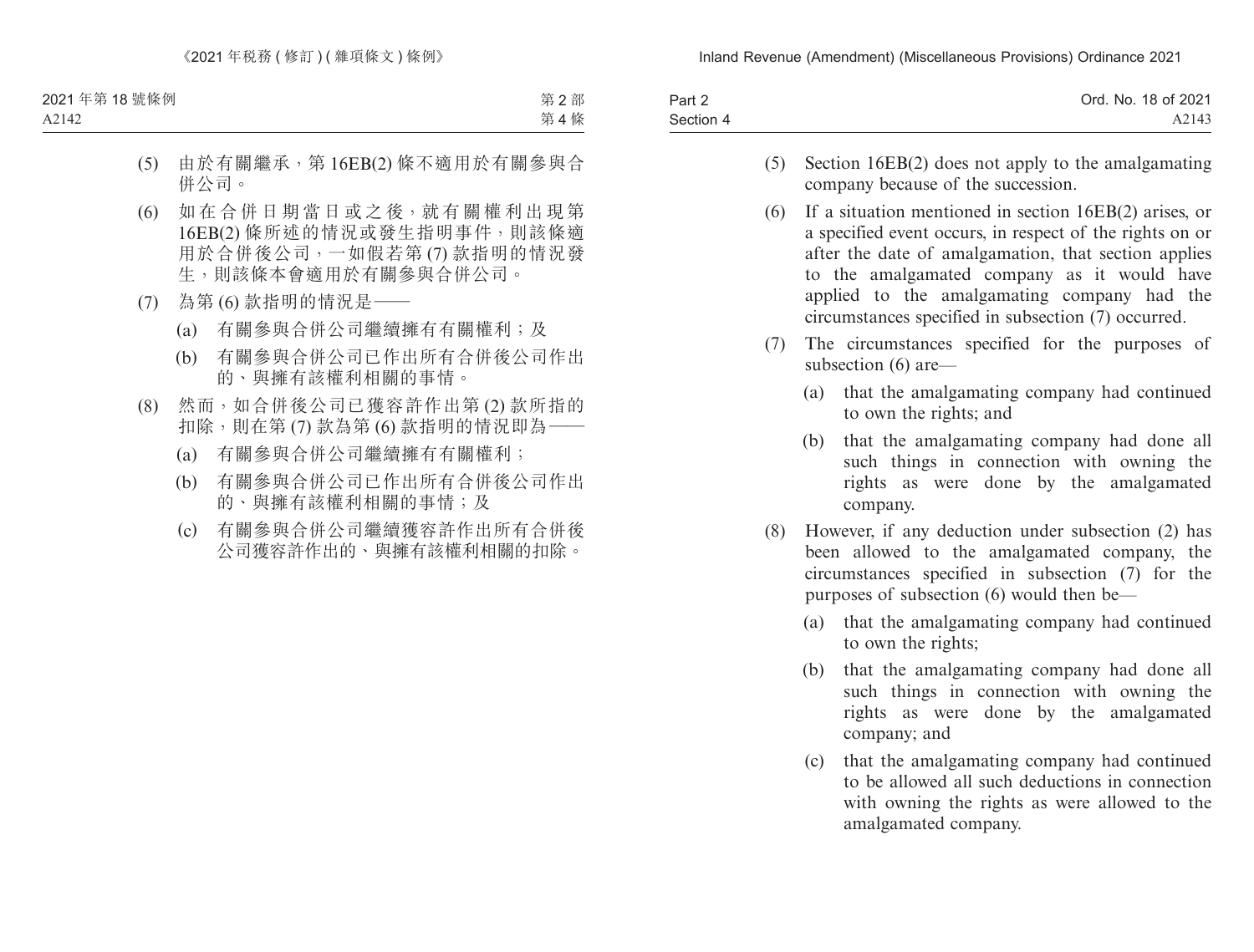| Part 2    | Ord. No. 18 of 2021 |
|-----------|---------------------|
| Section 4 | A2145               |

#### **13. Succession of refurbished buildings or structures**

- (1) This section applies if—
	- (a) the amalgamated company in a qualifying amalgamation succeeds to an amalgamating company's interest in any renovation or refurbishment of a building or structure (as defined by section 16F(5)) on the amalgamation; and
	- (b) a deduction for the capital expenditure incurred on the renovation or refurbishment has been allowed to the amalgamating company under section  $16F(1)$ .
- (2) Subject to subsection (4), any balance of deduction allowable under section 16F(1) in respect of the expenditure is to be allowed to the amalgamated company.
- (3) However, no deduction is to be allowed to the amalgamated company for a year of assessment unless the deduction would have been allowed to the amalgamating company for that year of assessment but for the amalgamation.
- (4) If the amalgamating company is eligible to claim a deduction under section 16F(1) for its year of cessation, no deduction under that section is to be allowed to the amalgamated company for the same year of assessment.

### **14. Succession of prescribed fixed assets**

(1) This section applies if—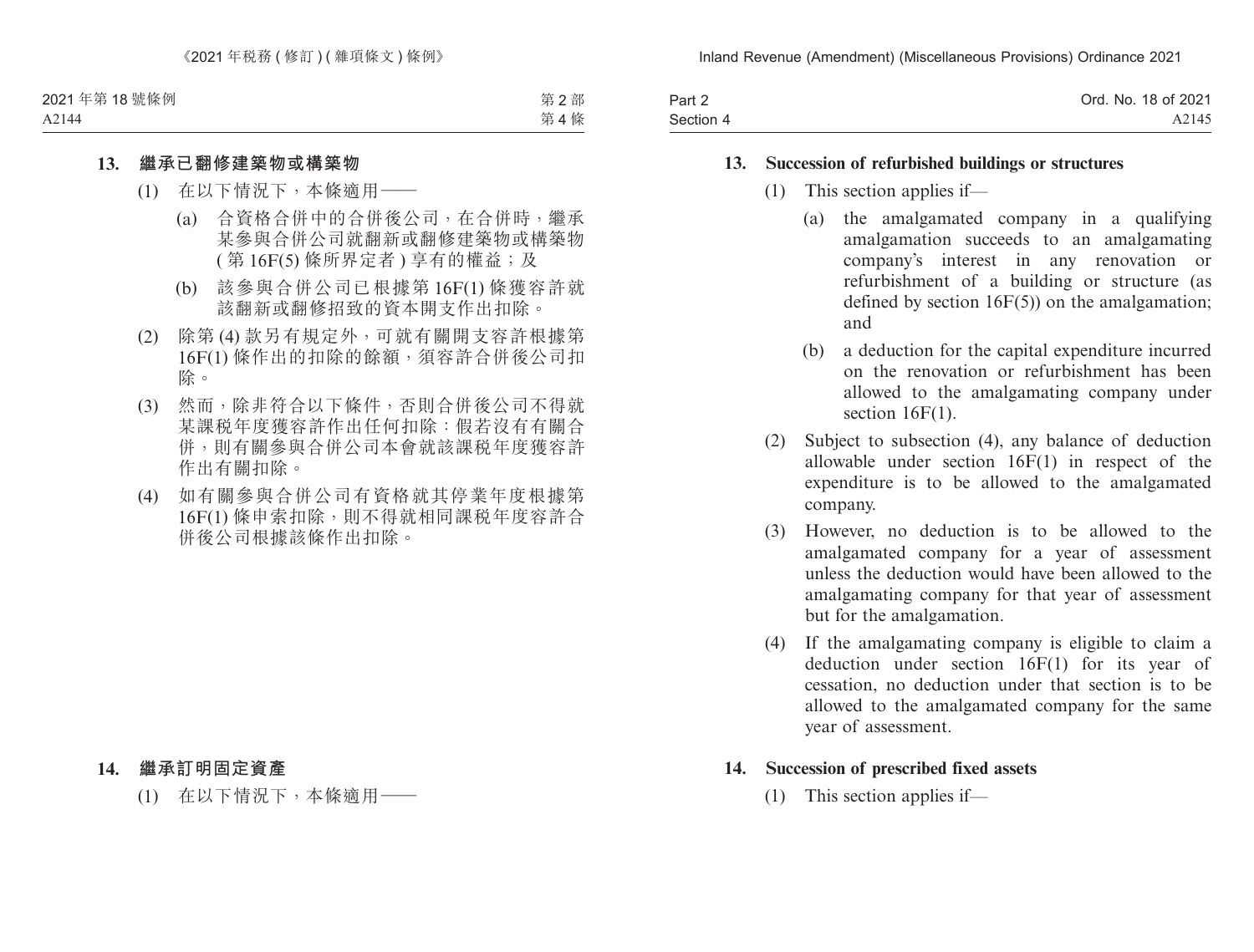| Part 2    | Ord. No. 18 of 2021 |
|-----------|---------------------|
| Section 4 | A2147               |

- (a) the amalgamated company in a qualifying amalgamation succeeds to any prescribed fixed assets (as defined by section  $16G(6)$ ) of an amalgamating company on the amalgamation; and
- (b) a deduction for the specified capital expenditure (as defined by section  $16G(6)$ ) incurred on the provision of the assets has been allowed to the amalgamating company under section 16G(1).
- (2) Section 16G(3) does not apply to the amalgamating company because of the succession.
- (3) If a situation mentioned in section 16G(3) arises, or a specified event occurs, in respect of the assets on or after the date of amalgamation, that section applies to the amalgamated company as it would have applied to the amalgamating company had the circumstances specified in subsection (4) occurred.
- (4) The circumstances are—
	- (a) that the amalgamating company had continued to own the assets; and
	- (b) that the amalgamating company had done all such things in connection with owning the assets as were done by the amalgamated company.

#### **15. Succession of environmental protection facilities**

- (1) This section applies if—
	- (a) the amalgamated company in a qualifying amalgamation succeeds to any environmental protection facilities (as defined by section 16H(1)) of an amalgamating company on the amalgamation; and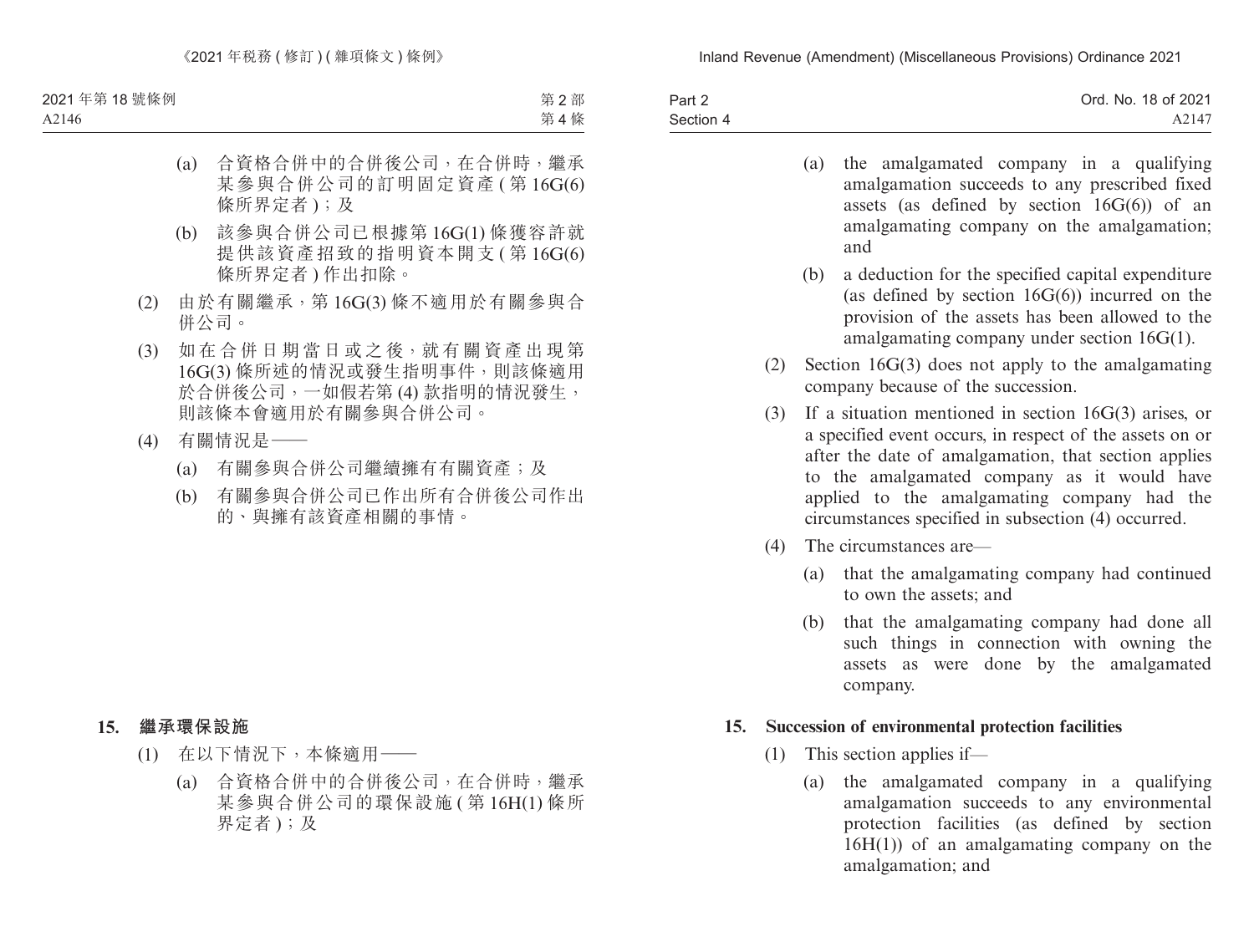| Part 2    | Ord. No. 18 of 2021 |
|-----------|---------------------|
| Section 4 | A2149               |

- (b) a deduction for the specified capital expenditure (as defined by section  $16H(1)$ ) in relation to the facilities has been allowed to the amalgamating company under section  $16I(2)$ ,  $(3)$ ,  $(3A)$ ,  $(3B)$  or  $(4)$ .
- (2) Section 16J(2), (2A), (3), (3A), (5), (5A) and (5B) does not apply to the amalgamating company because of the succession.
- (3) If a situation mentioned in section 16J(2), (2A), (3),  $(3A)$ ,  $(5)$ ,  $(5A)$  or  $(5B)$  arises, or a specified event occurs, in respect of the facilities on or after the date of amalgamation, section 16J applies to the amalgamated company as it would have applied to the amalgamating company had the circumstances specified in subsection (4) occurred.
- (4) The circumstances are—
	- (a) that the amalgamating company had continued to own the facilities; and
	- (b) that the amalgamating company had done all such things in connection with owning the facilities as were done by the amalgamated company.

### **16. Succession of commercial or industrial buildings or structures—initial and annual allowances**

- (1) This section applies if—
	- (a) the amalgamated company in a qualifying amalgamation succeeds to an amalgamating company's interest in any commercial building or structure, or in any industrial building or structure, on the amalgamation; and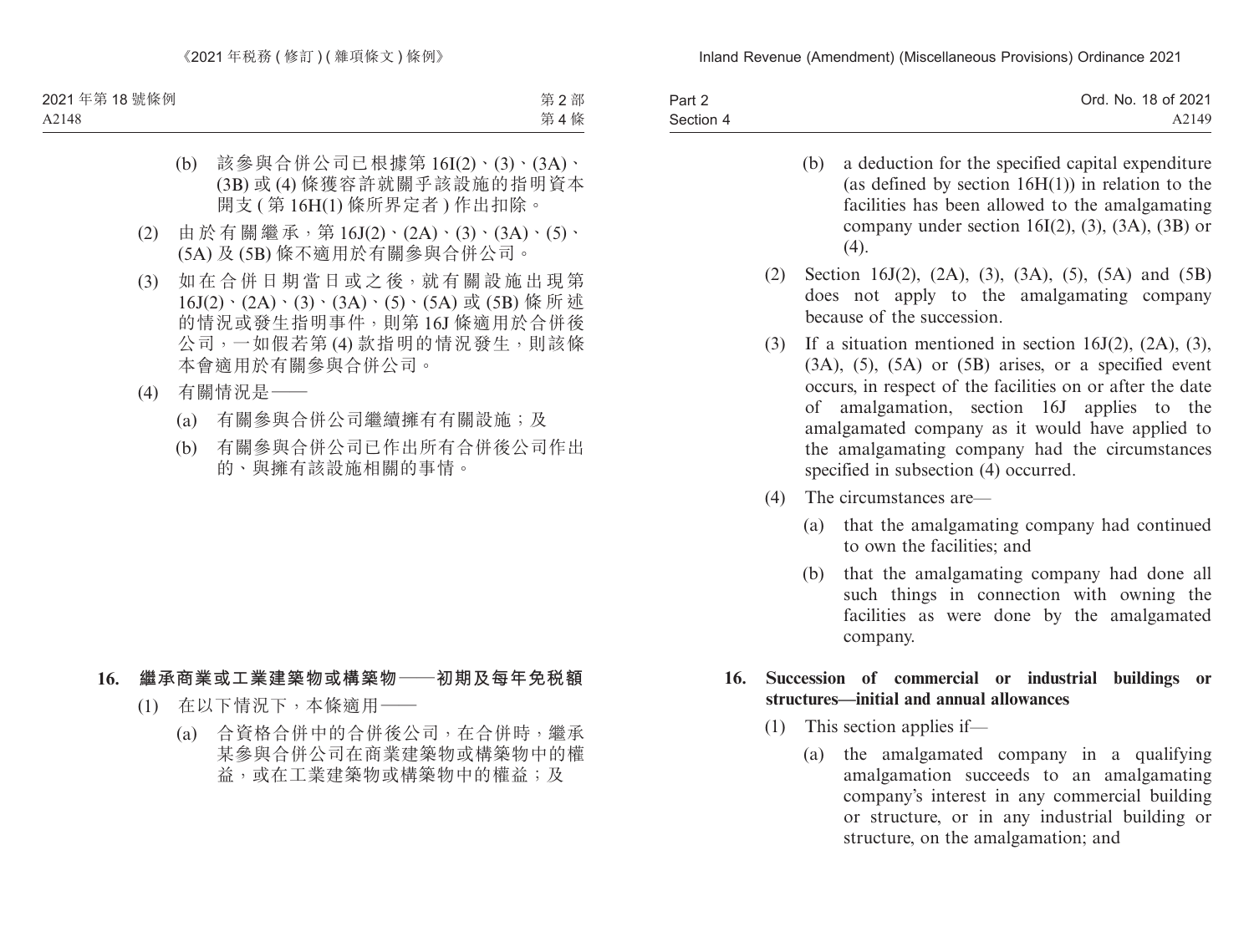| Part 2    | Ord. No. 18 of 2021 |
|-----------|---------------------|
| Section 4 | A2151               |

- (b) the interest is the relevant interest (as defined by section 40(1)) in relation to the capital expenditure (as defined by that section) incurred on the construction of the building or structure.
- $(2)$  If—
	- (a) an initial allowance has been made to the amalgamating company in relation to the capital expenditure incurred on the construction of the building or structure under section 34(1); and
	- (b) the building or structure has not been used before the date of amalgamation,

paragraph (b) of the proviso to section 34(1) does not apply to the amalgamating company because of the succession.

- (3) If the building or structure has not been used before the date of amalgamation, and when it first comes to be used, it is not an industrial building or structure—
	- (a) paragraph (b) of the proviso to section 34(1) does not apply in relation to the initial allowance made to the amalgamating company; and
	- (b) a sum equal to the amount of the initial allowance made to the amalgamating company is deemed to be a trading receipt—
		- (i) arising in, or derived from, Hong Kong of a trade, profession or business carried on by the amalgamated company in Hong Kong; and
		- (ii) accruing on the date of amalgamation.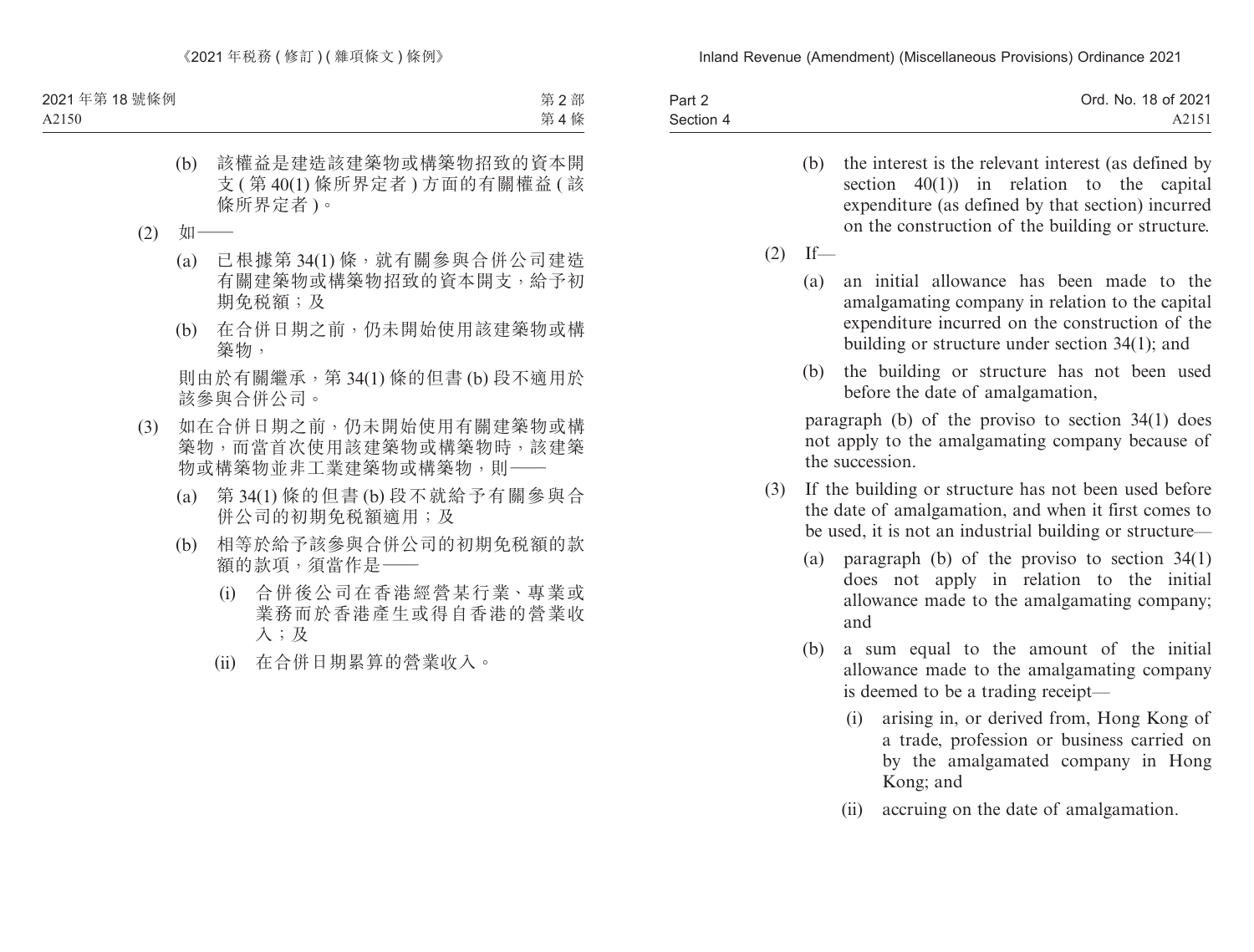| Part 2    | Ord. No. 18 of 2021 |
|-----------|---------------------|
| Section 4 | A2153               |

- (4) Despite section 34(1), no initial allowance is to be made to the amalgamated company because of the succession.
- (5) The annual allowances under section 33A or 34(2) are, subject to subsection (7), to be made to the amalgamated company for a year of assessment as they would have been made to the amalgamating company for that year of assessment had the circumstances specified in subsection (6) occurred.
- (6) The circumstances are—
	- (a) that the amalgamating company had continued to be entitled to the relevant interest in relation to the capital expenditure incurred on the construction of the building or structure; and
	- (b) that the amalgamating company had done all such things in connection with the entitlement to the relevant interest as were done by the amalgamated company.
- (7) If the amalgamating company is eligible to claim an annual allowance under section 33A or 34(2) for its year of cessation, no annual allowance under that section is to be made to the amalgamated company for the same year of assessment.

### **17. Succession of commercial or industrial buildings or structures—balancing allowances and charges**

- (1) This section applies if—
	- (a) the amalgamated company in a qualifying amalgamation succeeds to an amalgamating company's interest in any commercial building or structure, or in any industrial building or structure, on the amalgamation; and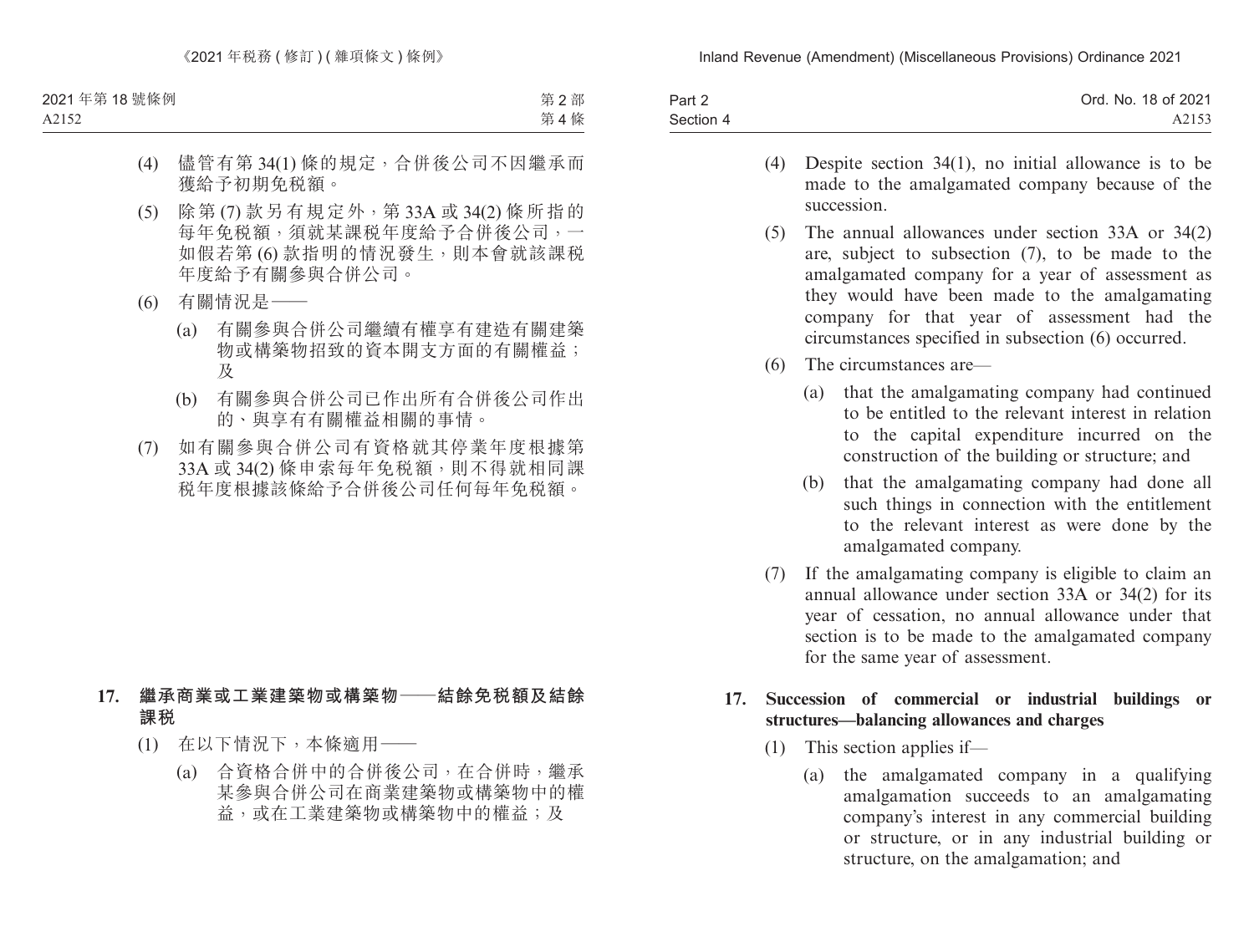| Part 2    | Ord. No. 18 of 2021 |
|-----------|---------------------|
| Section 4 | A2155               |

- (b) the interest is the relevant interest (as defined by section 40(1)) in relation to the capital expenditure (as defined by that section) incurred on the construction of the building or structure.
- (2) Section 35 does not apply to the amalgamating company because of the succession.
- (3) If an event mentioned in section 35(1)(a) or a specified event occurs in respect of the relevant interest on or after the date of amalgamation, any balancing allowance or balancing charge under section 35 in respect of the relevant interest is to be made to the amalgamated company as it would have been made to the amalgamating company had the circumstances specified in subsection (4) occurred.
- (4) The circumstances specified for the purposes of subsection (3) are—
	- (a) that the amalgamating company had continued to be entitled to the relevant interest in relation to the capital expenditure incurred on the construction of the building or structure; and
	- (b) that the amalgamating company had done all such things in connection with the entitlement to the relevant interest as were done by the amalgamated company.
- (5) However, if any allowance under section 16(5) of this Schedule has been made to the amalgamated company, the circumstances specified in subsection (4) for the purposes of subsection (3) would then be—
	- (a) that the amalgamating company had continued to be entitled to the relevant interest in relation to the capital expenditure incurred on the construction of the building or structure;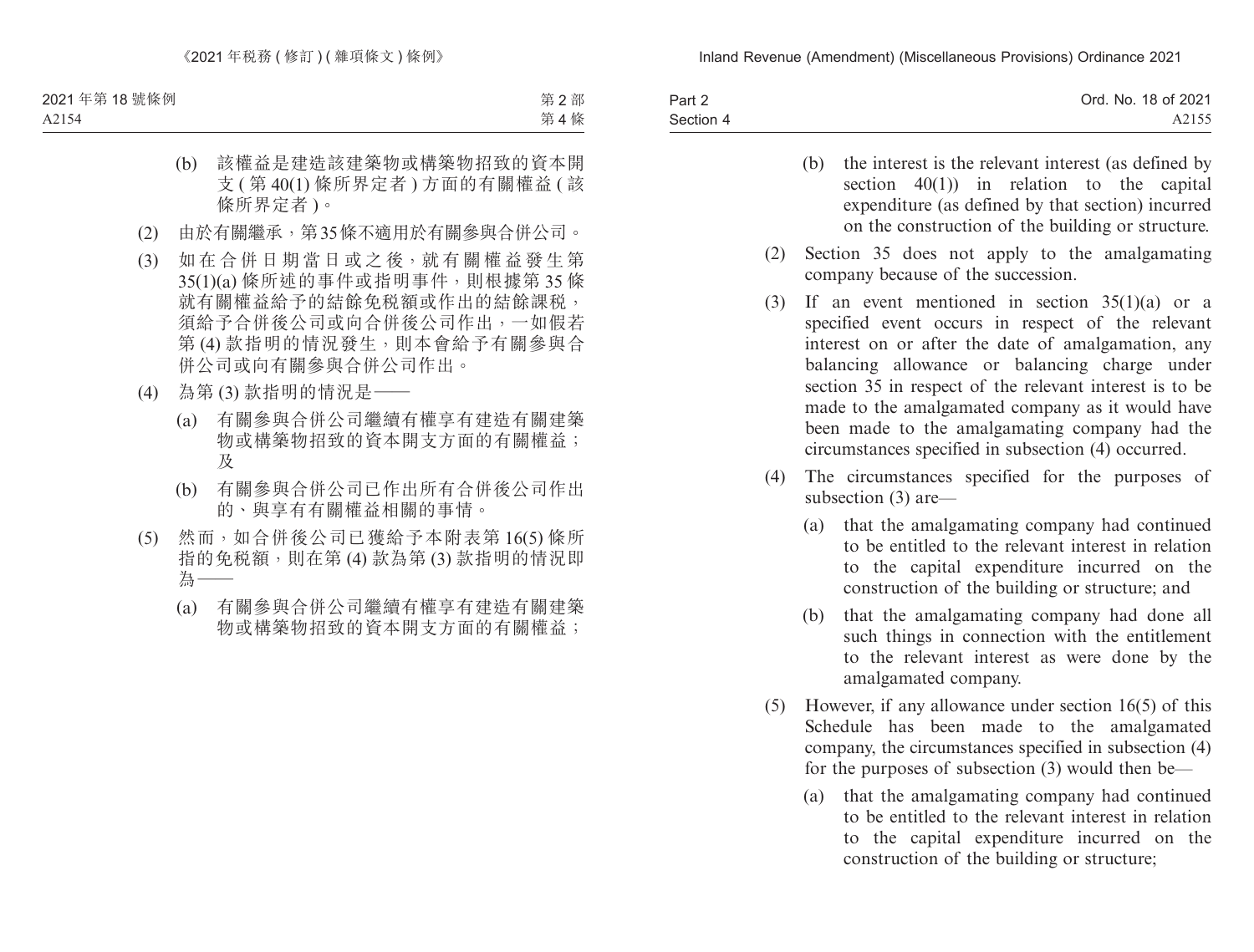| Part 2    | Ord. No. 18 of 2021 |
|-----------|---------------------|
| Section 4 | A2157               |

- (b) that the amalgamating company had done all such things in connection with the entitlement to the relevant interest as were done by the amalgamated company; and
- (c) that the amalgamating company had continued to be made all such allowances in connection with the entitlement of the relevant interest as were made to the amalgamated company.

### **18. Succession of machinery or plant not related to R&D activities—annual allowances**

- (1) This section applies if the amalgamated company in a qualifying amalgamation succeeds to any machinery or plant not related to R&D activities of an amalgamating company on the amalgamation.
- (2) Despite sections  $37(1)$ ,  $37A(1)$  and  $39B(1)$ , no initial allowance is to be made to the amalgamated company because of the succession.
- (3) Despite sections 37(4) and 39B(7), the annual allowances under section 37(2), 37A(2) or 39B(2) are, subject to subsection (6), to be made to the amalgamated company for a year of assessment as they would have been made to the amalgamating company for that year of assessment had the circumstances specified in subsection (4) occurred.
- (4) The circumstances specified for the purposes of subsection (3) are—
	- (a) that the amalgamating company had continued to own the machinery or plant; and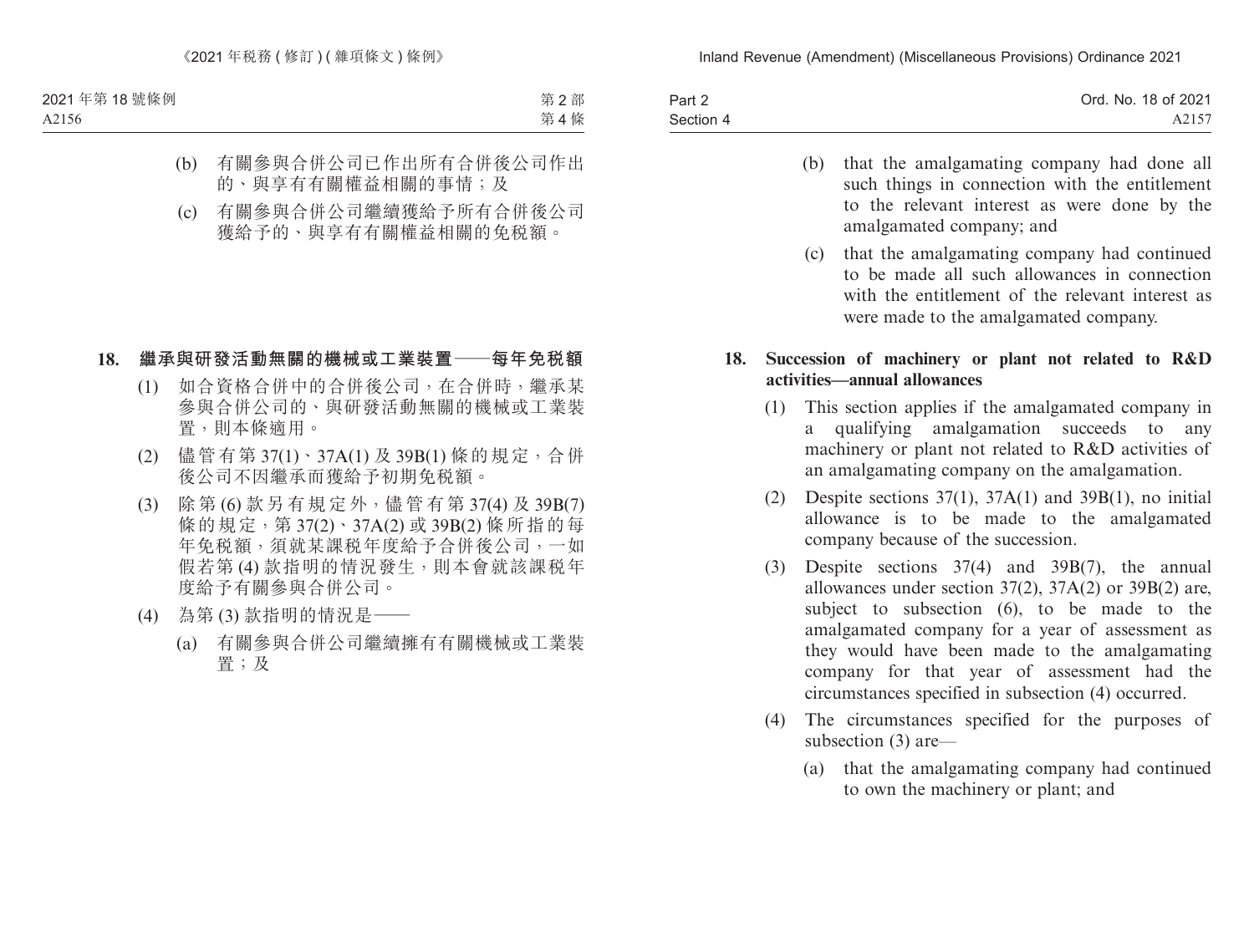| Part 2    | Ord. No. 18 of 2021 |
|-----------|---------------------|
| Section 4 | A2159               |

- (b) that the amalgamating company had done all such things in connection with owning the machinery or plant as were done by the amalgamated company.
- (5) However, if any annual allowance in respect of the machinery or plant has been made to the amalgamated company for the previous years of assessment, the circumstances specified in subsection (4) for the purposes of subsection (3) would then be—
	- (a) that the amalgamating company had continued to own the machinery or plant;
	- (b) that the amalgamating company had done all such things in connection with owning the machinery or plant as were done by the amalgamated company; and
	- (c) that the amalgamating company had been made all such allowances in connection with owning the machinery or plant as were made to the amalgamated company for the previous years of assessment.
- (6) If the amalgamating company is eligible to claim an annual allowance under section 37(2), 37A(2) or 39B(2) for its year of cessation, no annual allowance under that section is to be made to the amalgamated company for the same year of assessment.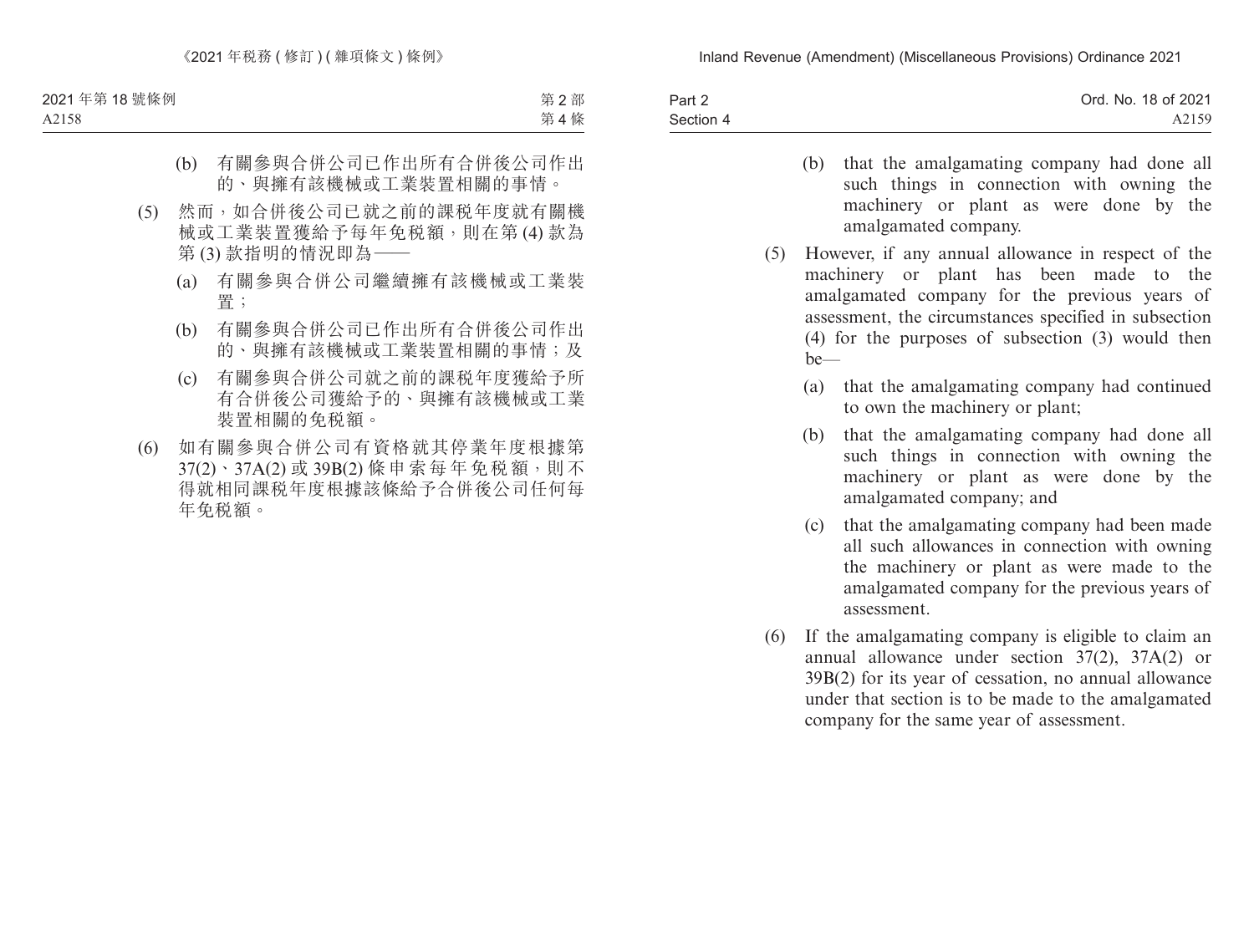| Part 2    | Ord. No. 18 of 2021 |
|-----------|---------------------|
| Section 4 | A2161               |

#### **19. Succession of machinery or plant not related to R&D activities—balancing allowances and charges**

- (1) This section applies if the amalgamated company in a qualifying amalgamation succeeds to any machinery or plant not related to R&D activities of an amalgamating company on the amalgamation.
- (2) Sections 38 and 39D do not apply to the amalgamating company because of the succession.
- (3) If an event mentioned in section 38(1) or a specified event occurs in respect of the machinery or plant on or after the date of amalgamation, section 38 applies to the amalgamated company as it would have applied to the amalgamating company had the circumstances specified in subsection (5) occurred.
- (4) If a situation mentioned in section 39D arises, or a specified event occurs, in respect of the machinery or plant on or after the date of amalgamation, that section applies to the amalgamated company as it would have applied to the amalgamating company had the circumstances specified in subsection (5) occurred.
- (5) The circumstances specified for the purposes of subsections (3) and (4) are—
	- (a) that the amalgamating company had continued to own the machinery or plant; and
	- (b) that the amalgamating company had done all such things in connection with owning the machinery or plant as were done by the amalgamated company.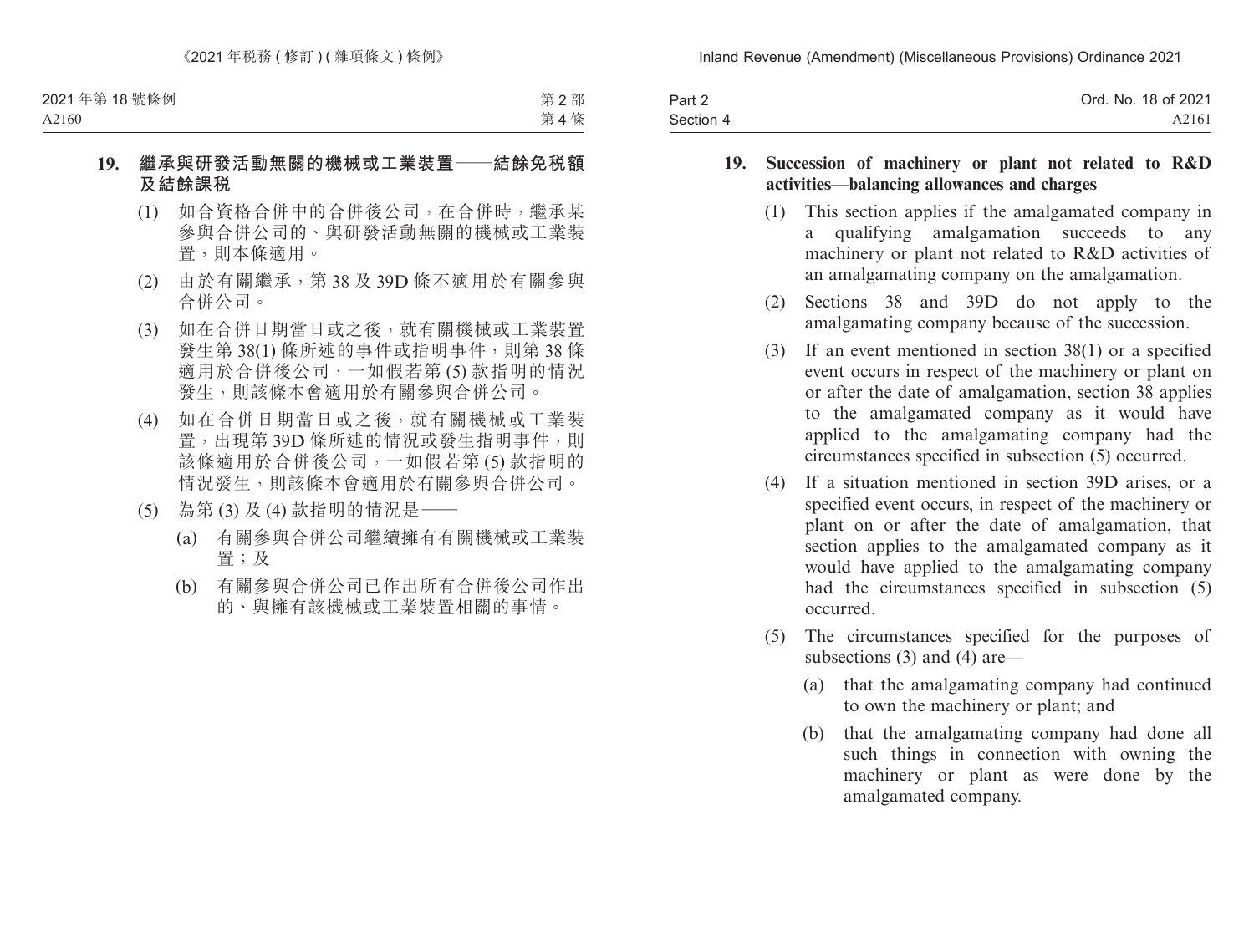| Part 2    | Ord. No. 18 of 2021 |
|-----------|---------------------|
| Section 4 | A2163               |

- (6) However, if any annual allowance in respect of the machinery or plant has been made to the amalgamated company, the circumstances specified in subsection (5) for the purposes of subsections (3) and (4) would then be—
	- (a) that the amalgamating company had continued to own the machinery or plant;
	- (b) that the amalgamating company had done all such things in connection with owning the machinery or plant as were done by the amalgamated company; and
	- (c) that the amalgamating company had continued to be made all such allowances in connection with owning the machinery or plant as were made to the amalgamated company.

### **20. Deduction of special payment under recognized retirement scheme**

- (1) This section applies if—
	- (a) an amalgamating company in a qualifying amalgamation has made a payment to a recognized retirement scheme; and
	- (b) a deduction in respect of the payment has been allowed to the amalgamating company under section 16A
- (2) Subject to subsection (4), any balance of deduction allowable under section 16A(1) in respect of the payment is to be allowed to the amalgamated company.
- (3) However, no deduction is to be allowed to the amalgamated company for a year of assessment unless the deduction would have been allowed to the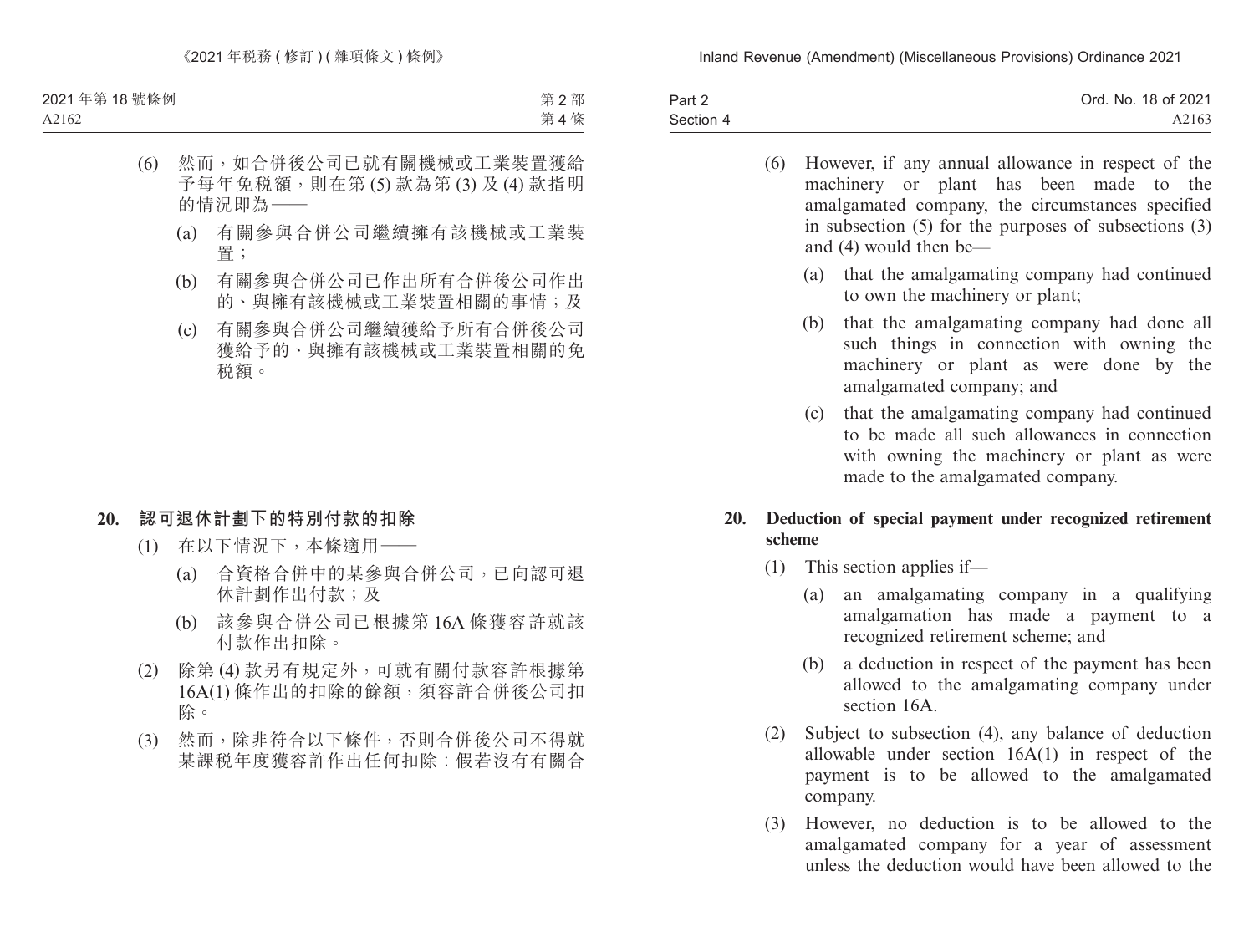| Part 2    | Ord. No. 18 of 2021 |
|-----------|---------------------|
| Section 4 | A2165               |

amalgamating company for that year of assessment but for the amalgamation.

(4) If the amalgamating company is eligible to claim a deduction under section 16A(1) for its year of cessation, no deduction under that section is to be allowed to the amalgamated company for the same year of assessment.

### **21. Deduction for bad debts, impairment losses, expenditure or losses**

- (1) This section applies if at any time after a qualifying amalgamation, the amalgamated company—
	- (a) writes off as bad or doubtful the amount of a debt, or recognizes an impairment loss in respect of a credit-impaired debt, to which the amalgamated company succeeds from an amalgamating company on the amalgamation; or
	- (b) incurs an amount of expenditure or loss as a result of an act, or a failure to act, of an amalgamating company on the amalgamation.
- (2) A deduction is to be allowed to the amalgamated company for the amount of the debt, impairment loss, expenditure or loss (whichever is applicable) if—
	- (a) the amalgamating company would have been allowed the deduction but for the amalgamation; and
	- (b) the amalgamated company is not otherwise allowed the deduction.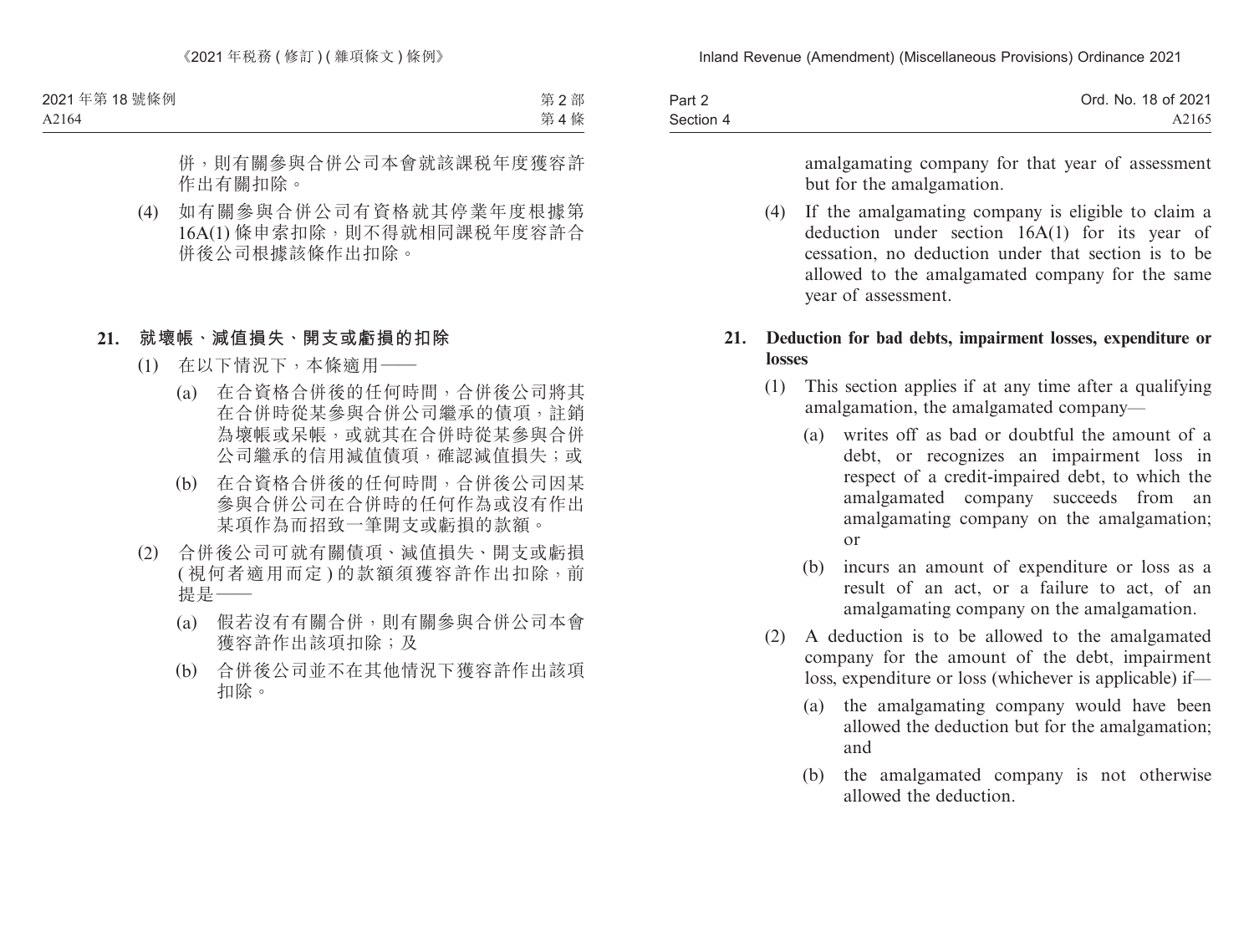| Part 2    | Ord. No. 18 of 2021 |
|-----------|---------------------|
| Section 4 | A2167               |

#### **22. Amount of debt recovered or impairment loss reversed treated as trading receipt**

- (1) This section applies if at any time after a qualifying amalgamation, the amalgamated company—
	- (a) recovers any amount of a debt; or
	- (b) reverses any amount of impairment loss of a debt,

that has been deducted under section  $16(1)(d)$  or 18K(3) in ascertaining the profits of an amalgamating company in the amalgamation chargeable to tax under Part 4.

- (2) The amount of a debt recovered, or the amount of impairment loss reversed, is, if the condition specified in subsection (3) is met, treated as a trading receipt—
	- (a) arising in, or derived from, Hong Kong of a trade, profession or business carried on by the amalgamated company in Hong Kong; and
	- (b) accruing on the date of recovery or reversal.
- (3) The condition is that the amount would have been treated as the amalgamating company's trading receipt chargeable to tax under Part 4 but for the amalgamation.

#### **23. Release of debt**

(1) This section applies if any amount of a debt owed by an amalgamating company in a qualifying amalgamation in the course of carrying on a trade, profession or business in Hong Kong before the date of amalgamation is released at any time on or after that date.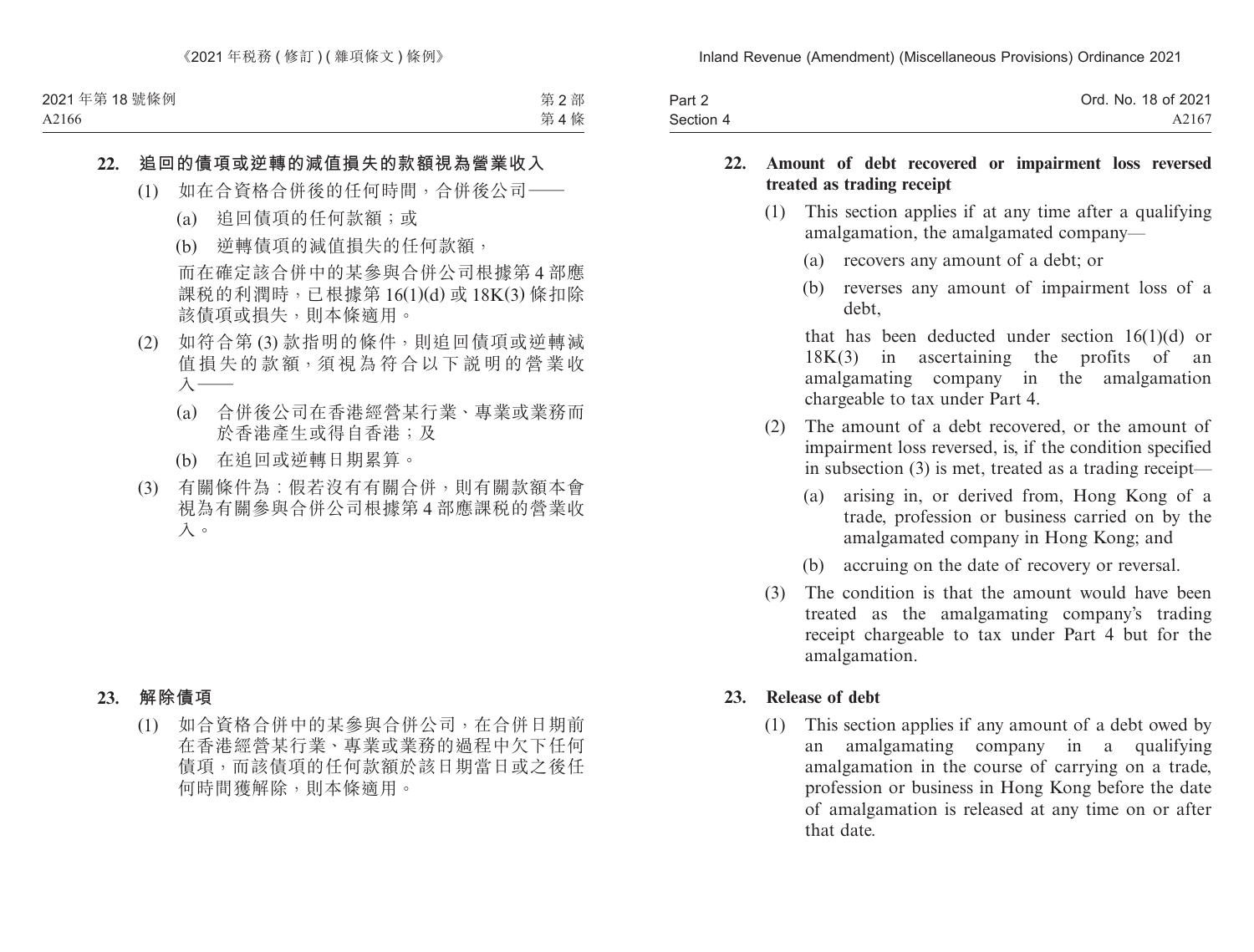| Part 2    | Ord. No. 18 of 2021 |
|-----------|---------------------|
| Section 4 | A2169               |

- (2) The amount released is, if the condition specified in subsection (3) is met, deemed to be a trading receipt—
	- (a) arising in, or derived from, Hong Kong of a trade, profession or business carried on by the amalgamated company in Hong Kong; and
	- (b) accruing at the time when the release was effected.
- (3) The condition is that the amount would have been deemed to be the amalgamating company's trading receipt chargeable to tax under Part 4 but for the amalgamation.

### **24. Treatment of pre-amalgamation losses of amalgamating companies**

- (1) This section applies if an amalgamating company in a qualifying amalgamation has any pre-amalgamation loss.
- (2) Except as provided for in subsection (3), a preamalgamation loss of the amalgamating company cannot be—
	- (a) carried forward to the amalgamated company; or
	- (b) set off against the assessable profits of the amalgamated company.
- (3) Subject to subsections (4) and (5), sections 19C, 19CAB, 19CAC and 19CB apply in relation to any qualifying loss of the amalgamating company as if the amalgamated company were the amalgamating company for the purposes of—
	- (a) carrying forward the qualifying loss; and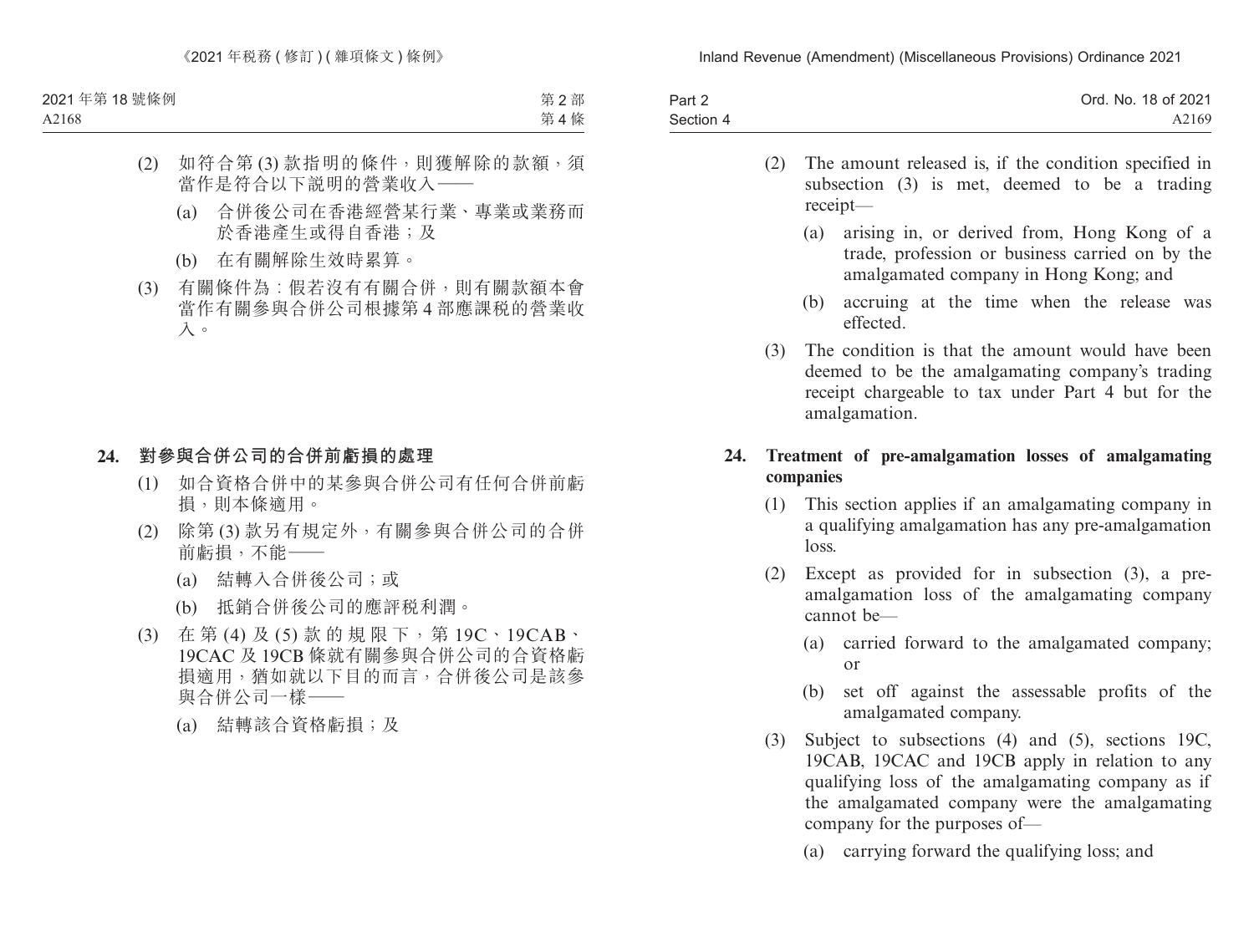| Part 2    | Ord. No. 18 of 2021 |
|-----------|---------------------|
| Section 4 | A2171               |

- (b) setting off against the assessable profits of the amalgamated company.
- (4) Any set off mentioned in subsection (3)(b) can only be made against—
	- (a) the assessable profits of the amalgamated company derived from the same trade, profession or business—
		- (i) that was carried on by the amalgamating company immediately before the date of amalgamation; and
		- (ii) that is succeeded by the amalgamated company; or
	- (b) the amalgamated company's share of assessable profits of a partnership through succession to the amalgamating company's interest in the partnership.
- (5) However, no set off mentioned in subsection (3)(b) can be made unless the amalgamated company proves to the satisfaction of the Commissioner—
	- (a) that there are good commercial reasons for carrying out the qualifying amalgamation; and
	- (b) that avoidance of tax is not the main purpose, or one of the main purposes, of carrying out the qualifying amalgamation.
- (6) In this section—
- *pre-amalgamation loss* (合併前虧損), in relation to an amalgamating company in a qualifying amalgamation, means—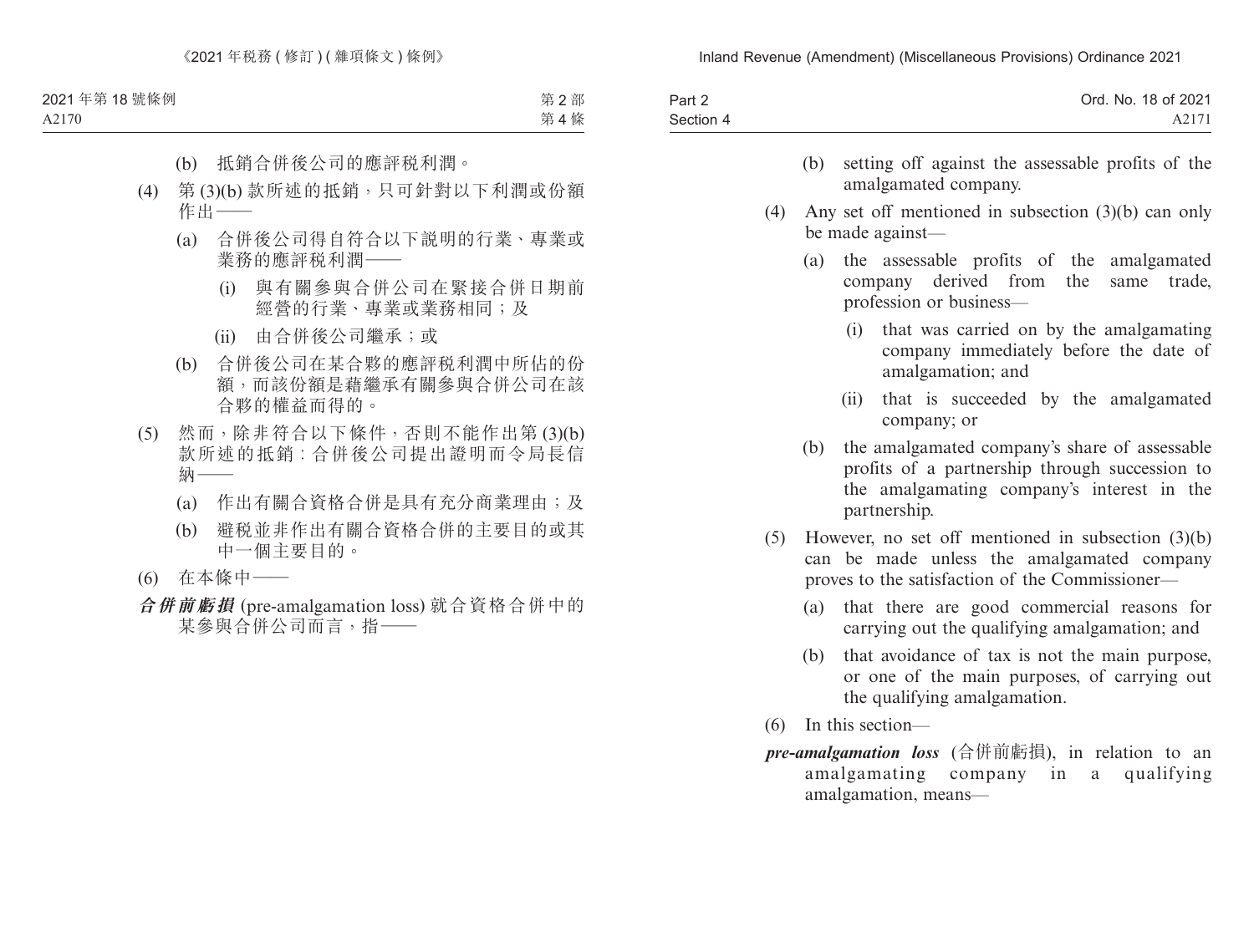| Part 2    | Ord. No. 18 of 2021 |
|-----------|---------------------|
| Section 4 | A2173               |

- (a) any loss—
	- (i) that is sustained in a trade, profession or business carried on by the amalgamating company before the date of amalgamation; and
	- (ii) that is not set off under section 19C, 19CAB, 19CAC or 19CB; or
- (b) the amalgamating company's share of loss—
	- (i) that is incurred in a trade, profession or business carried on by the amalgamating company in a partnership with another person before the date of amalgamation; and
	- (ii) that is not set off under section 19C, 19CAB, 19CAC or 19CB;
- *qualifying loss* (合資格虧損), in relation to an amalgamating company and the amalgamated company in a qualifying amalgamation, means such part of a pre-amalgamation loss of the amalgamating company that was incurred at any time after the amalgamating company and the amalgamated company entered into a qualifying relationship.
- (7) For the purposes of the definition of *qualifying loss*  in subsection (6), 2 companies have a qualifying relationship if—
	- (a) one of the companies is a wholly owned subsidiary of the other company; or
	- (b) both companies are wholly owned subsidiaries of a body corporate.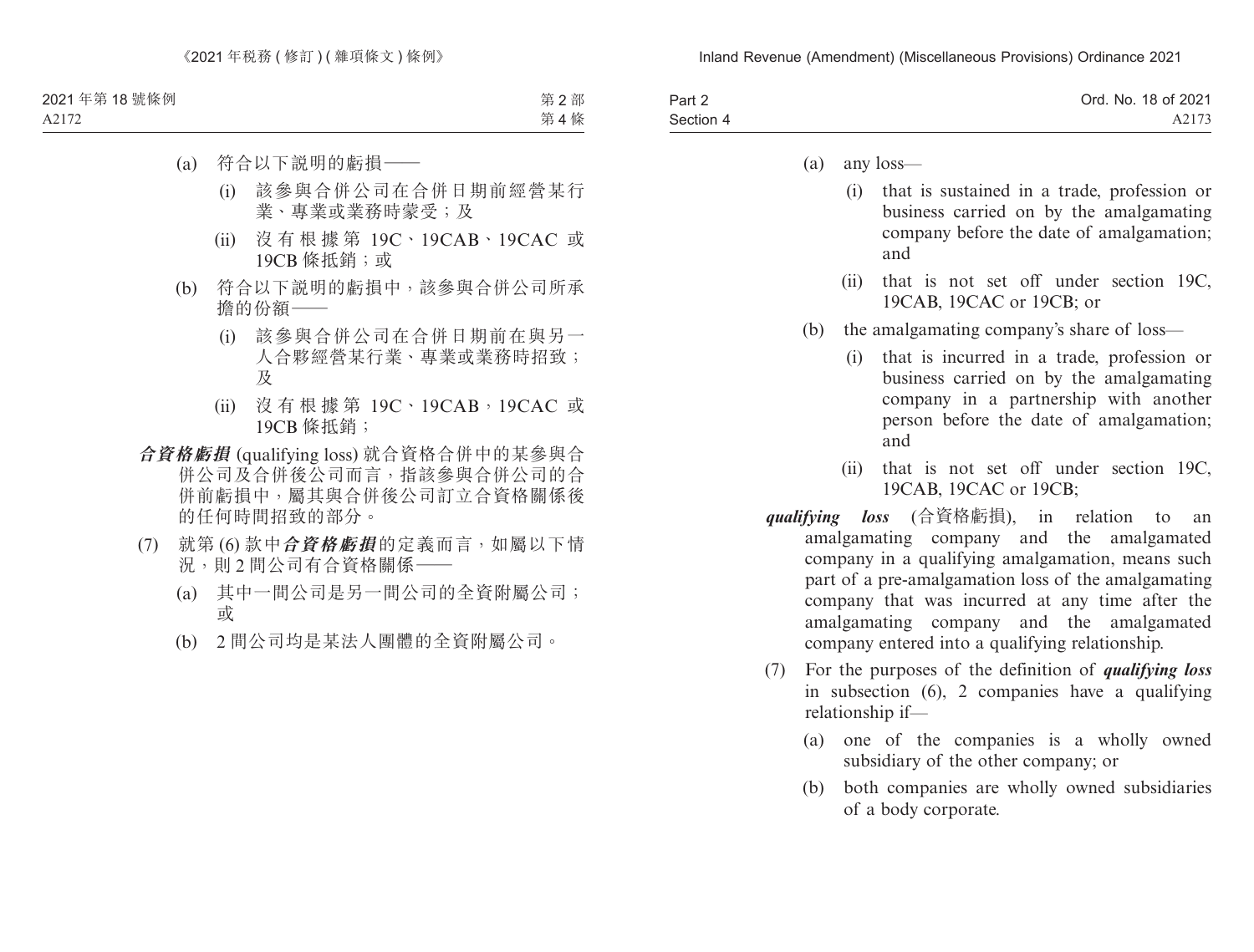| Part 2    | Ord. No. 18 of 2021 |
|-----------|---------------------|
| Section 4 | A2175               |

### **25. Treatment of pre-amalgamation losses of amalgamated companies**

- (1) This section applies if the amalgamated company in a qualifying amalgamation has any pre-amalgamation loss.
- (2) Subject to subsections (3) and (4), sections 19C, 19CAB, 19CAC and 19CB apply in relation to a preamalgamation loss of the amalgamated company.
- (3) In relation to an amalgamating company in the qualifying amalgamation, except as provided for in subsection (4), a pre-amalgamation loss of the amalgamated company cannot be used to set off against—
	- (a) the assessable profits of the amalgamated company derived from the same trade, profession or business—
		- (i) that was carried on by the amalgamating company immediately before the date of amalgamation; and
		- (ii) that is succeeded by the amalgamated company; or
	- (b) the amalgamated company's share of assessable profits of a partnership through succession to the amalgamating company's interest in the partnership.
- (4) Subsection (3) does not apply to the qualifying loss of the amalgamated company if all of the following conditions are met—
	- (a) the trade continuation condition specified in section 26(1) of this Schedule;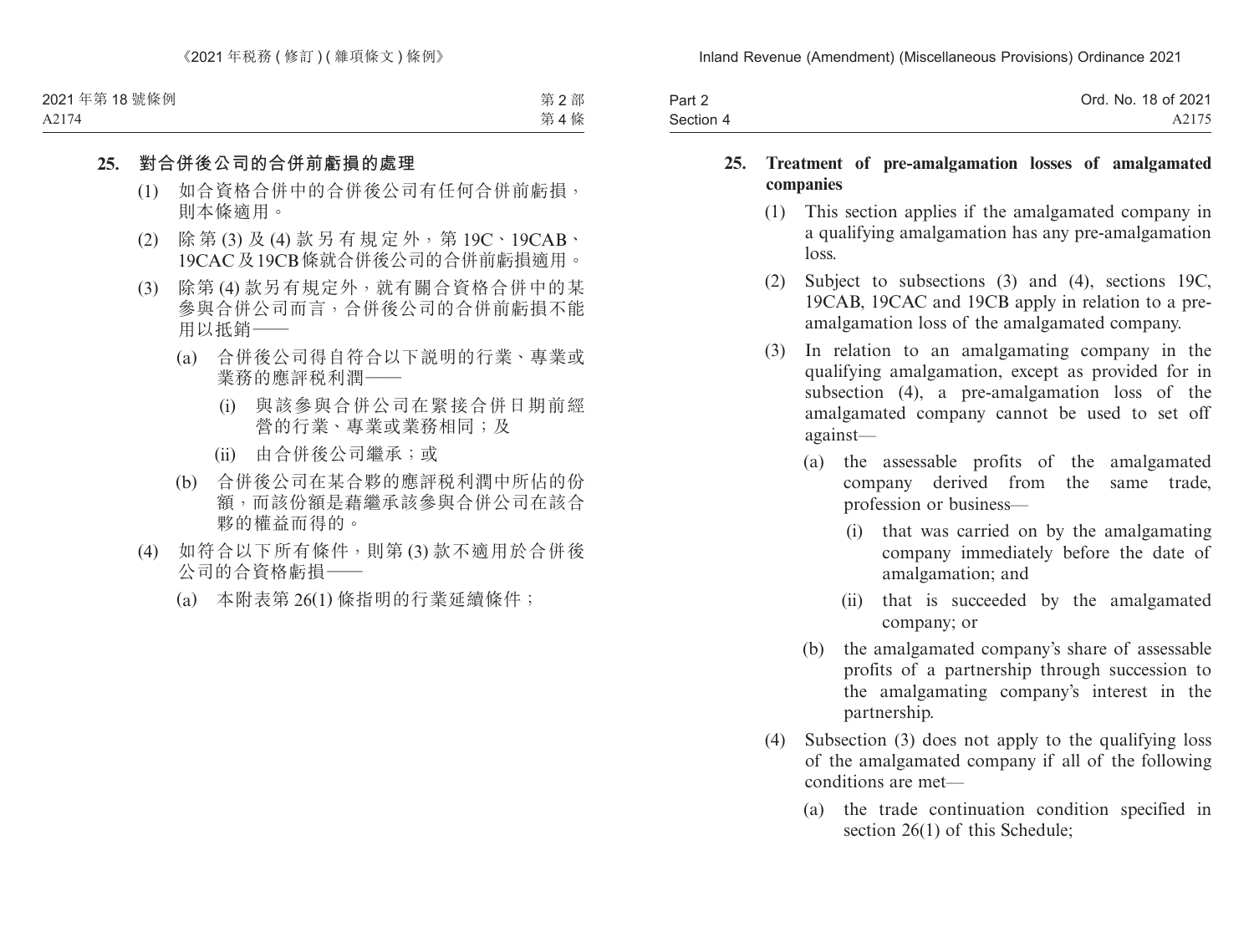| Part 2    | Ord. No. 18 of 2021 |
|-----------|---------------------|
| Section 4 | A2177               |

- (b) the financial resources condition specified in section 26(2) of this Schedule:
- (c) the Commissioner's satisfaction condition specified in section 26(3) of this Schedule.
- (5) In this section—
- *pre-amalgamation loss* (合併前虧損), in relation to an amalgamated company in a qualifying amalgamation, means—
	- (a) any loss—
		- (i) that is sustained in a trade, profession or business carried on by the amalgamated company before the date of amalgamation; and
		- (ii) that is not set off under section 19C, 19CAB, 19CAC or 19CB; or
	- (b) the amalgamated company's share of loss—
		- (i) that is incurred in a trade, profession or business carried on by the amalgamated company in partnership with another person before the date of amalgamation; and
		- (ii) that is not set off under section 19C, 19CAB, 19CAC or 19CB;
- *qualifying loss* (合資格虧損), in relation to the amalgamated company and an amalgamating company in a qualifying amalgamation, means such part of a pre-amalgamation loss of the amalgamated company that was incurred at any time after the amalgamated company and the amalgamating company entered into a qualifying relationship.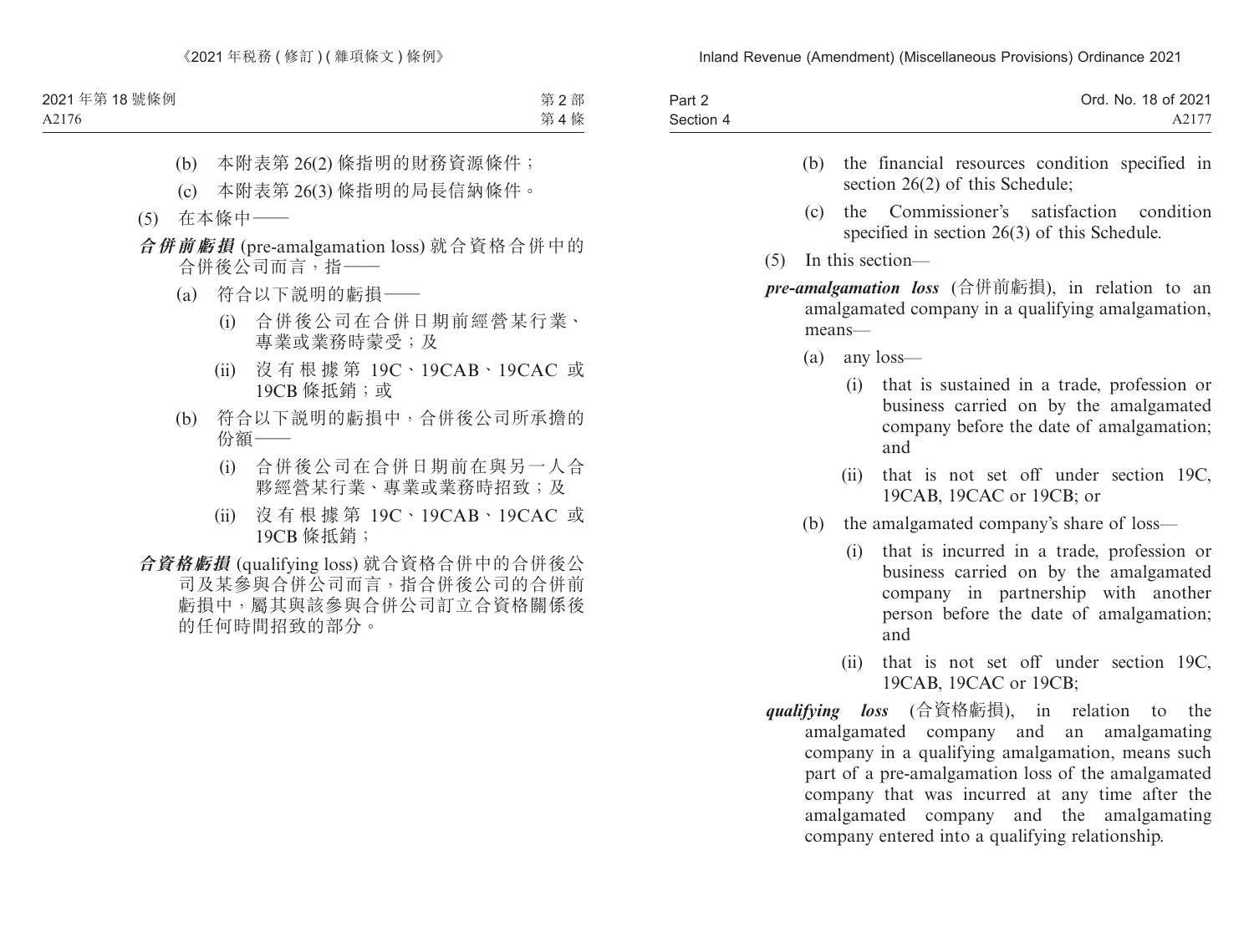| Part 2    | Ord. No. 18 of 2021 |
|-----------|---------------------|
| Section 4 | A2179               |

- (6) For the purposes of the definition of *qualifying loss* in subsection (5), 2 companies have a qualifying relationship if—
	- (a) one of the companies is a wholly owned subsidiary of the other company; or
	- (b) both companies are wholly owned subsidiaries of a body corporate.

### **26. Conditions for purposes of section 25(4) of this Schedule**

- (1) For the purposes of section 25(4)(a) of this Schedule, the trade continuation condition is—
	- (a) that the amalgamated company has continued to carry on a trade, profession or business since the qualifying loss was incurred up to the date of amalgamation; and
	- (b) if the qualifying loss was a share of loss incurred in a trade, profession or business carried on by the amalgamated company in partnership with another person—that the partnership has continued to carry on a trade, profession or business since the qualifying loss was incurred up to the date of amalgamation.
- (2) For the purposes of section 25(4)(b) of this Schedule, the financial resources condition is that the amalgamated company has adequate financial resources (excluding any loan from an associated corporation of the amalgamated company) immediately before the date of amalgamation to purchase, other than through amalgamation—
	- (a) the trade, profession or business carried on by the amalgamating company immediately before the date of amalgamation; and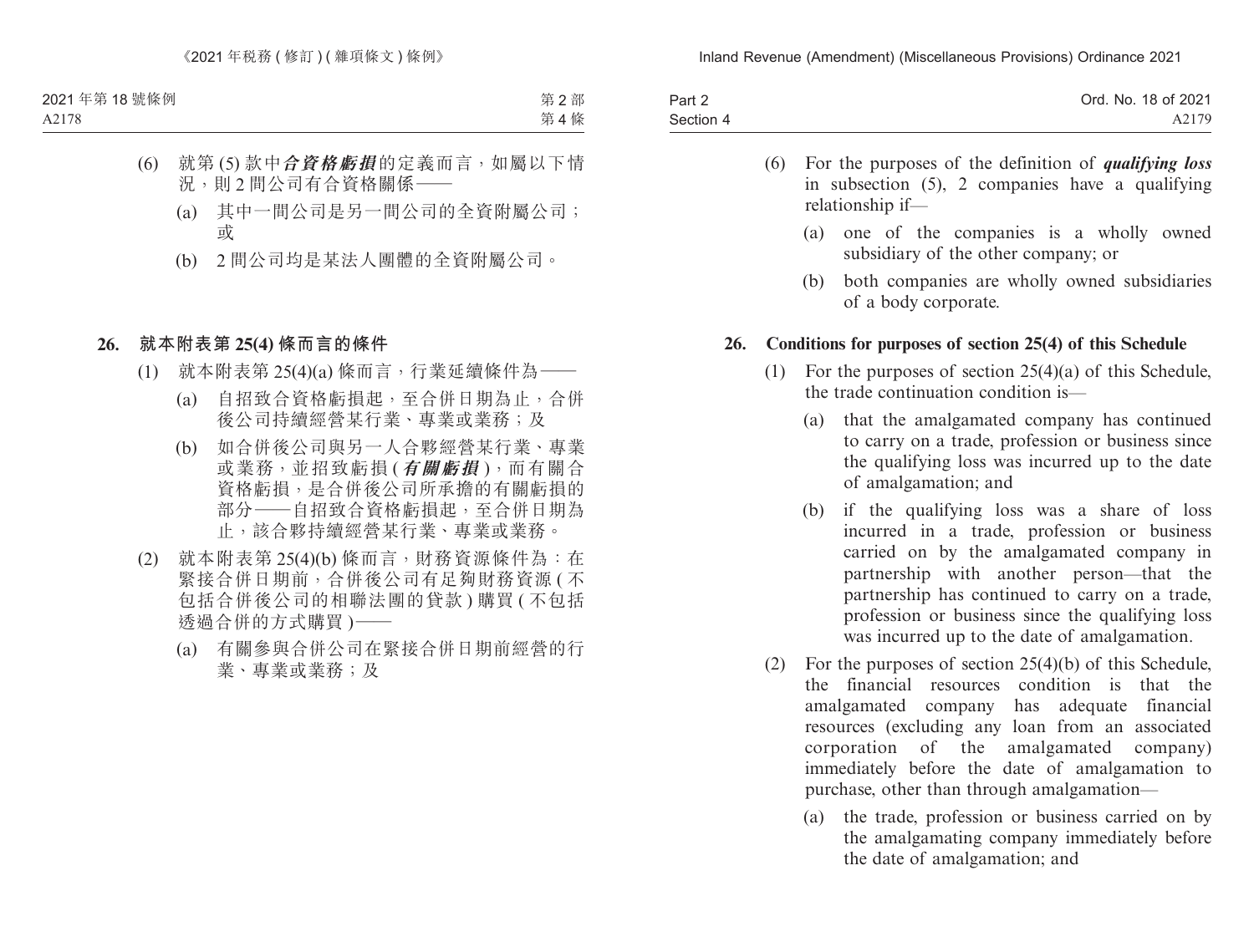| Part 2    | Ord. No. 18 of 2021 |
|-----------|---------------------|
| Section 4 | A2181               |

- (b) the amalgamating company's interest in any partnership in which the amalgamating partnership in which the amalgamating company was a partner immediately before the date of amalgamation.
- (3) For the purposes of section 25(4)(c) of this Schedule, the Commissioner's satisfaction condition is that the amalgamated company proves to the satisfaction of the Commissioner—
	- (a) that there are good commercial reasons for carrying out the qualifying amalgamation; and
	- (b) that avoidance of tax is not the main purpose, or one of the main purposes, of carrying out the qualifying amalgamation.
- (4) In this section—
- *associated corporation* (相聯法團), in relation to an amalgamated company in a qualifying amalgamation, has the meaning in relation to a corporation given by section  $14C(1)$ ;
- *qualifying loss* (合資格虧損) has the meaning given by section 25(5) of this Schedule.

### **27. Election for basis for ascertainment of profits and concessionary tax rate treatment etc.**

- (1) This section applies if—
	- (a) an amalgamating company in a qualifying amalgamation has, in carrying on a trade, profession or business in Hong Kong before the date of amalgamation, made an irrevocable election under a provision of this Ordinance for the purpose of—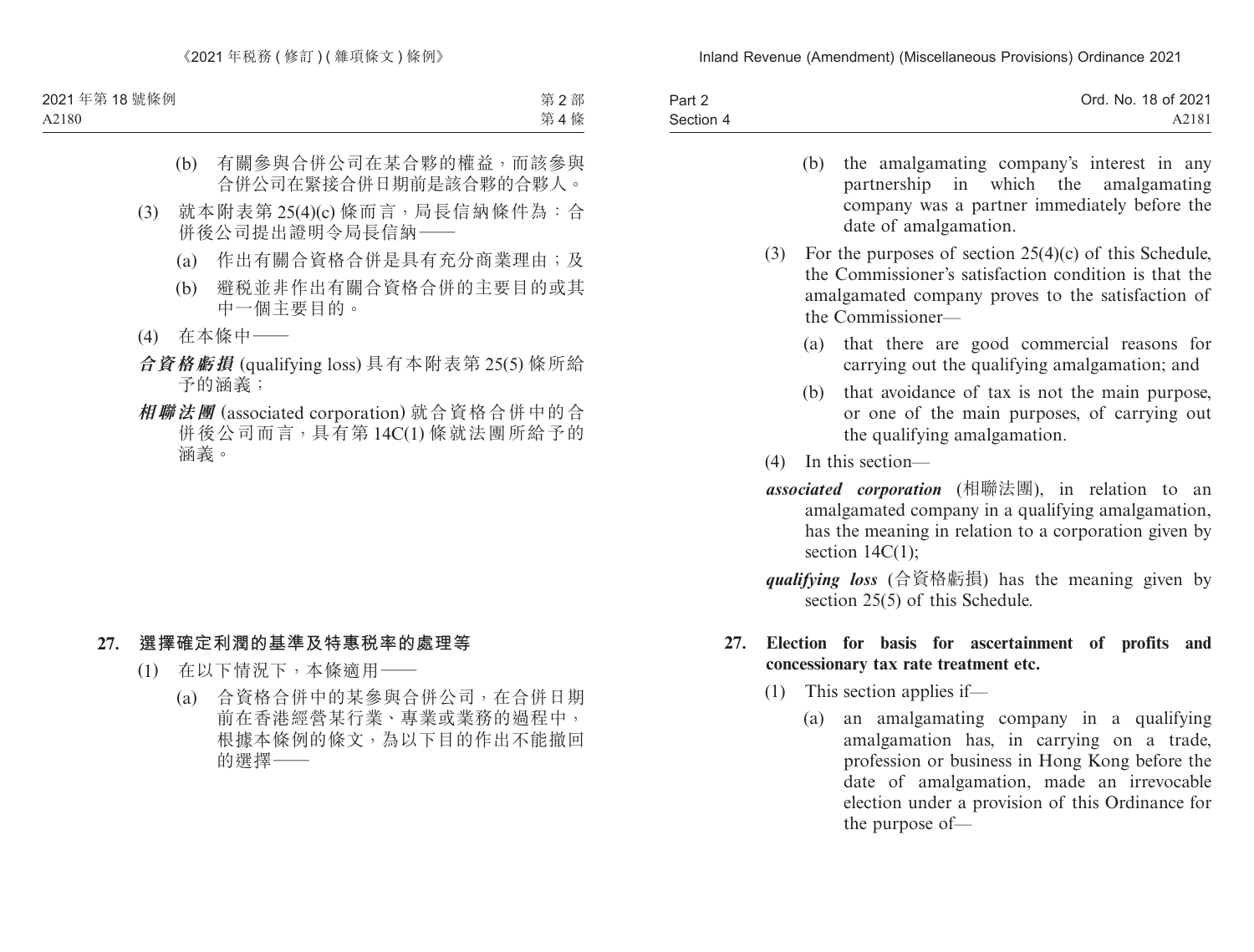| Part 2    | Ord. No. 18 of 2021 |
|-----------|---------------------|
| Section 4 | A2183               |

- (i) ascertaining the profits derived from the trade, profession or business in respect of which the amalgamating company is chargeable to tax under Part 4;
- (ii) applying the rate specified in one of the concession provisions (as defined by section 19CA) to the assessable profits (or part of the assessable profits) of the amalgamating company derived from the trade, profession or business; or
- (iii) furnishing a return under section 50C as a reporting financial institution (as defined by section  $50A(1)$ ; and
- (b) the amalgamated company continues to carry on the trade, profession or business of the amalgamating company on or after the date of amalgamation.
- (2) The amalgamated company is treated as if it had made the same irrevocable election for the purpose of—
	- (a) ascertaining the profits derived from the trade, profession or business mentioned in subsection  $(1)(a)(i)$  in respect of which the amalgamated company is chargeable to tax under Part 4;
	- (b) applying the rate specified in one of the concession provisions (as defined by section 19CA) to the assessable profits (or part of the assessable profits) of the amalgamated company derived from the trade, profession or business mentioned in subsection  $(1)(a)(ii)$ ; or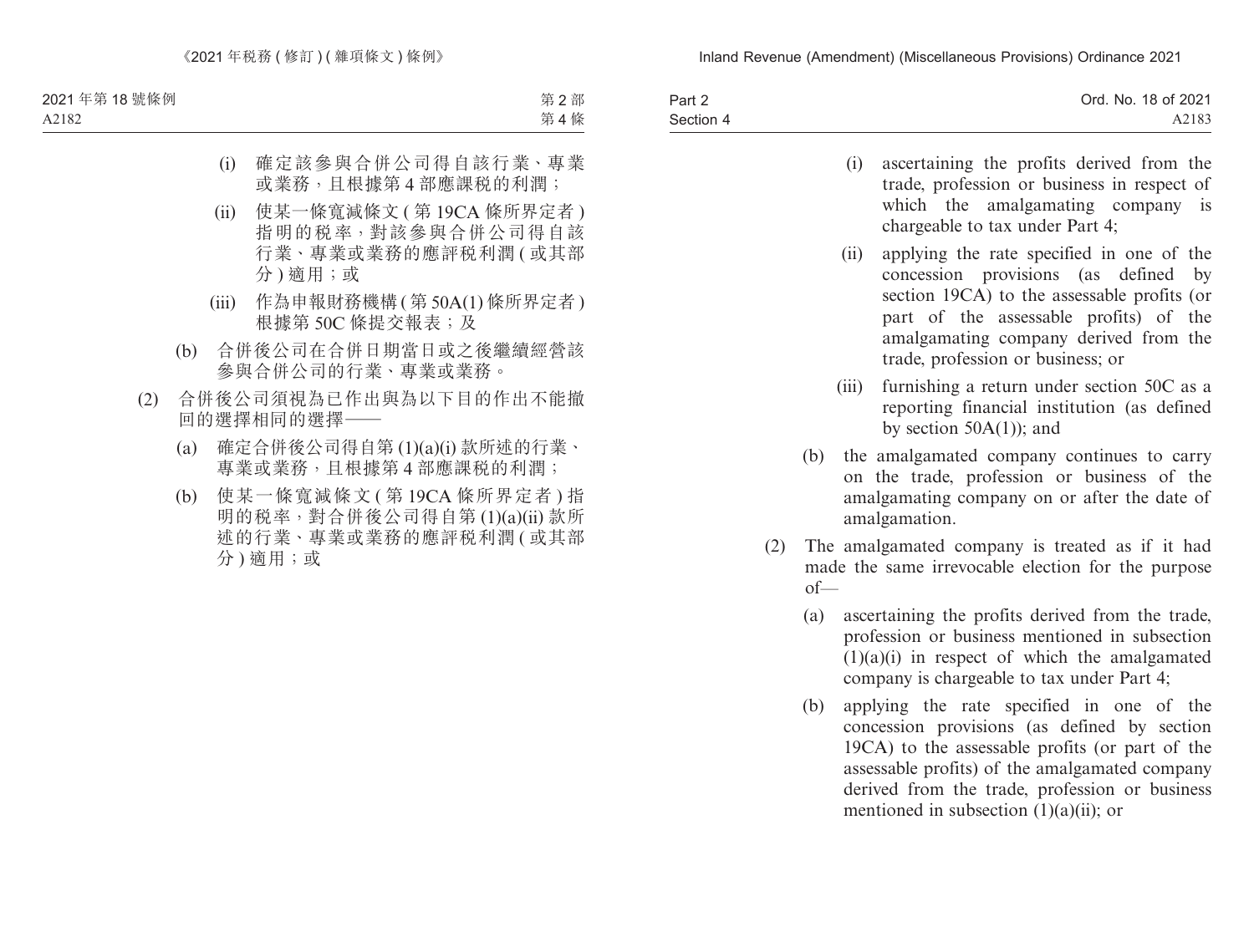| Part 2    | Ord. No. 18 of 2021 |
|-----------|---------------------|
| Section 4 | A2185               |

- (c) furnishing a return under section 50C as a reporting financial institution (as defined by section  $50A(1)$ ).
- (3) Despite subsection (2), the election ceases to have effect if the conditions for the election in the relevant provisions are not met by the amalgamated company at any time after the amalgamation.

#### **28. Income accrued or derived after date of amalgamation**

- (1) This section applies if—
	- (a) a sum is accrued to, or derived by, the amalgamated company in a qualifying amalgamation; or
	- (b) a sum (that would have been deemed to be an income of an amalgamating company in the amalgamation chargeable to tax under Part 4 but for the amalgamation) is accrued to, or derived by, a person,

as a result of a certain thing that the amalgamating company did, or did not do, before the date of amalgamation.

- (2) If the condition specified in subsection (3) is met, the sum is deemed to be a trading receipt arising in, or derived from, Hong Kong of a trade, profession or business carried on by the amalgamated company in Hong Kong.
- (3) The condition is that the sum would have been a trading receipt (or would have been deemed to be a trading receipt) of the amalgamating company chargeable to tax under Part 4 but for the amalgamation.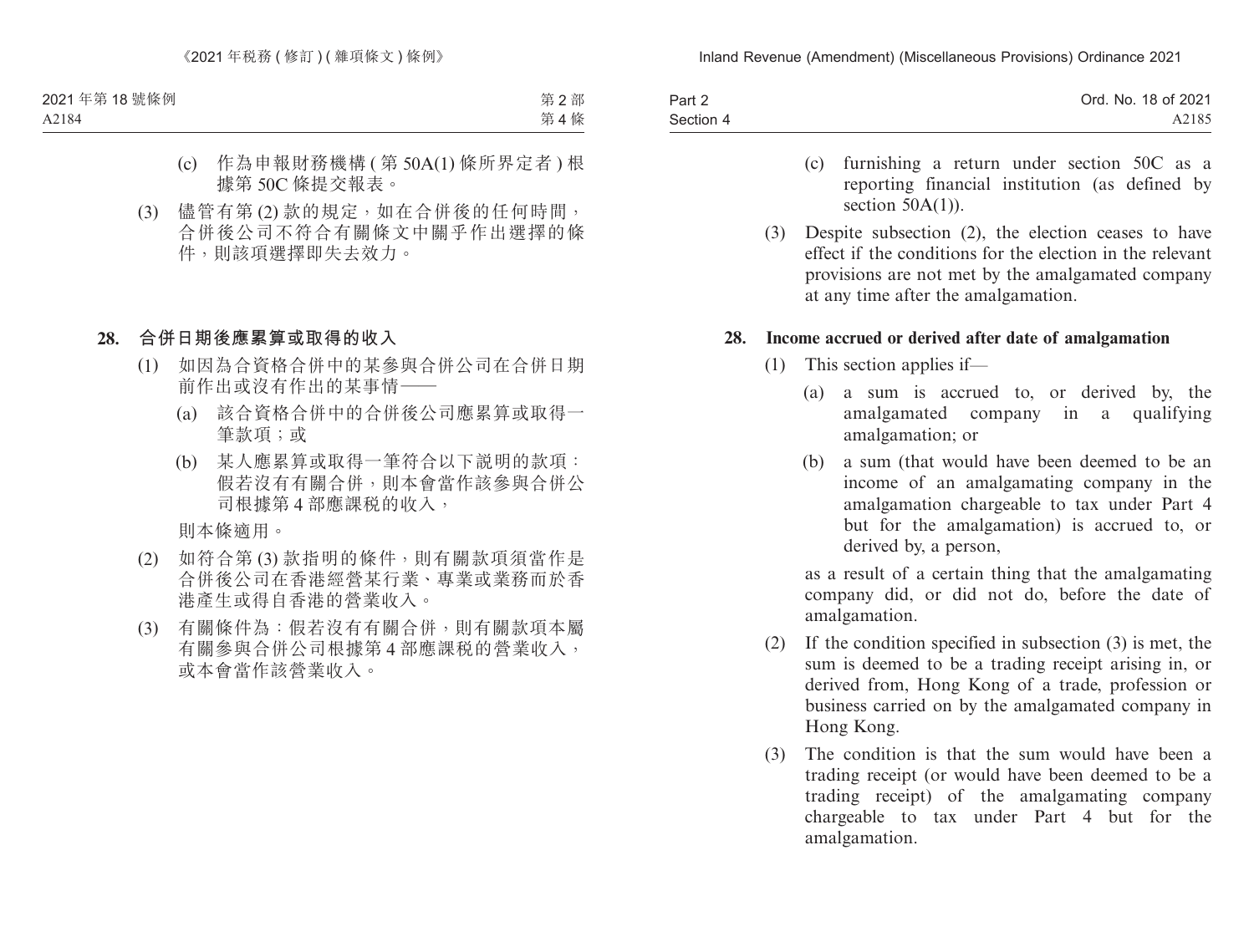| Part 2    | Ord. No. 18 of 2021 |
|-----------|---------------------|
| Section 4 | A2187               |

#### **29. Refund from approved retirement scheme after date of amalgamation**

- (1) This section applies if, in ascertaining the assessable profits of an amalgamating company in a qualifying amalgamation, deductions have been allowed for—
	- (a) contributions paid as an employer to a recognized occupational retirement scheme; or
	- (b) voluntary contributions paid as an employer to a mandatory provident fund scheme.
- (2) If the condition specified in subsection (3) is met, any refund of the contributions or voluntary contributions (whichever is applicable) received by, or accrued to, the amalgamated company on or after the date of amalgamation is deemed to be a trading receipt arising in, or derived from, Hong Kong of a trade, profession or business carried on by the amalgamated company in Hong Kong.
- (3) The condition is that the refund would have been deemed to be the amalgamating company's trading receipt chargeable to tax under Part 4 but for the amalgamation.".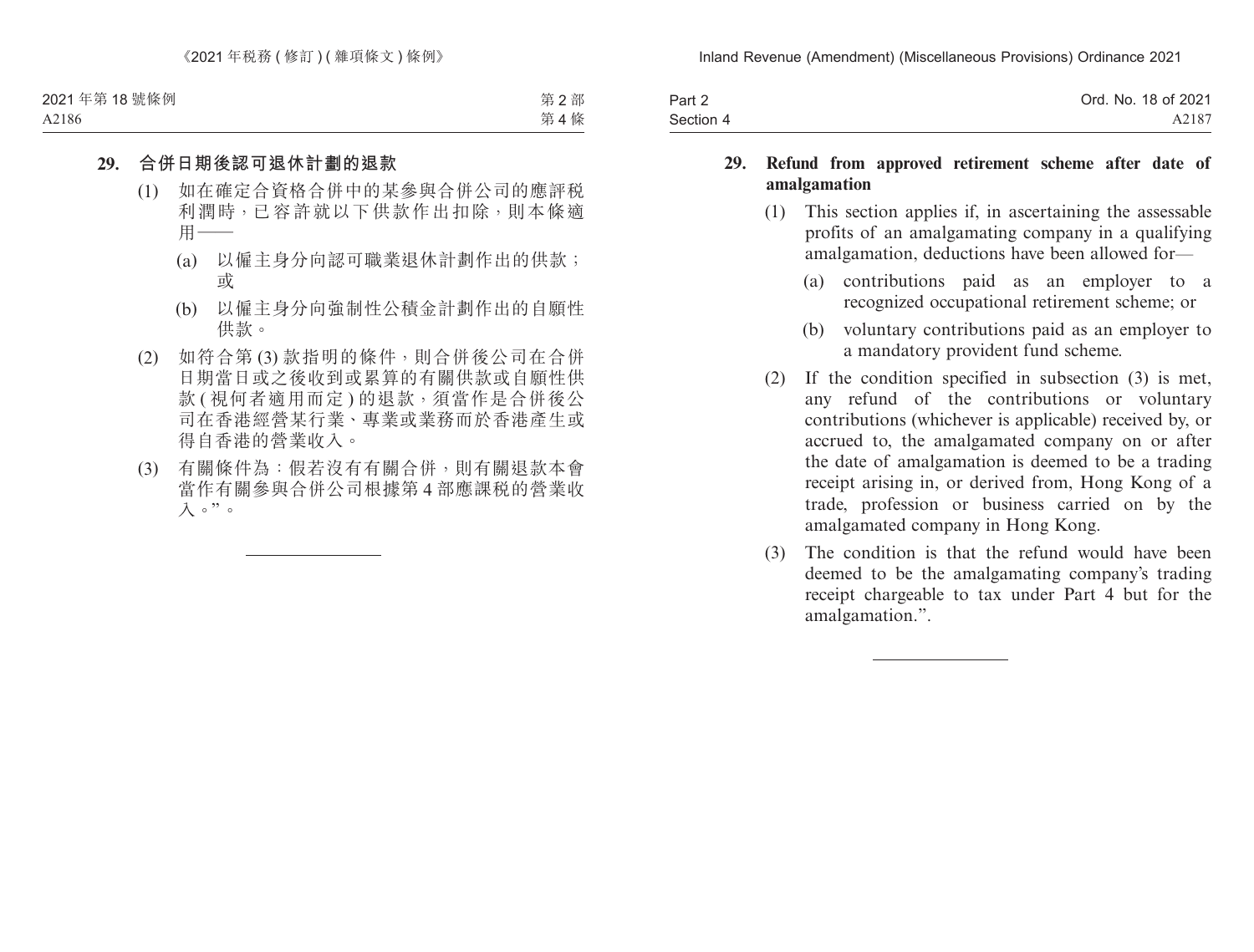Part 3 Section 5 Ord. No. 18 of 2021 A2189

## **Part 3**

## **Amendments relating to Specified Assets**

**5. Part 6D added**

The Ordinance—

**Add**

## "**Part 6D**

## **Specified Assets**

#### **40AN. Interpretation**

In this Part—

*amalgamating company* (參與合併公司) has the meaning given by section 40AE;

*qualifying amalgamation* (合資格合併) has the meaning given by section 40AE;

*specified asset* (指明資產)—see section 40AO;

*specified event* (指明事件)—see section 40AP.

#### **40AO. Meaning of** *specified asset*

- (1) A specified asset is, in relation to a person—
	- (a) any machinery or plant for R&D activities the capital expenditure (as defined by section 40(1)) incurred in the provision of which has been allowed for deduction to the person as R&D expenditure under section 16B;
	- (b) any rights or entitlement to any rights, that were, or would be, generated from one or more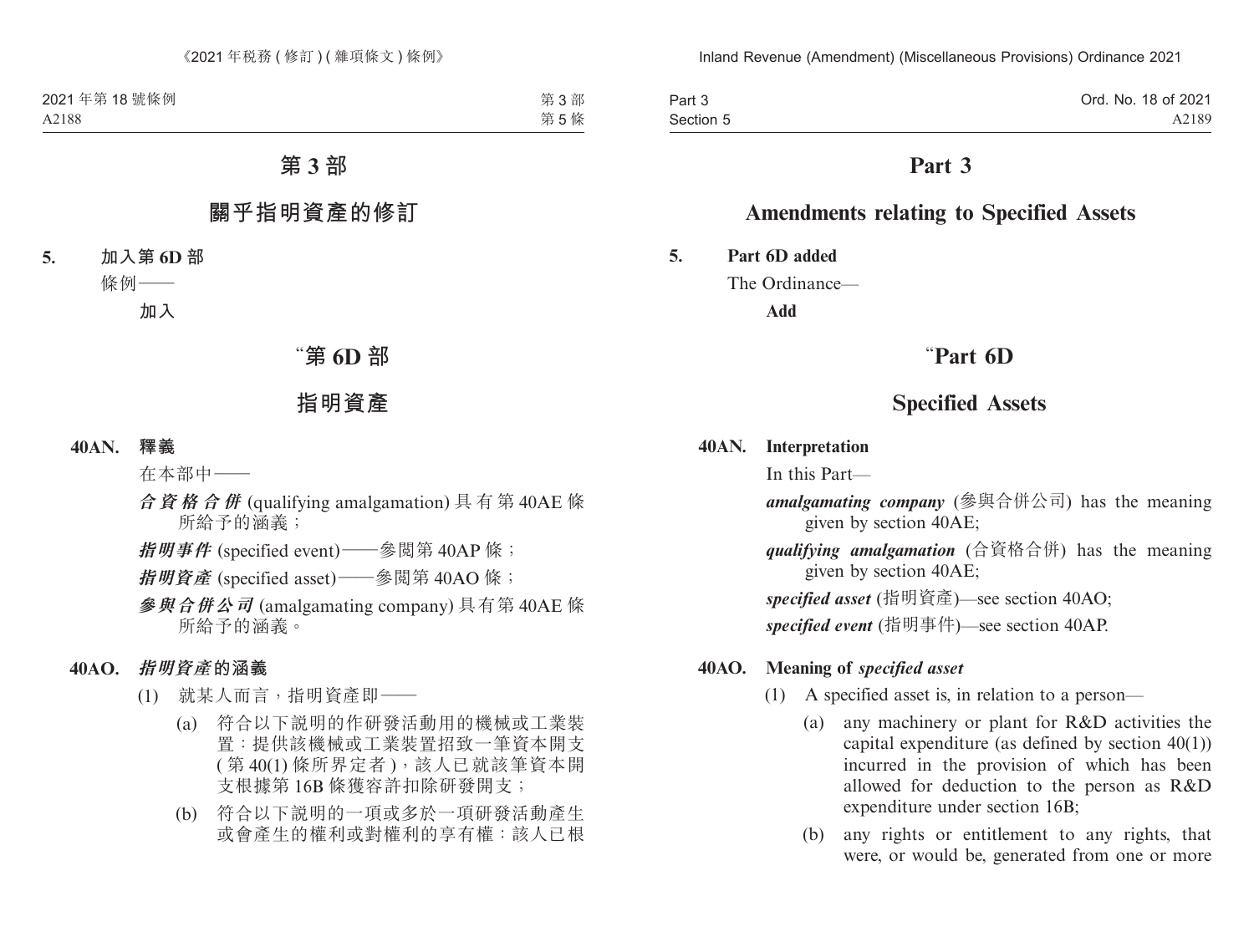| Part 3    | Ord. No. 18 of 2021 |
|-----------|---------------------|
| Section 5 | A2191               |

R&D activities for which the relevant R&D expenditure has been allowed to the person as a deduction under section 16B;

- (c) any patent rights (as defined by section 16E(4)), or rights to any know-how (as defined by that section), for which a deduction for the relevant capital expenditure has been allowed to the person under section 16E;
- (d) any specified intellectual property rights (as defined by section  $16EA(11)$  for which a deduction for the relevant specified capital expenditure (as defined by that section) has been allowed to the person under section 16EA;
- (e) any prescribed fixed asset (as defined by section 16G(6)) for which a deduction for the relevant specified capital expenditure (as defined by that section) has been allowed to the person under section 16G;
- (f) any environmental protection facilities (as defined by section  $16H(1)$  for which a deduction for the relevant specified capital expenditure (as defined by that section) has been allowed to the person under section 16I;
- (g) any commercial building or structure (as defined by section 40(1)) for which an annual allowance has been made to the person under section 33A;
- (h) any industrial building or structure (as defined by section  $40(1)$  for which an initial allowance or annual allowance has been made to the person under section 34; or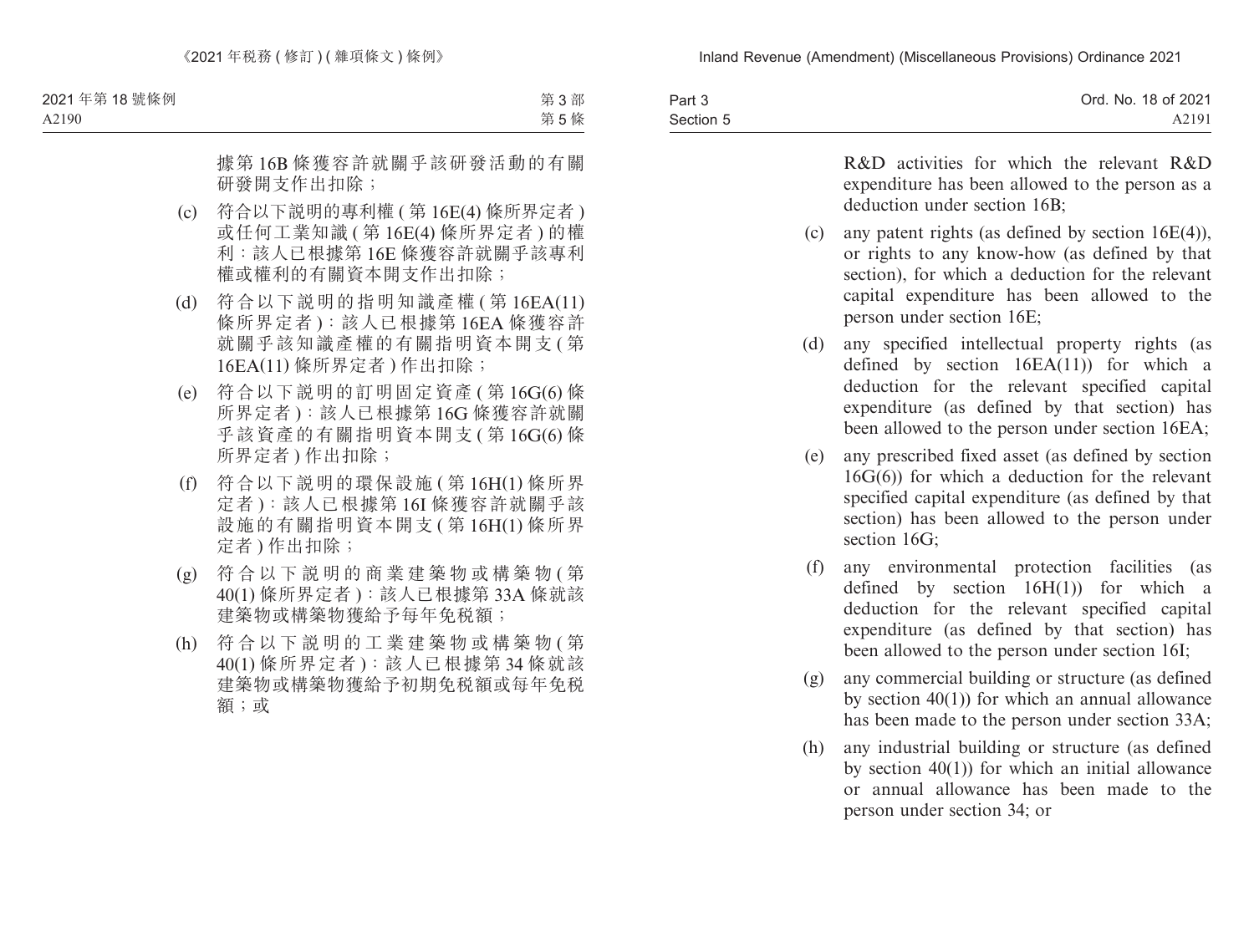| Part 3    | Ord. No. 18 of 2021 |
|-----------|---------------------|
| Section 5 | A2193               |

- (i) any machinery or plant for which an initial allowance or annual allowance has been made to the person under section 37, 37A or 39B.
- (2) For the purposes of subsection (1), if the asset referred to in subsection  $(1)(a)$ ,  $(b)$ ,  $(c)$ ,  $(d)$ ,  $(e)$ ,  $(f)$ , (g), (h) or (i) is an asset succeeded by the person from an amalgamating company in a qualifying amalgamation, and an election has been made by the person under section 40AM(1)—
	- (a) the reference to a deduction allowed to the person under subsection  $(1)(a)$ ,  $(b)$ ,  $(c)$ ,  $(d)$ ,  $(e)$ or (f) includes a deduction allowed to the amalgamating company; and
	- (b) the reference to an initial allowance or annual allowance made to the person under subsection  $(1)(g)$ , (h) or (i) includes an initial allowance or annual allowance made to the amalgamating company.
- (3) In this section—
- *R&D activity* (研發活動)—see section 2 of Schedule 45;
- *R&D expenditure* (研發開支)—see section 6 of Schedule 45.

### **40AP. Meaning of** *specified event*

A specified event is, in relation to any specified asset of a person (*relevant person*)—

- (a) the transfer of the specified asset to another person without sale, other than by way of—
	- (i) succession on the relevant person's death; or
	- (ii) a qualifying amalgamation; or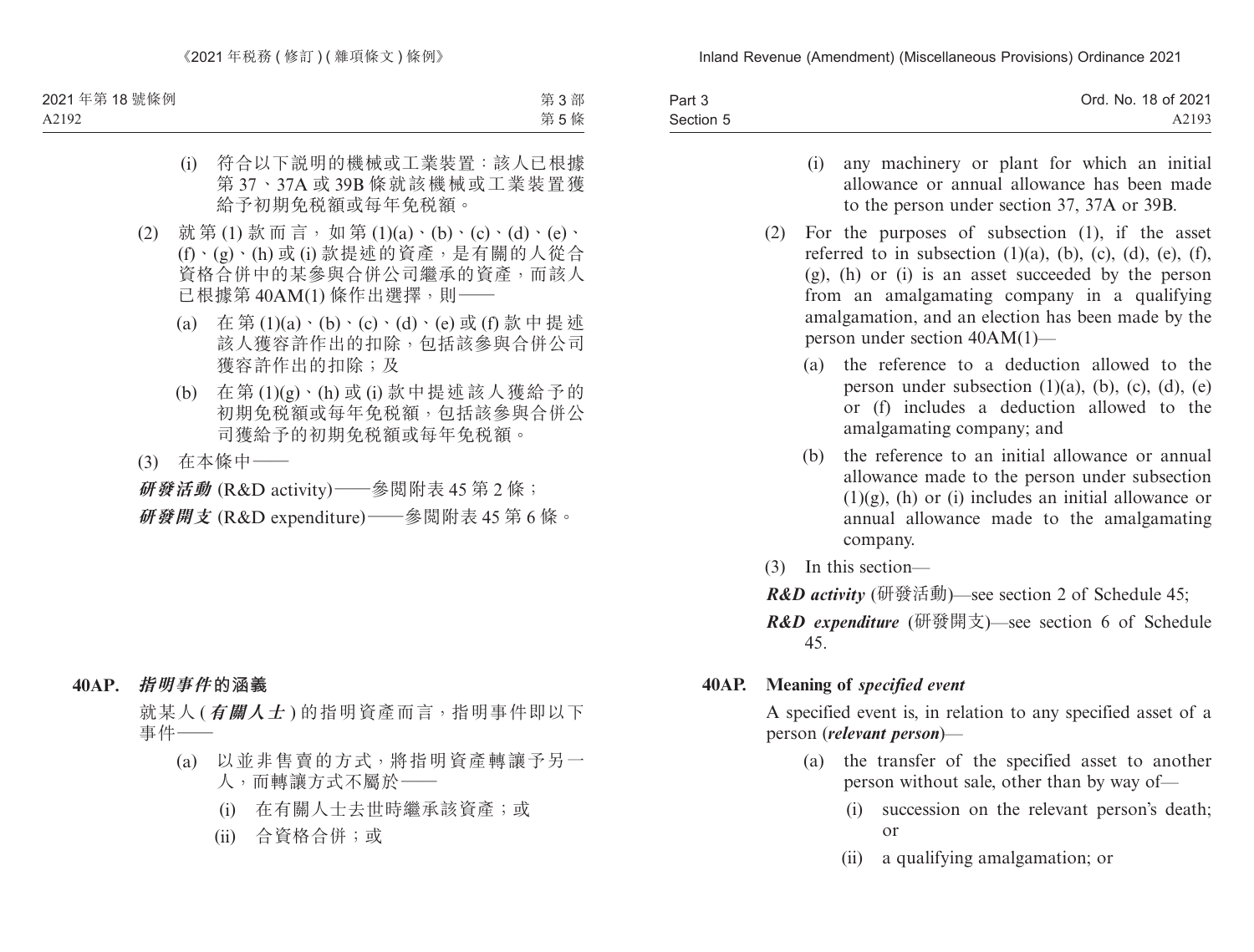| Part 3    | Ord. No. 18 of 2021 |
|-----------|---------------------|
| Section 5 | A2195               |

(b) the succession to the specified asset by another person through a qualifying amalgamation in relation to which no election has been made under section 40AM(1).

#### **40AQ. Application of Part 6D**

This Part applies in relation to a specified event that occurs on or after the date of commencement of the Inland Revenue (Amendment) (Miscellaneous Provisions) Ordinance 2021 (18 of 2021).

### **40AR. Non-application of certain provisions because of application of Part 6D**

If this Part applies in relation to a person's specified asset, sections 16J(5B), 37(4), 38(4), 39B(7) and 39D(3) and (4) do not apply to the relevant person, or the other person, referred to in section 40AP in relation to the specified asset.

#### **40AS. Deemed selling price of specified asset**

- (1) If a specified event occurs in relation to a person, the person's specified asset is deemed to have been sold for a sum that is the lower of—
	- (a) a price that the Commissioner considers the specified asset would have been realized had it been sold in the open market at the time of the specified event; and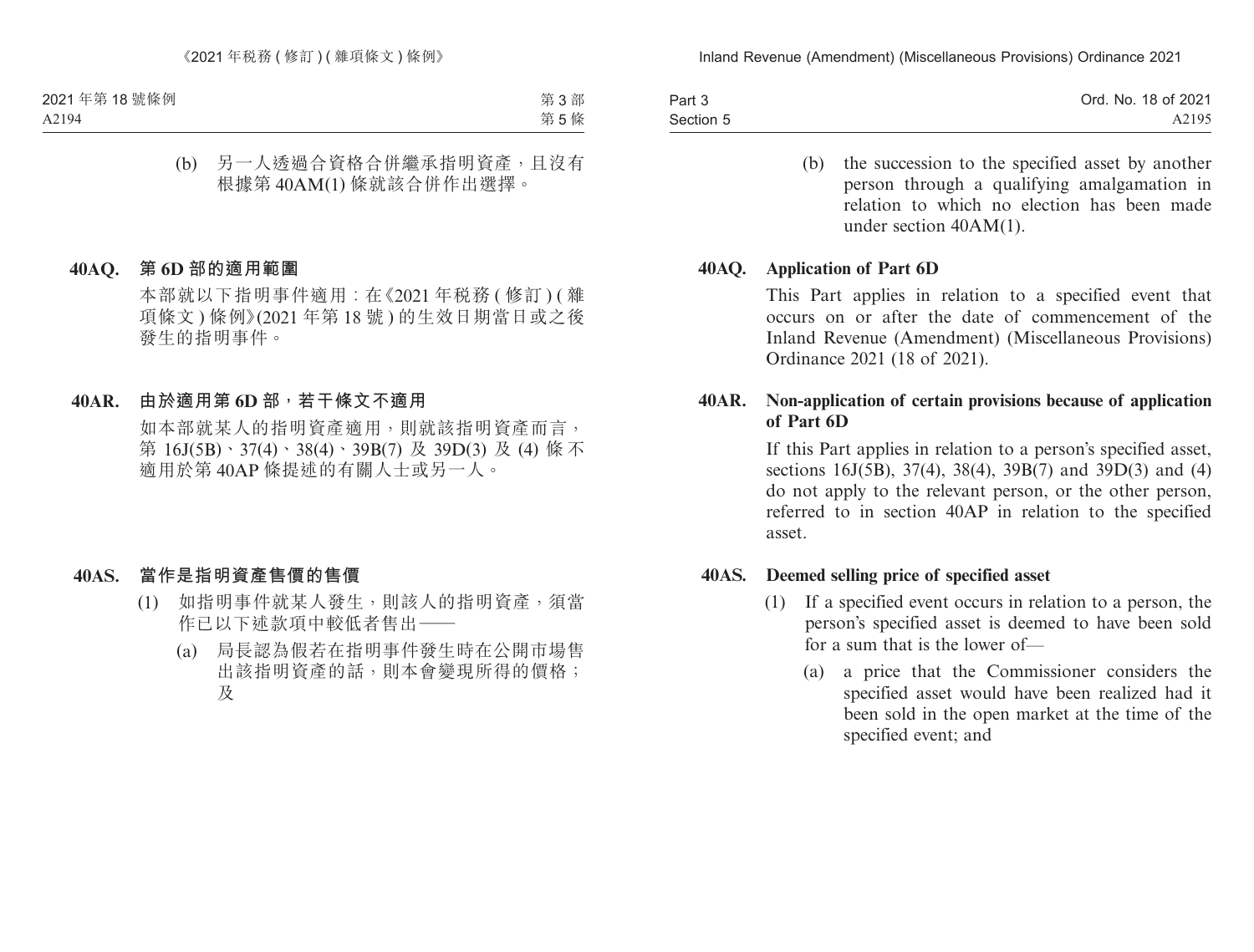| Part 3    | Ord. No. 18 of 2021 |
|-----------|---------------------|
| Section 5 | A2197               |

- (b) if the specified asset is—
	- (i) an asset referred to in section  $40AO(1)(a)$ or (b)—the total amount of deductions allowed to the person under section 16B for the expenditures incurred by the person; or
	- (ii) an asset referred to in section  $40AO(1)(c)$ , (d), (e), (f), (g), (h) or (i)—the capital expenditure incurred by the person.
- (2) For the purposes of subsection (1), if the asset mentioned in subsection  $(1)(b)(i)$  or  $(ii)$  is an asset succeeded by the person from an amalgamating company in a qualifying amalgamation, and an election has been made by the person under section  $40AM(1)$ —
	- (a) the total amount of deductions allowed to the person mentioned in subsection  $(1)(b)(i)$  must also include the deductions allowed to the amalgamating company under section 16B; and
	- (b) the capital expenditure incurred by the person mentioned in subsection (1)(b)(ii) must also include the capital expenditure incurred by the amalgamating company.

#### **40AT. Deemed proceeds of sale**

For the purposes of section  $16B(5)$ ,  $16E(3)$ ,  $16EB(2)$ , 16G(3), 16J, 35, 38 or 39D, or section 16 or 17 of Schedule 45, if a person's specified asset is deemed to have been sold under section 40AS(1), the person is deemed to have received proceeds of sale of the specified asset of an amount equal to the sum ascertained under section 40AS(1).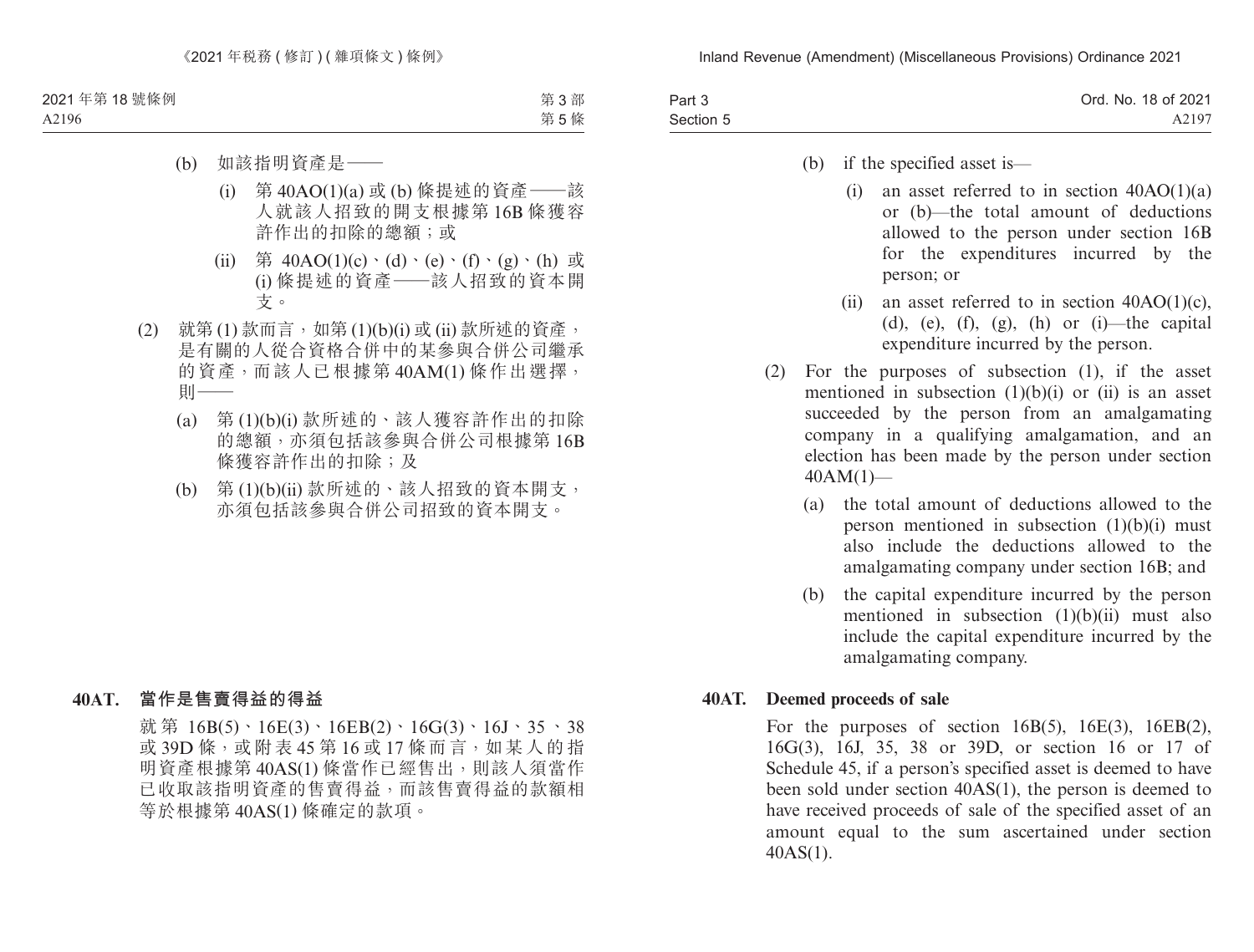| Part 3    | Ord. No. 18 of 2021 |
|-----------|---------------------|
| Section 5 | A2199               |

#### **40AU. Deemed expenditure**

For the purpose of computing the chargeable profits, under Part 4, of a person—

- (a) to whom a specified asset is transferred in a way referred to in section 40AP(a); or
- (b) who succeeds to a specified asset in the way referred to in section 40AP(b),

the person is deemed to have incurred expenditure on the purchase of the specified asset of an amount equal to the sum ascertained under section 40AS(1).".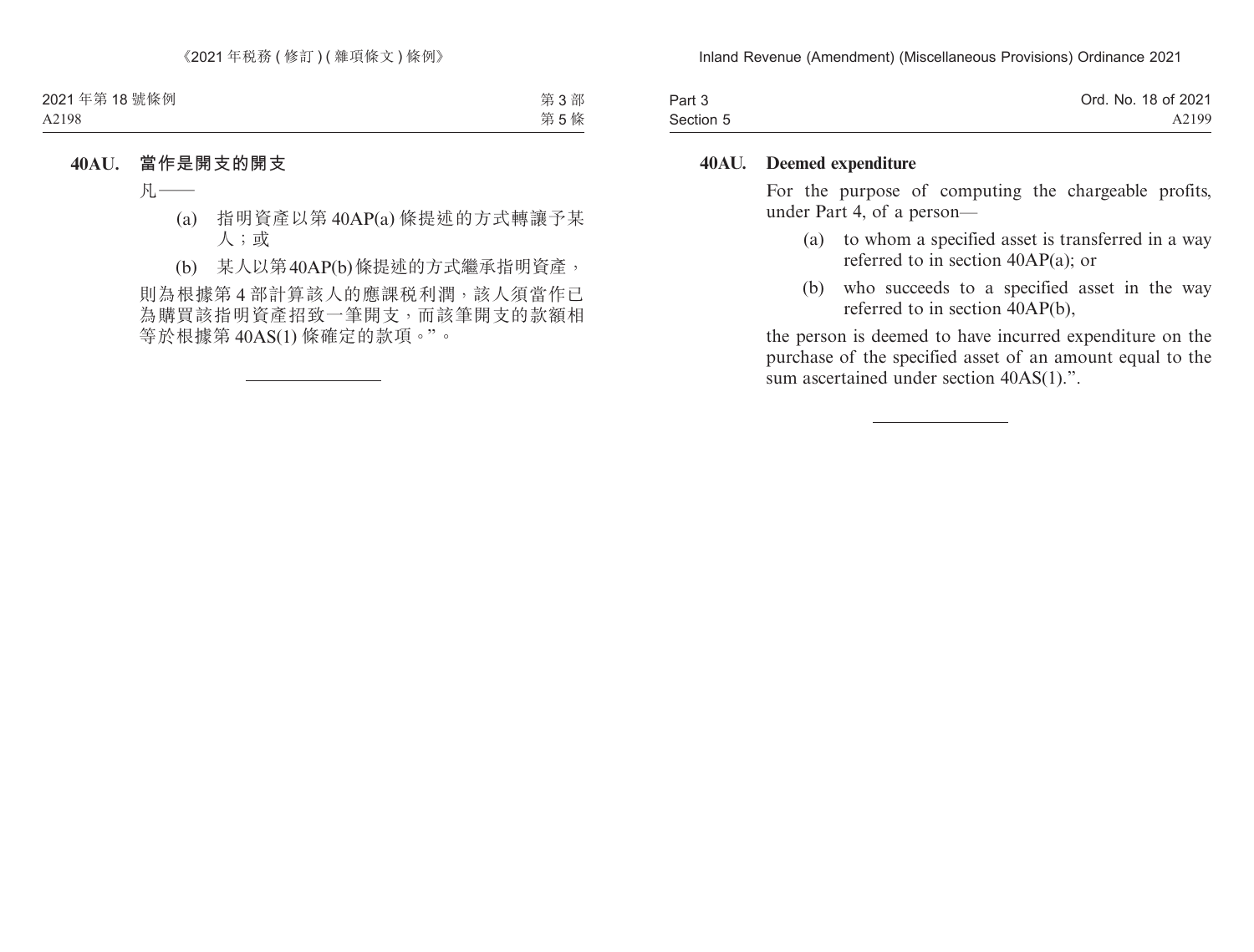| Part 4    | Ord. No. 18 of 2021 |
|-----------|---------------------|
| Section 6 | A2201               |

## **Part 4**

## **Amendments relating to Furnishing of Returns**

**6. Section 2 amended (interpretation)**

Section 2(1)-

**Repeal the definition of** *service provider* **Substitute**

"*service provider* (服務提供者)—

- (a) except in relation to a provision of Part 9 or 9A—has the meaning given by section 50A(1);
- (b) in relation to a provision of Part 9—has the meaning given by section 51AAD(8); or
- (c) in relation to a provision of Part 9A—has the meaning given by section 58B(2);".
- **7. Section 51AA amended (form and manner of furnishing return, etc. under section 51)**
	- (1) Section 51AA—

#### **Repeal subsection (1)**

#### **Substitute**

- "(1) Without limiting section 51AAB and except as provided in subsection (2) or (3), a return required to be furnished under section 51(1)—
	- (a) must be furnished in paper form—
		- (i) using a printed form specified by the Board of Inland Revenue and provided by the Commissioner; or
		- (ii) using a template (if available)—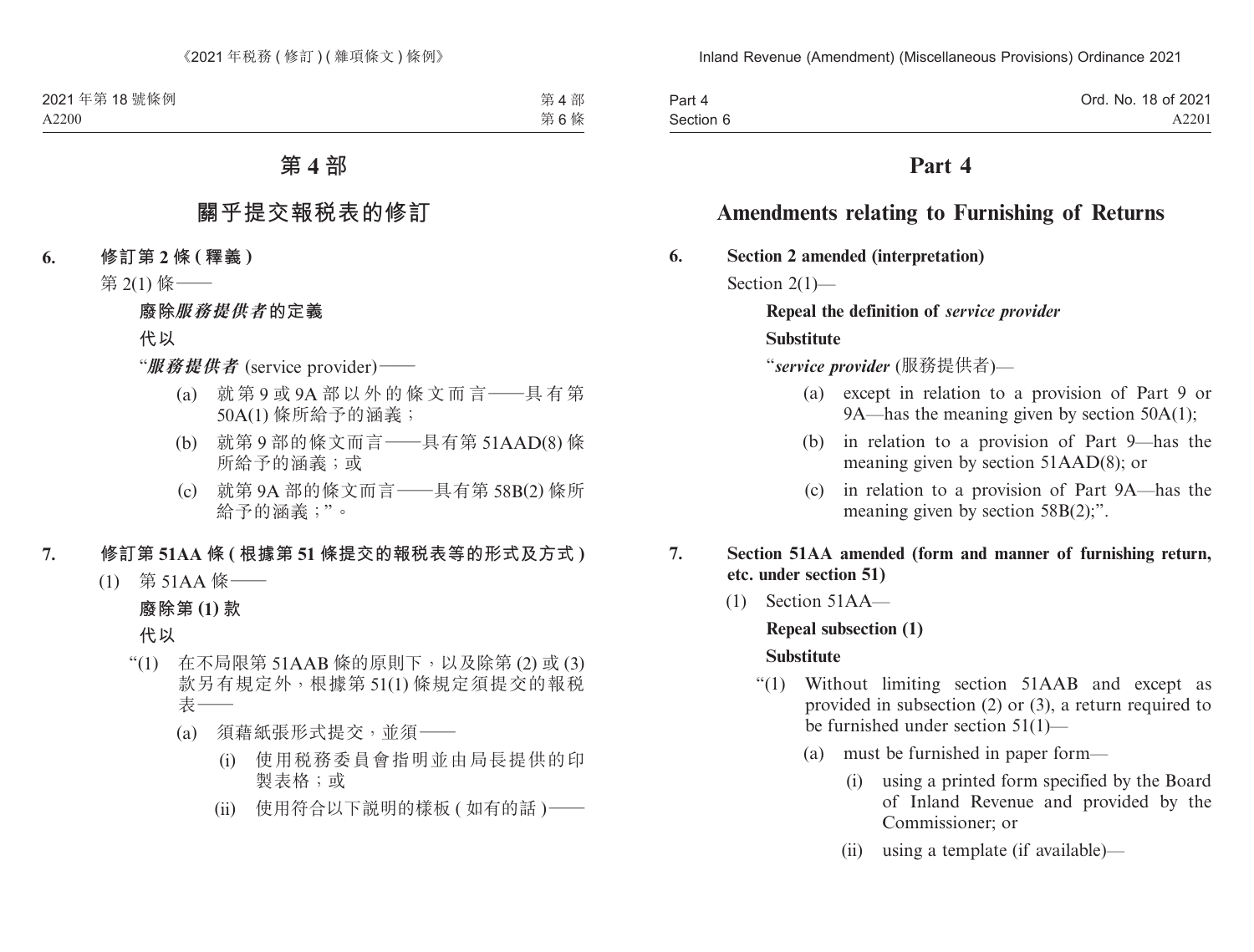| Part 4    | Ord. No. 18 of 2021 |
|-----------|---------------------|
| Section 7 | A2203               |

- (A) specified by the Board of Inland Revenue and made available by the Commissioner; and
- (B) downloaded from a system specified by the Board of Inland Revenue; and
- (b) must contain the particulars specified in the printed form or template.
- (1A) Despite subsection (1)(a), the particulars referred to in subsection (1)(b) may (where appropriate) be furnished in a form other than paper form, as specified by the Board of Inland Revenue.".
- (2) Before section  $51AA(6)(a)$ —

### **Add**

- "(aa) for the purposes of subsection  $(1)(b)$ —the manner of generating or sending the particulars;".
- (3) Section  $51AA(6)(a)$ —

### **Repeal**

"the manner"

### **Substitute**

"for the purposes of subsection (2)—the manner".

(4) Section 51AA(6)(b)—

## **Repeal**

 $``and"$ 

(5) Section  $51AA(6)(c)$ —

**Repeal**

"record."

## **Substitute**

"record; and".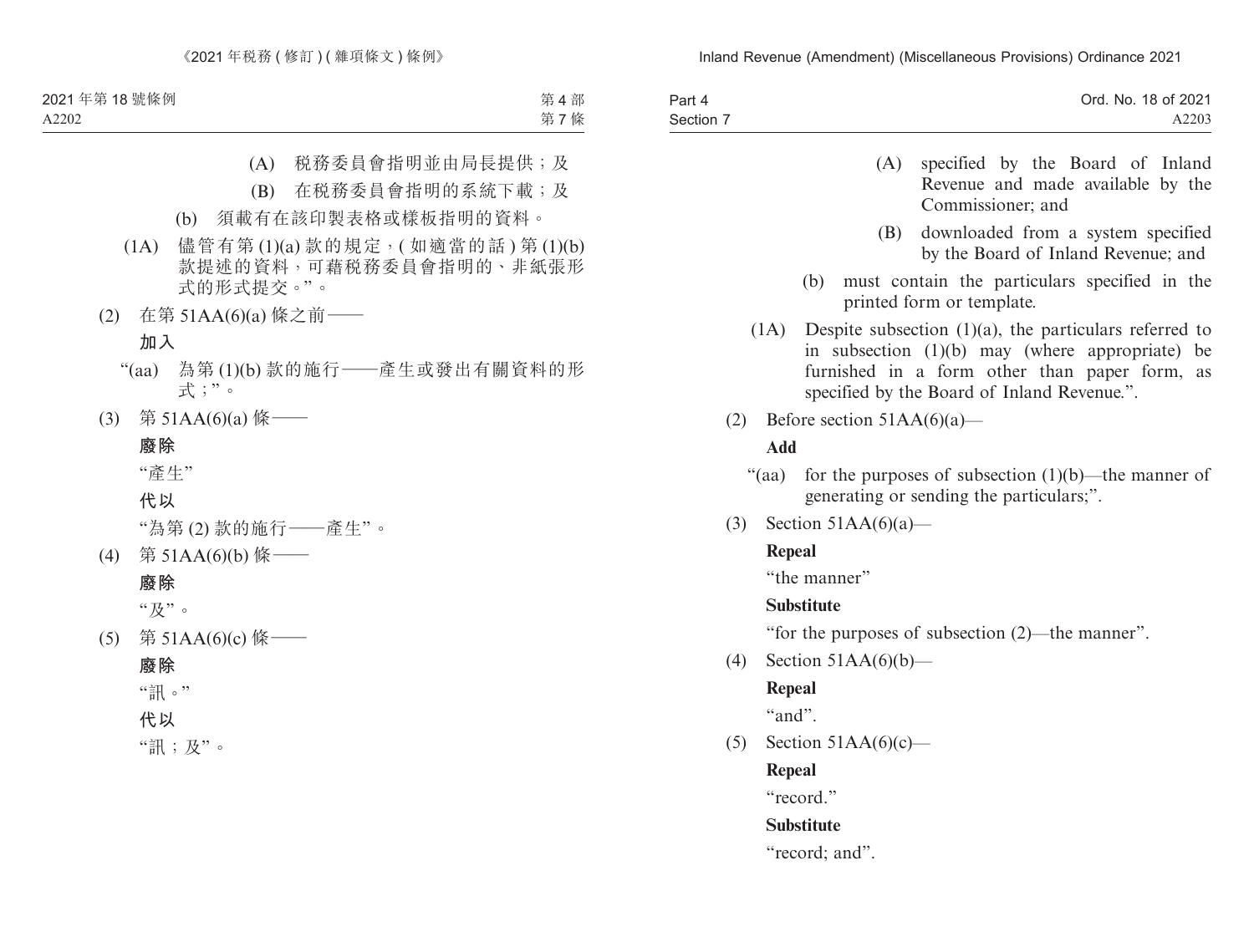| Part 4    | Ord. No. 18 of 2021 |
|-----------|---------------------|
| Section 8 | A2205               |

(6) After section  $51AA(6)(c)$ —

**Add**

"(d) any other matter relating to furnishing a return under this section.".

#### **8. Sections 51AAB, 51AAC and 51AAD added**

After section 51AA—

#### **Add**

### "**51AAB. Commissioner may require certain returns to be furnished in form of electronic record**

- (1) The Commissioner may, by notice published in the Gazette, require any class or description of persons to furnish a return required to be furnished under section 51(1) in the form of an electronic record.
- (2) The requirement relating to a return furnished in the form of an electronic record under section 51AA(2) also applies to a return furnished in the form of an electronic record under subsection (1).

### **51AAC. Return disregarded if requirement not complied with**

- (1) If an applicable requirement under section 51AA or 51AAB is not complied with in respect of a return, the Commissioner may disregard the return and treat it as not having been furnished for the purposes of section  $51(1)$ .
- (2) Despite subsection (1), the Commissioner may, either generally or in a particular case, accept a return furnished for the purposes of section 51(1).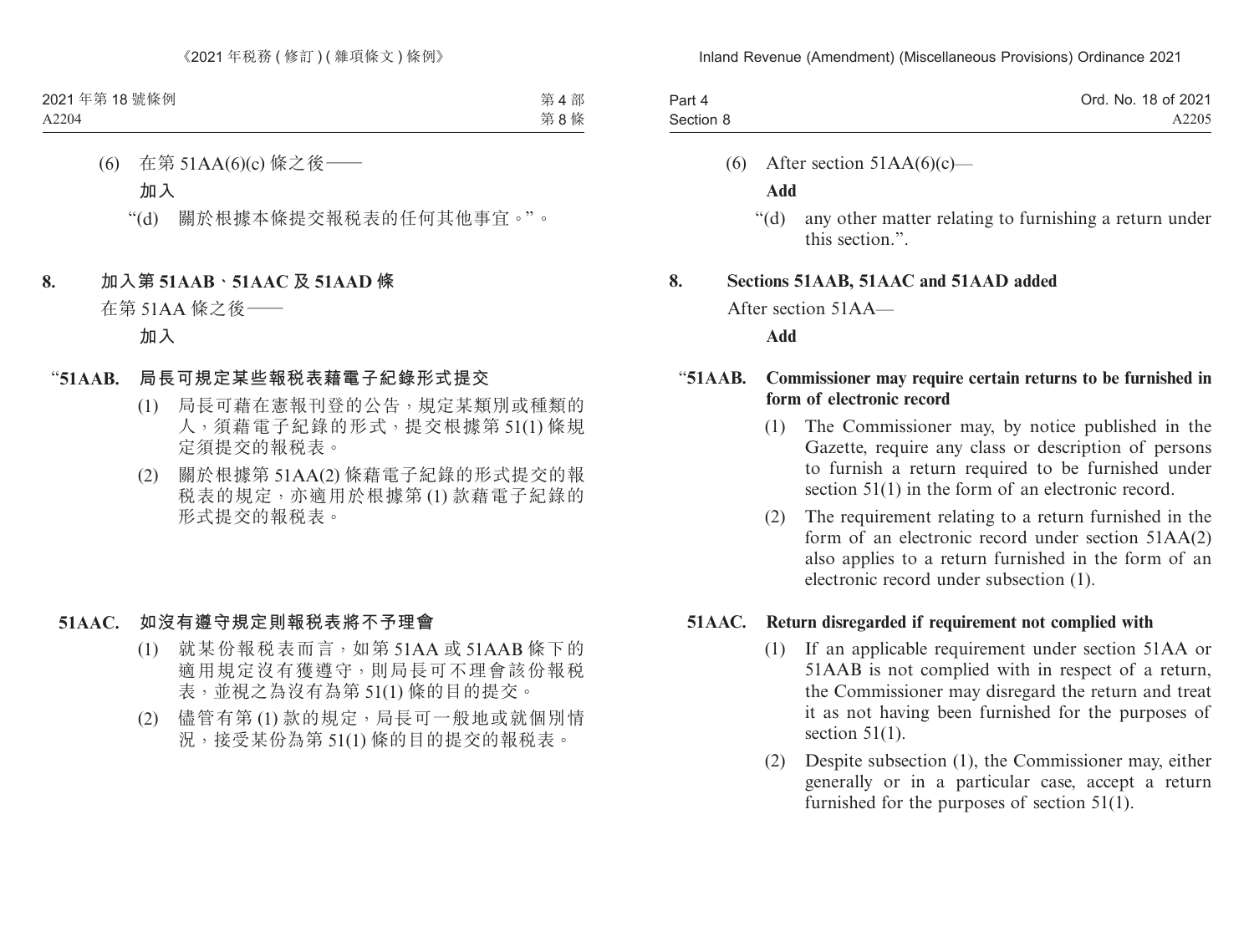| Part 4    | Ord. No. 18 of 2021 |
|-----------|---------------------|
| Section 8 | A2207               |

(3) The Commissioner may, by a means that the Commissioner considers appropriate, specify the circumstances or conditions under which a return is to be accepted under subsection (2).

#### **51AAD. Service provider to be engaged to furnish return**

- (1) A taxpayer may, in a case specified by the Commissioner, engage a service provider to furnish a return under section 51(1) for or on behalf of the taxpayer.
- (2) In furnishing the return, the service provider must comply with all the applicable requirements under sections 51AA and 51AAB.
- (3) Before the return is furnished to the Commissioner, the service provider must obtain a confirmation (in a form specified by the Commissioner) from the taxpayer stating that the information contained in the return is correct and complete to the best of the taxpayer's knowledge and belief.
- (4) The service provider must retain the confirmation for a period of not less than 7 years beginning on the date on which the return is furnished to the Commissioner.
- (5) To avoid doubt, despite the engagement of a service provider under subsection (1), the taxpayer is not relieved from the taxpayer's obligation under section 51(1).
- (6) For the purposes of subsection (1), a case to be specified by the Commissioner—
	- (a) must be specified by notice published in the Gazette; and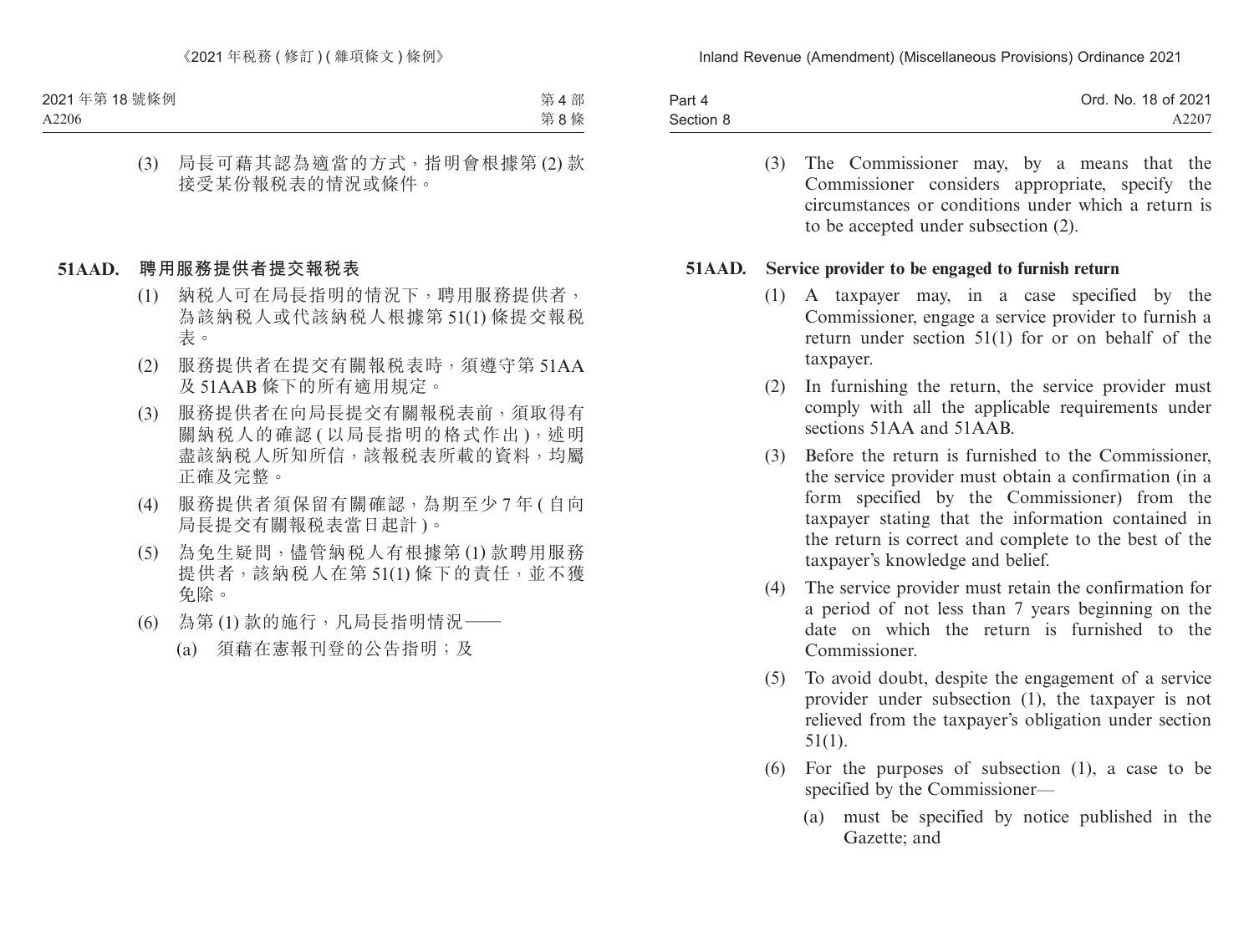| Part 4    | Ord. No. 18 of 2021 |
|-----------|---------------------|
| Section 9 | A2209               |

- (b) may be specified by reference to a class or description of persons or returns.
- (7) A notice under subsection (6) is not subsidiary legislation.
- (8) In this section—
- *service provider* (服務提供者) means a person engaged to carry out a taxpayer's obligation under section 51(1);
- *taxpayer* (納稅人) means a person who is under the obligation to furnish a return under section 51(1).".

### **9. Section 51A amended (power to require statement of assets and liabilities, etc.)**

After section 51A(1)—

**Add**

"(1A) For the purposes of subsection (1), engaging a service provider under section 51AAD(1) does not in itself constitute a reasonable excuse.".

### **10. Section 51B amended (power to issue search warrant)**

After section 51B(1)—

### **Add**

"( $1AAAA$ ) For the purposes of subsection  $(1)(a)$ , engaging a service provider under section 51AAD(1) does not in itself constitute a reasonable excuse."

### **11. Section 80 amended (penalties for failure to make returns, making incorrect returns, etc.)**

(1) Section 80(2)(a)—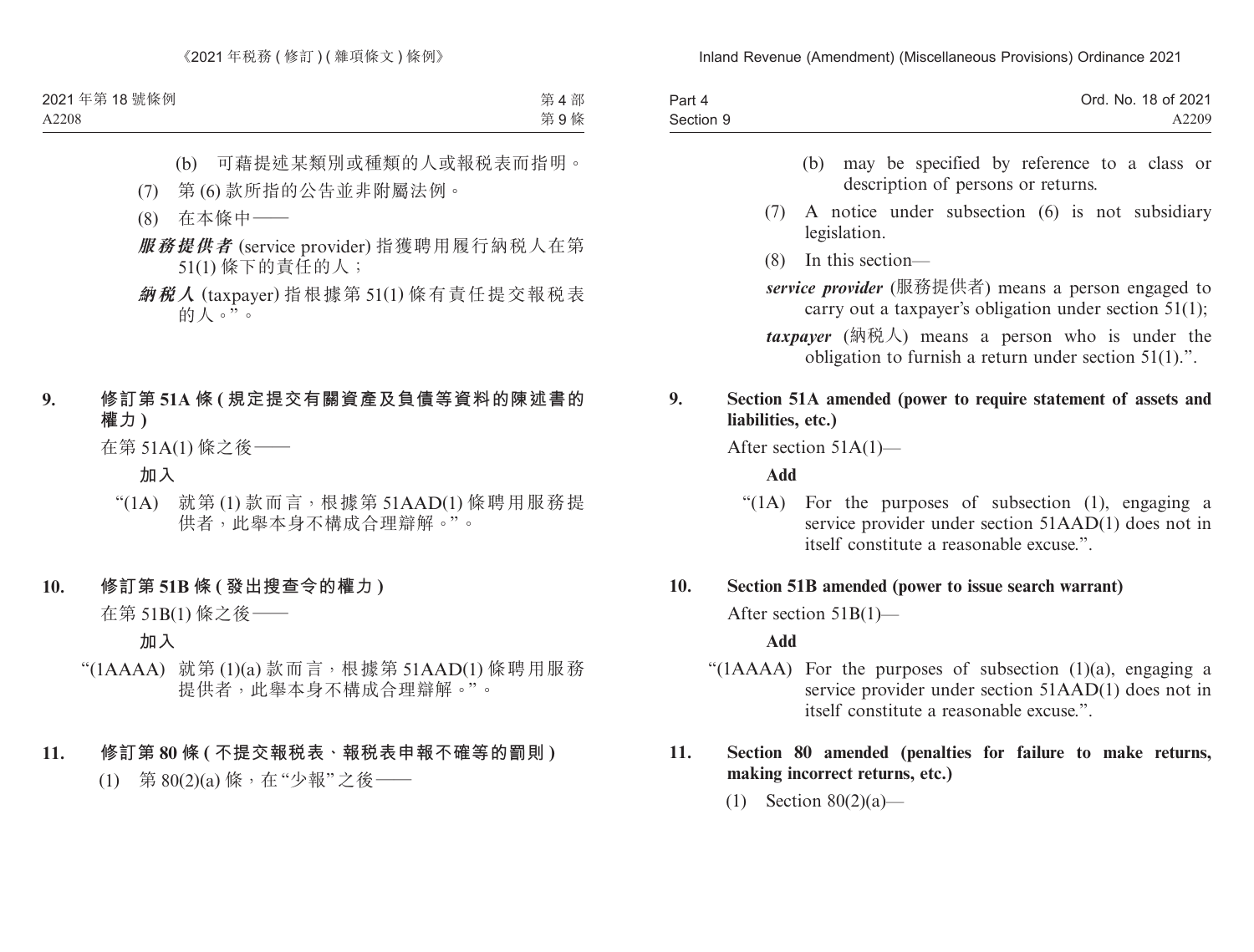| Part 4     | Ord. No. 18 of 2021 |
|------------|---------------------|
| Section 12 | A2211               |

#### **Repeal**

"makes an"

#### **Substitute**

"makes, or causes or allows to be made on the person's behalf, an".

(2) After section 80(2)—

#### **Add**

" $(2AA)$  For the purposes of subsection  $(2)(a)$ ,  $(b)$ ,  $(c)$  and  $(d)$ , engaging a service provider (as defined by section 51AAD(8)) under section 51AAD(1) does not in itself constitute a reasonable excuse."

#### **12. Sections 80K to 80N added**

After section 80J—

#### **Add**

### "**80K. Offences of service provider in relation to furnishing of returns under section 51(1)**

- (1) This section applies if a service provider is engaged by a taxpayer under section 51AAD(1) to furnish for or on behalf of the taxpayer a return required to be furnished under section 51(1).
- (2) The service provider commits an offence if the service provider, without reasonable excuse, fails to furnish the return for or on behalf of the taxpayer.
- (3) The service provider commits an offence if the service provider, without reasonable excuse, fails to comply with a requirement under section 51AAD(3) or (4).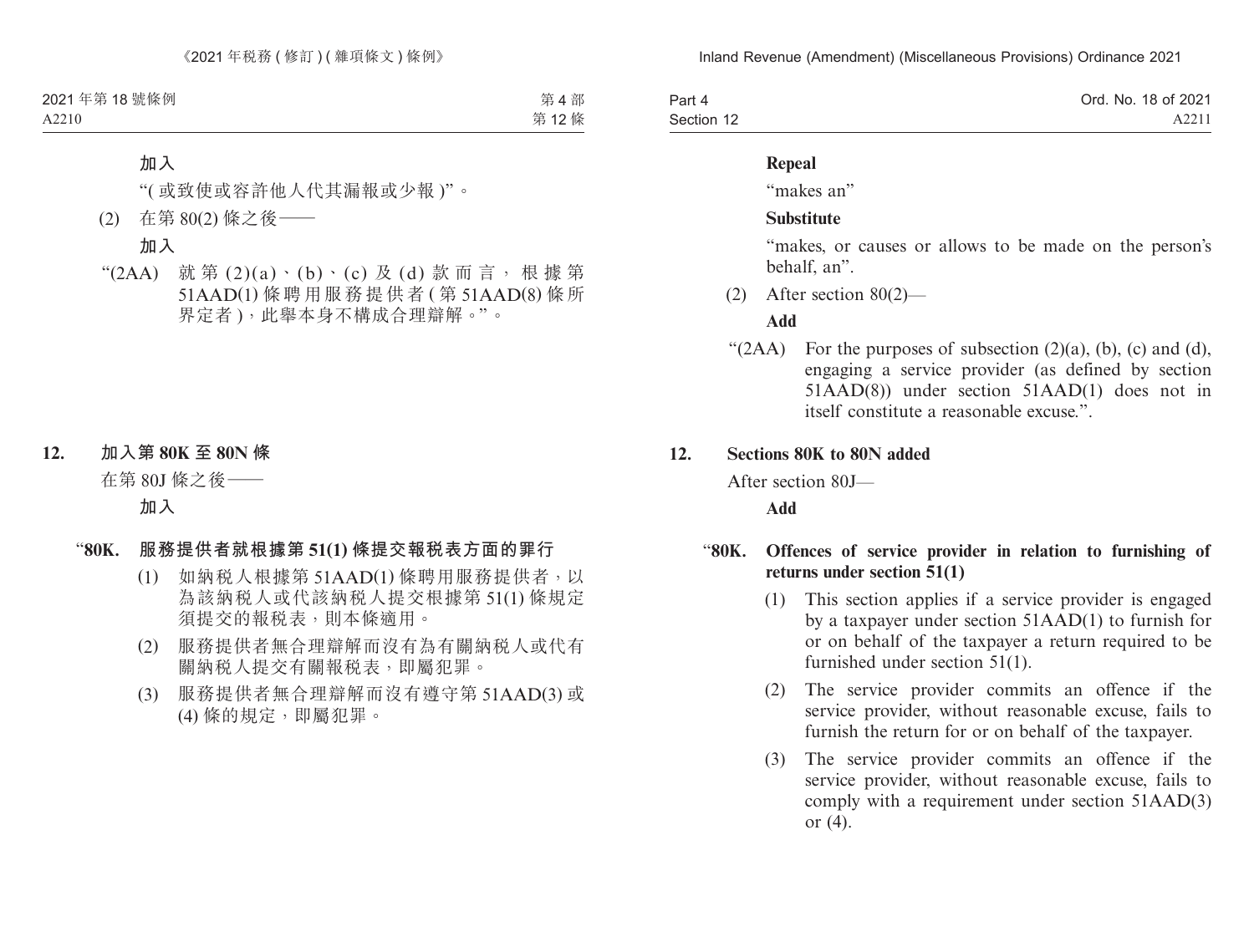| Part 4     | Ord. No. 18 of 2021 |
|------------|---------------------|
| Section 12 | A2213               |

- (4) The service provider commits an offence if, without reasonable excuse—
	- (a) the service provider furnishes the return for or on behalf of the taxpayer but not in accordance with the information provided, or instructions given, by the taxpayer to the service provider; and
	- (b) the return so furnished is incorrect in a material particular (whether or not because any information is omitted from the return).
- (5) A service provider who commits an offence under subsection  $(2)$ ,  $(3)$  or  $(4)$  is liable on conviction to a fine at level 3.
- (6) In this section—
- *service provider* (服務提供者) has the meaning given by section 51AAD(8);
- *(納税人) has the meaning given by section* 51AAD(8).

#### **80L. Court may order service providers to do certain acts**

- (1) The court may order a service provider (as defined by section 51AAD(8)) who commits an offence under section  $80K(2)$  or (3) to do, within the time specified in the order, the act that the service provider has failed to do.
- (2) A service provider who fails to comply with an order of the court under subsection (1) commits an offence and is liable on conviction to a fine at level 6.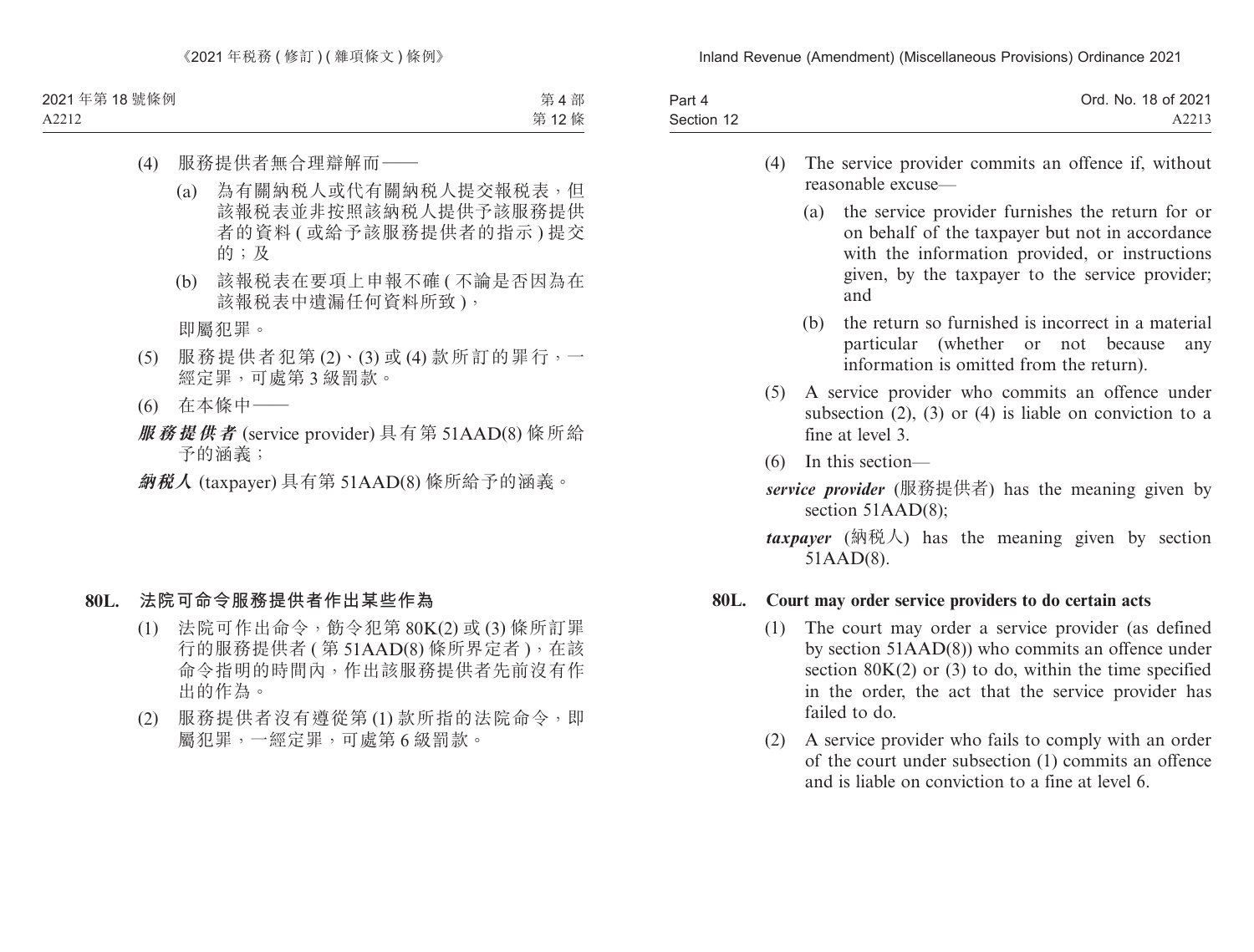| Part 4     | Ord. No. 18 of 2021 |
|------------|---------------------|
| Section 13 | A2215               |

#### **80M. Proceedings for offences relating to service providers**

Despite section 26 of the Magistrates Ordinance (Cap. 227), proceedings for an offence under section  $80K(2)$ , (3) or (4) may be brought within 6 years after the expiry of the year of assessment during which the offence was committed.

#### **80N. Commissioner may compound offences**

The Commissioner may—

- (a) compound an offence under section  $80K(2)$ , (3) or (4); and
- (b) before judgment, stay or compound any proceedings for the offence.".

### **13. Section 82A amended (additional tax in certain cases)**

(1) Section 82A(1)(a)—

### **Repeal**

"makes an"

### **Substitute**

"makes, or causes or allows to be made on the person's behalf, an".

(2) After section 82A(1)—

### **Add**

" $(1AA)$  For the purposes of subsection  $(1)(a)$ ,  $(b)$ ,  $(c)$  and  $(d)$ , engaging a service provider (as defined by section 51AAD(8)) under section 51AAD(1) does not in itself constitute a reasonable excuse.".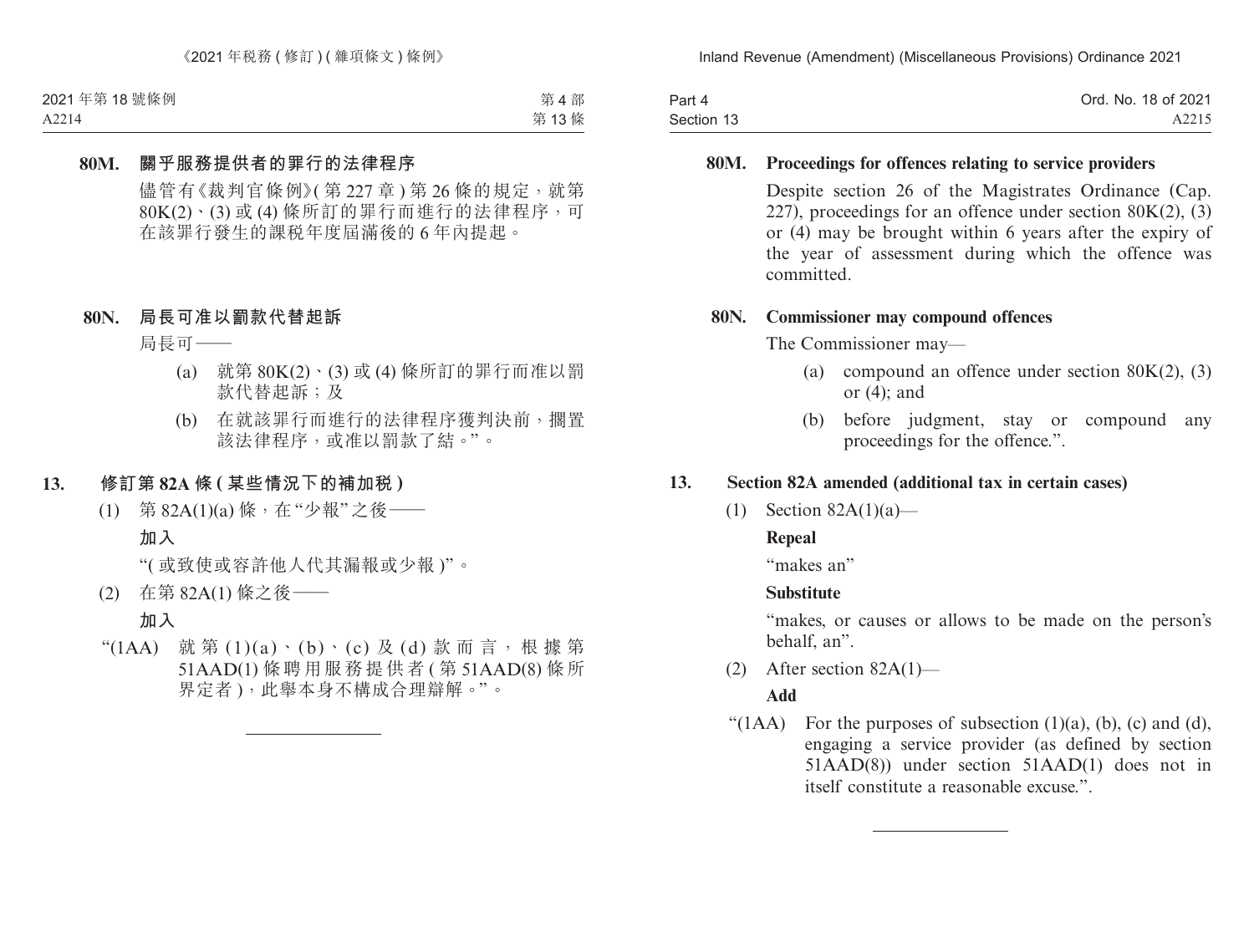Part 5 Section 14 Ord. No. 18 of 2021 A2217

## **Part 5**

# **Amendments relating to Deduction of Foreign Tax**

### **14. Section 16 amended (ascertainment of chargeable profits)**

(1) Section 16(1)(c)—

### **Repeal**

"elsewhere, whether by deduction or otherwise,"

### **Substitute**

"in a territory outside Hong Kong (whether by deduction or otherwise)".

(2) Section  $16(1)(c)$ —

### **Repeal**

"(i), (k), (l) or  $(la)$ "

### **Substitute**

"(ib), (j), (k), (l), (la) or (lb)".

(3) After section  $16(1)(c)$ —

### **Add**

- "(ca) subject to subsection (2J) and section 50AA, specified tax that is proved to the satisfaction of the Commissioner to have been paid in a territory outside Hong Kong (whether by deduction or otherwise) by any person who carries on a trade, profession or business in Hong Kong during the basis period for the year of assessment in respect of profits chargeable to tax under this Part;".
- (4) Section 16—

**Repeal subsection (2J) Substitute**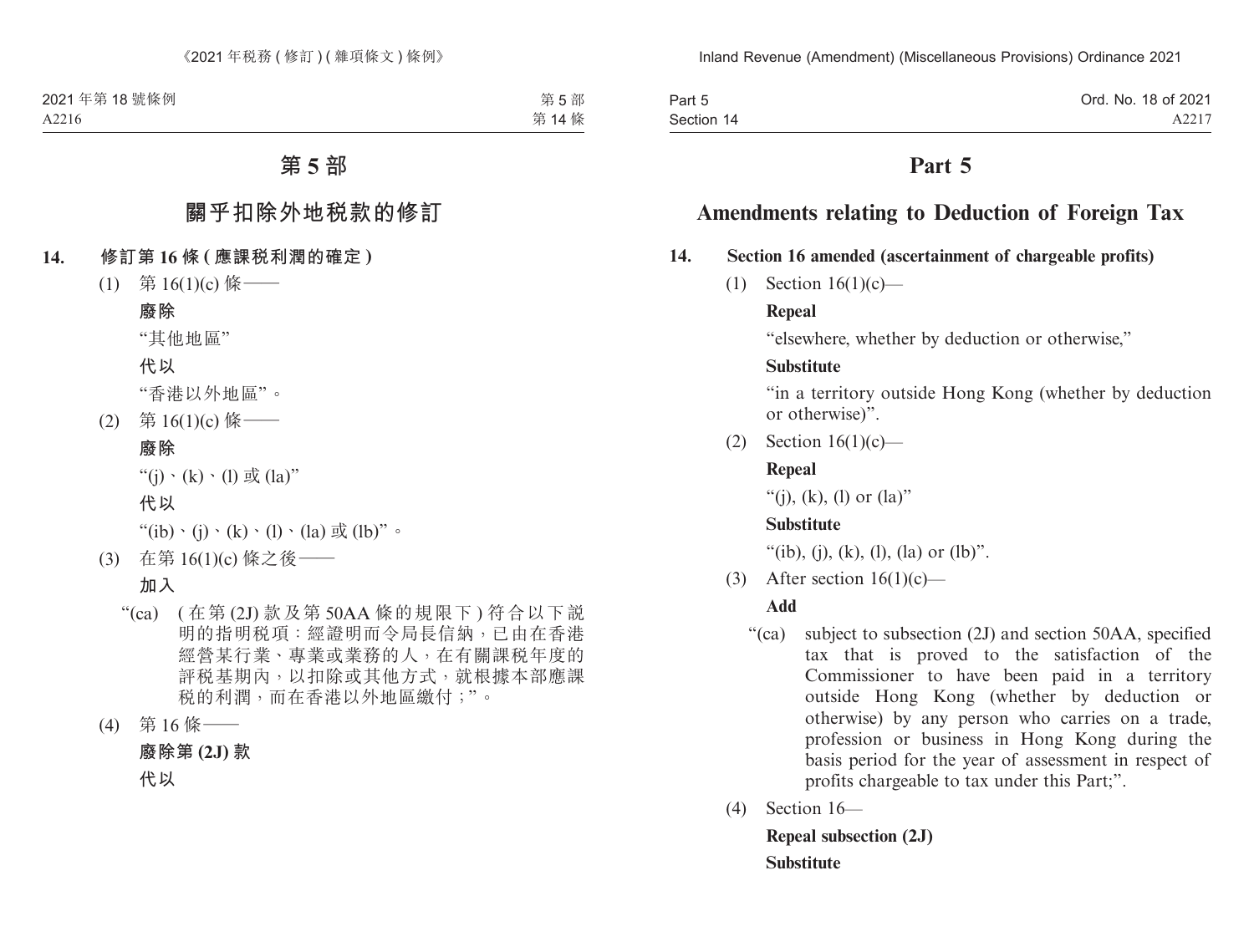| Part 5     | Ord. No. 18 of 2021 |
|------------|---------------------|
| Section 14 | A2219               |

- " $(2J)$  Subsection  $(1)(c)$  and  $(ca)$  does not apply in relation to any tax paid in a DTA territory (as defined by section 48A) by a Hong Kong resident person (as defined by that section) in respect of the profits referred to in that subsection."
- (5) Section 16(3), English text, definition of *relative*—

### **Repeal the full stop Substitute a semicolon.**

(6) Section 16(3)—

## **Add in alphabetical order**

"*specified tax* (指明稅項) means tax imposed by a territory outside Hong Kong on a person that is—

- (a) of substantially the same nature as tax imposed on the person under this Part;
- (b) charged on a certain percentage of income received or receivable by the person from that territory without deduction for the outgoings and expenses (whether or not they were incurred in the production of the relevant income) when computing the amount of tax charged to the person in that territory; and
- (c) not in respect of profits of the person chargeable to tax because of section 15(1)(f), (g), (i), (ia), (ib), (i), (k), (l), (la) or (lb).".
- (7) After section 16(5B)—

### **Add**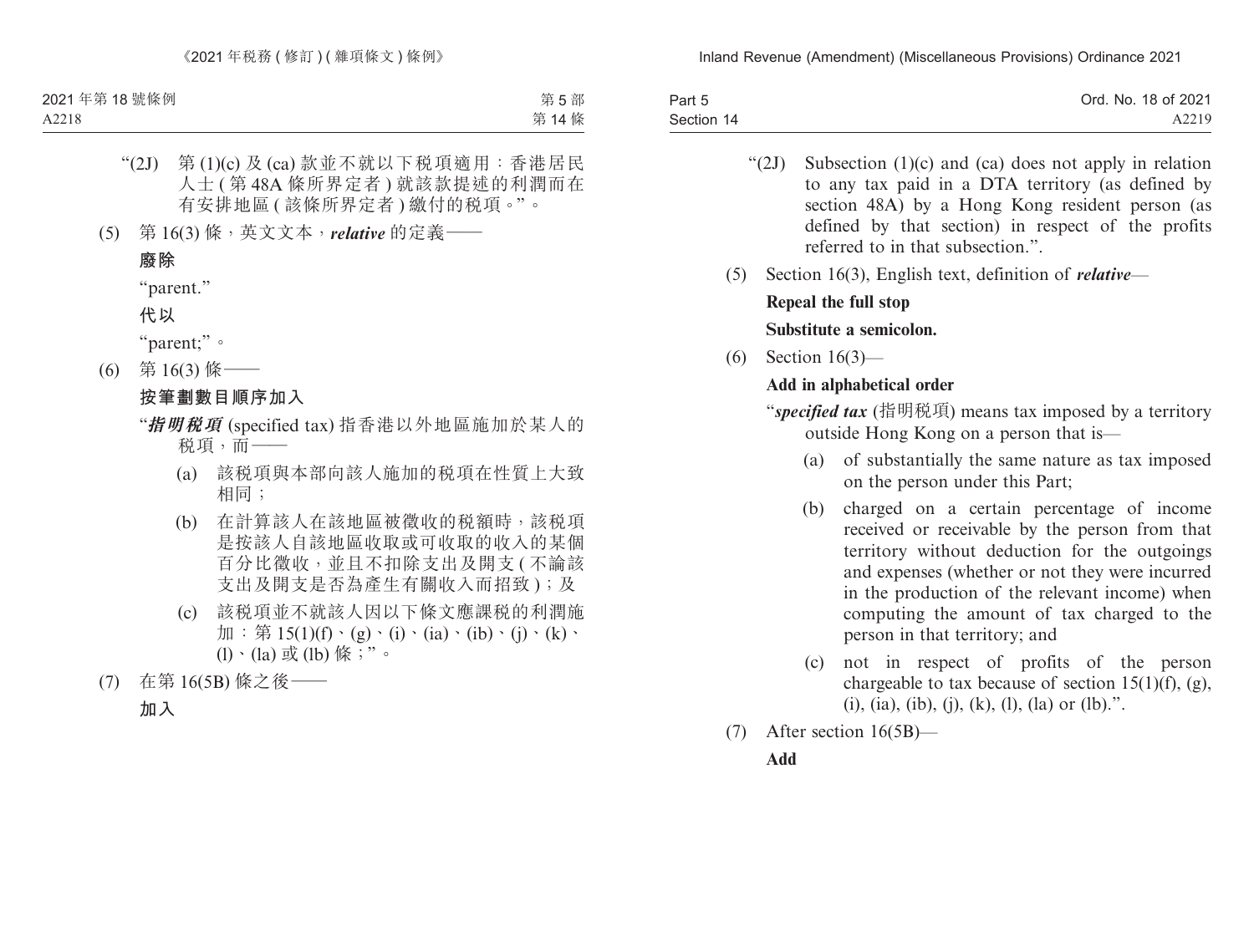| Part 5     | Ord. No. 18 of 2021 |
|------------|---------------------|
| Section 15 | A2221               |

"(5C) The amendments made to this section by the Inland Revenue (Amendment) (Miscellaneous Provisions) Ordinance 2021 (18 of 2021) apply only in relation to a year of assessment beginning on or after 1 April  $2021$  ".

### **15. Section 50AA amended (general provisions on relief from double taxation)**

(1) Section 50AA(1)—

## **Repeal**

everything before "is entitled"

## **Substitute**

- "(1) This section applies if, in respect of tax (*foreign tax*) on any income, profits or gains (*relevant income*) payable in a territory from where the relevant income was received or receivable by a person (*source jurisdiction*), the person".
- (2) Section  $50AA(1)(b)$ —

## **Repeal**

" $16(1)(c)$ "

## **Substitute**

" $16(1)(c)$  or  $(ca)$ ".

(3) Section 50AA(2)—

# **Repeal**

"The amount"

## **Substitute**

"Subject to subsection (2A), the amount".

- (4) After section 50AA(2)—
	- **Add**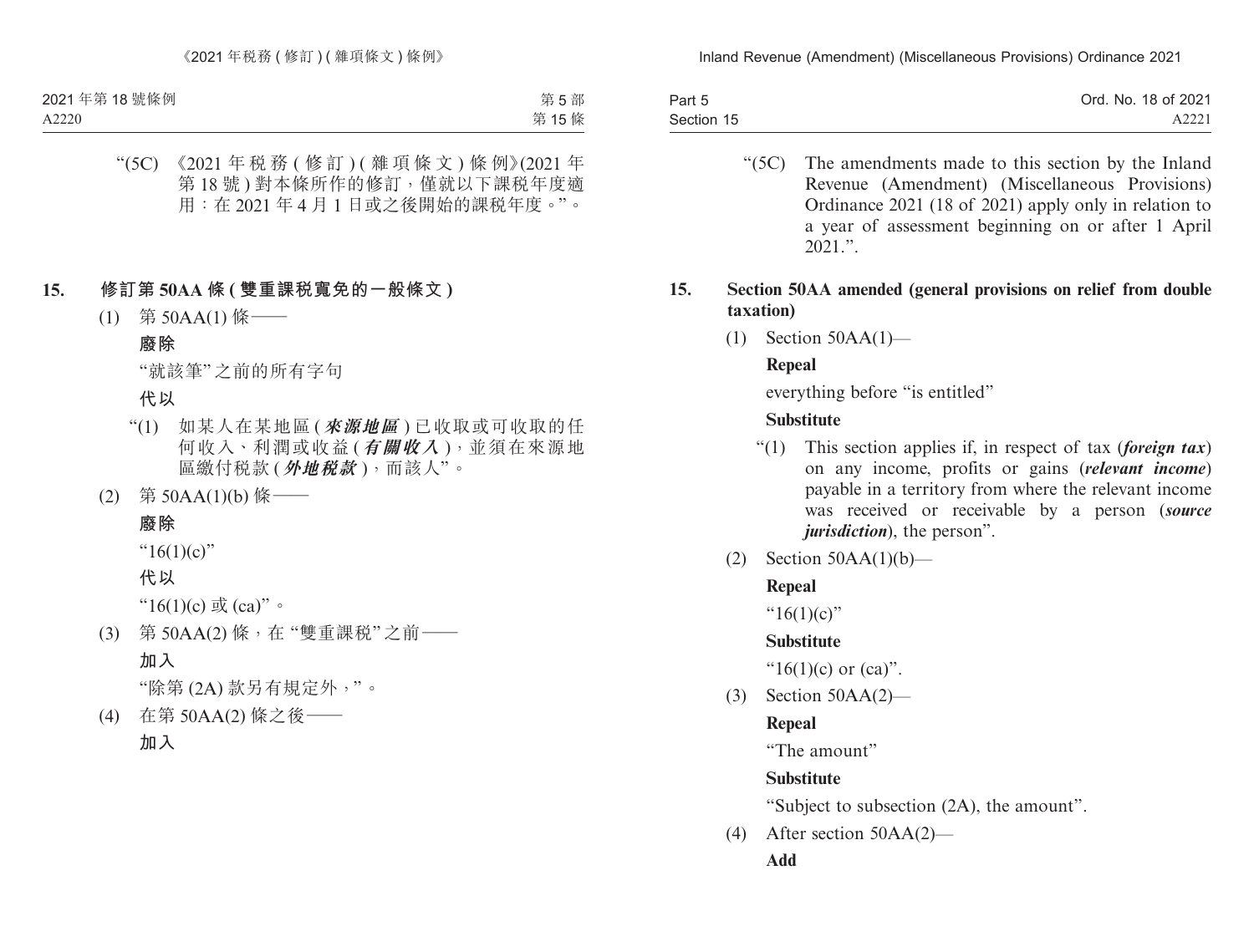| Part 5     | Ord. No. 18 of 2021 |
|------------|---------------------|
| Section 15 | A2223               |

" $(2A)$  In relation to relief under section 16(1)(c) and (ca), if the foreign tax is paid by a person who is not a Hong Kong resident person, the amount of any relief from double taxation granted must not exceed the difference between the following amounts—

- (a) the amount of tax paid in the source jurisdiction had all foreign tax minimization steps been taken in the source jurisdiction;
- (b) the amount of foreign tax paid for which the person is entitled to utilize for claiming relief (whether by deduction or otherwise) in the territory of which the person is a resident person (*jurisdiction of residence*) had all foreign tax minimization steps been taken in the jurisdiction of residence.".
- (5) Section 50AA(3)—

## **Repeal**

"subsection (2)"

## **Substitute**

"subsections  $(2)$  and  $(2A)(a)$ ".

(6) Section  $50AA(3)(a)$ —

## **Repeal**

"foreign territory" (wherever appearing)

## **Substitute**

"source jurisdiction".

(7) After section 50AA(3)—

**Add**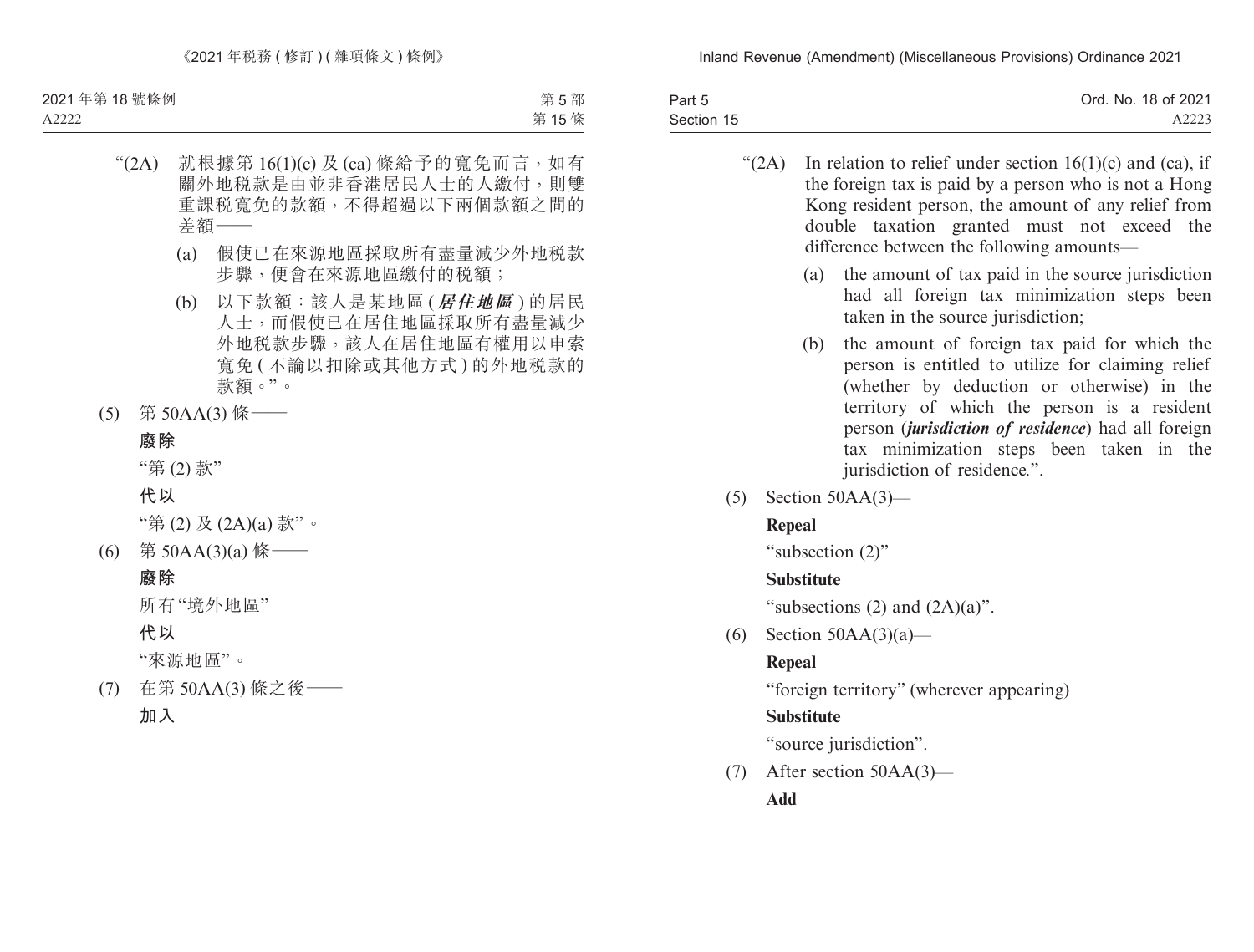| Part 5     | Ord. No. 18 of 2021 |
|------------|---------------------|
| Section 15 | A2225               |

- " $(3A)$  For the purposes of subsection  $(2A)(b)$ 
	- (a) all foreign tax minimization steps are taken only if all reasonable steps are taken under—
		- (i) the laws of the jurisdiction of residence;
		- (ii) the arrangements made between the jurisdiction of residence and the source jurisdiction with a view to affording relief from double taxation (if any); and
		- (iii) the double taxation arrangements made with the jurisdiction of residence (if any),

to minimize the amount of tax payable in the jurisdiction of residence; and

- (b) the reasonable steps mentioned in paragraph (a) include—
	- (i) claiming, or otherwise securing the benefit of, relief, deductions, reductions or allowances; and
	- (ii) making elections for tax purposes.".
- (8) Section 50AA(4)—

#### **Repeal**

" $(2)$  and  $(3)$ "

#### **Substitute**

- "(2), (2A), (3) and  $(3A)$ ".
- (9) Section 50AA(5)(b)—

#### **Repeal**

"foreign territory"

### **Substitute**

"source jurisdiction".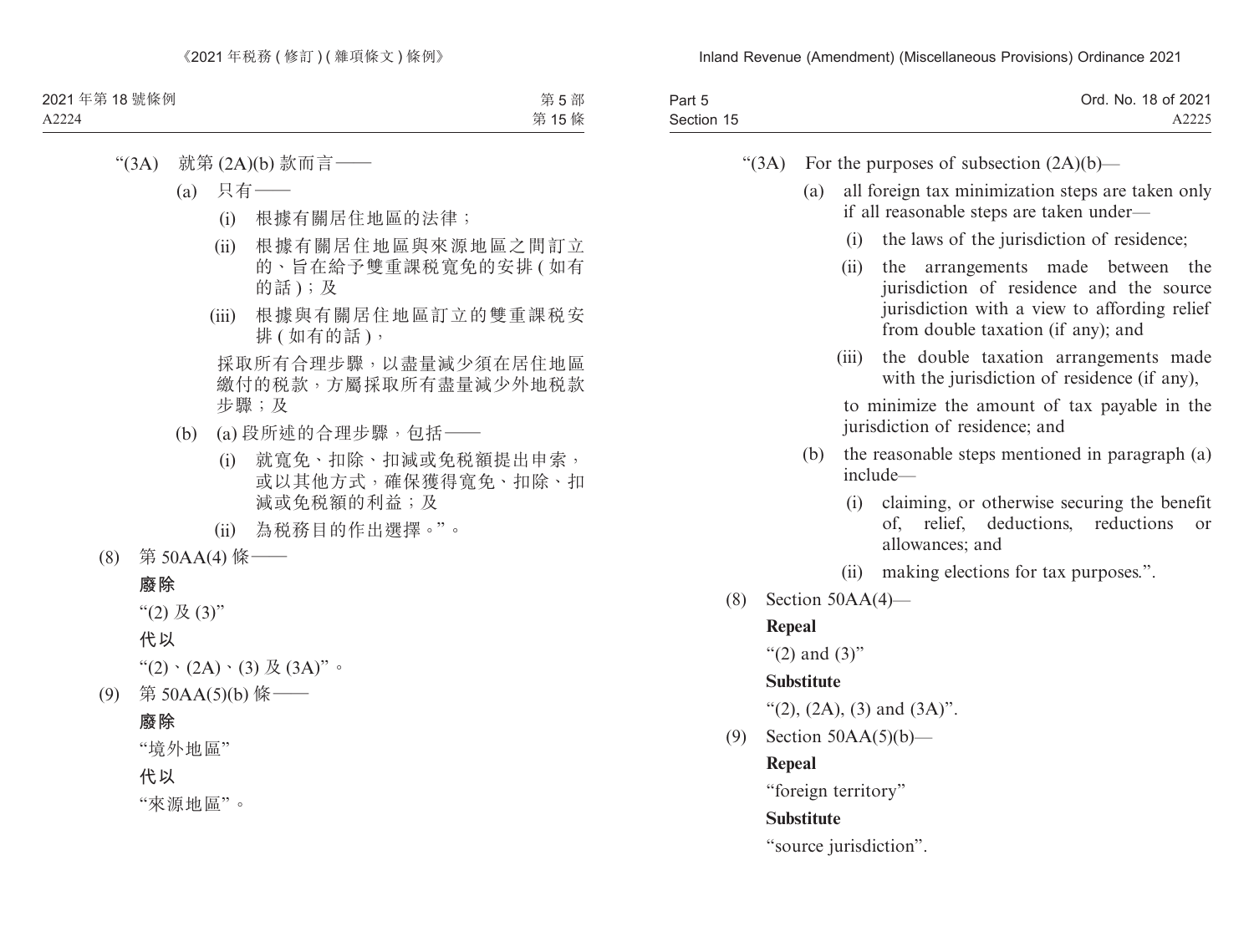| Part 5     | Ord. No. 18 of 2021 |
|------------|---------------------|
| Section 15 | A2227               |

(10) Section  $50AA(6)(a)$ —

**Repeal**

"foreign territory"

### **Substitute**

"source jurisdiction".

(11) After section 50AA(6)—

### **Add**

"(7) The amendments made to this section by the Inland Revenue (Amendment) (Miscellaneous Provisions) Ordinance 2021 (18 of 2021) apply only in relation to a year of assessment beginning on or after 1 April  $2021$ .".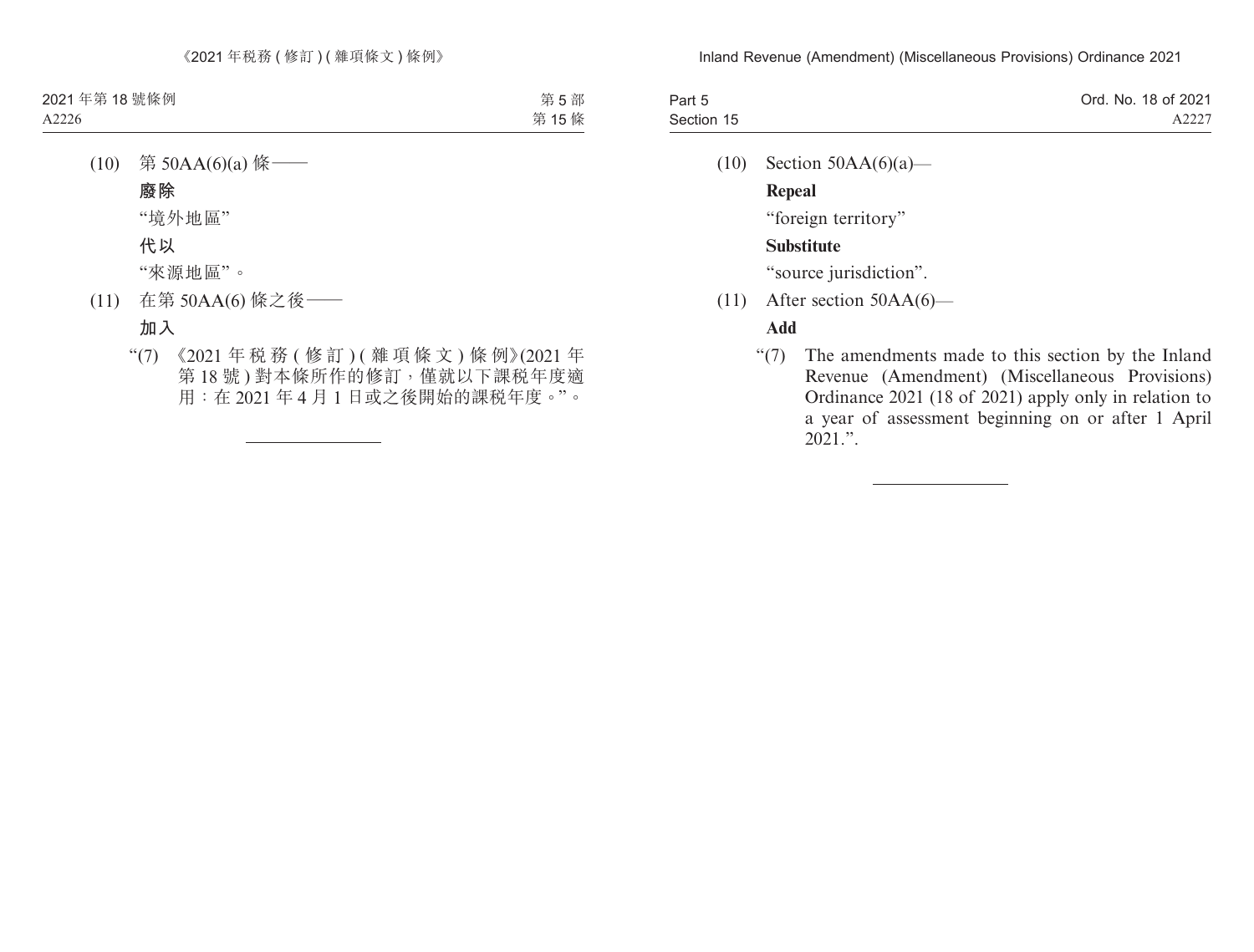| Part 6     | Ord. No. 18 of 2021 |
|------------|---------------------|
| Section 16 | A2229               |

## **Part 6**

## **Related Amendments**

**16. Section 38 amended (balancing allowances and charges, machinery or plant)**

Section 38(5)—

### **Repeal paragraphs (a) and (b)**

#### **Substitute**

- "(a) the amount of any initial allowance made to—
	- (i) the person; or
	- (ii) if the person is the successor under section 37(4)—the person and that other person referred to in that section,

in respect of the expenditure in question;

- (b) the amount of any annual allowance made to—
	- (i) the person; or
	- (ii) if the person is the successor under section 37(4)—the person and that other person referred to in that section,

in respect of the expenditure in question, including any allowance computed under paragraph (b) of the proviso to section 37(2) at a rate higher than that prescribed by the Board of Inland Revenue.".

### **17. Section 39D amended (balancing allowances and charges under the pooling system)**

(1) Section 39D(7)(b)—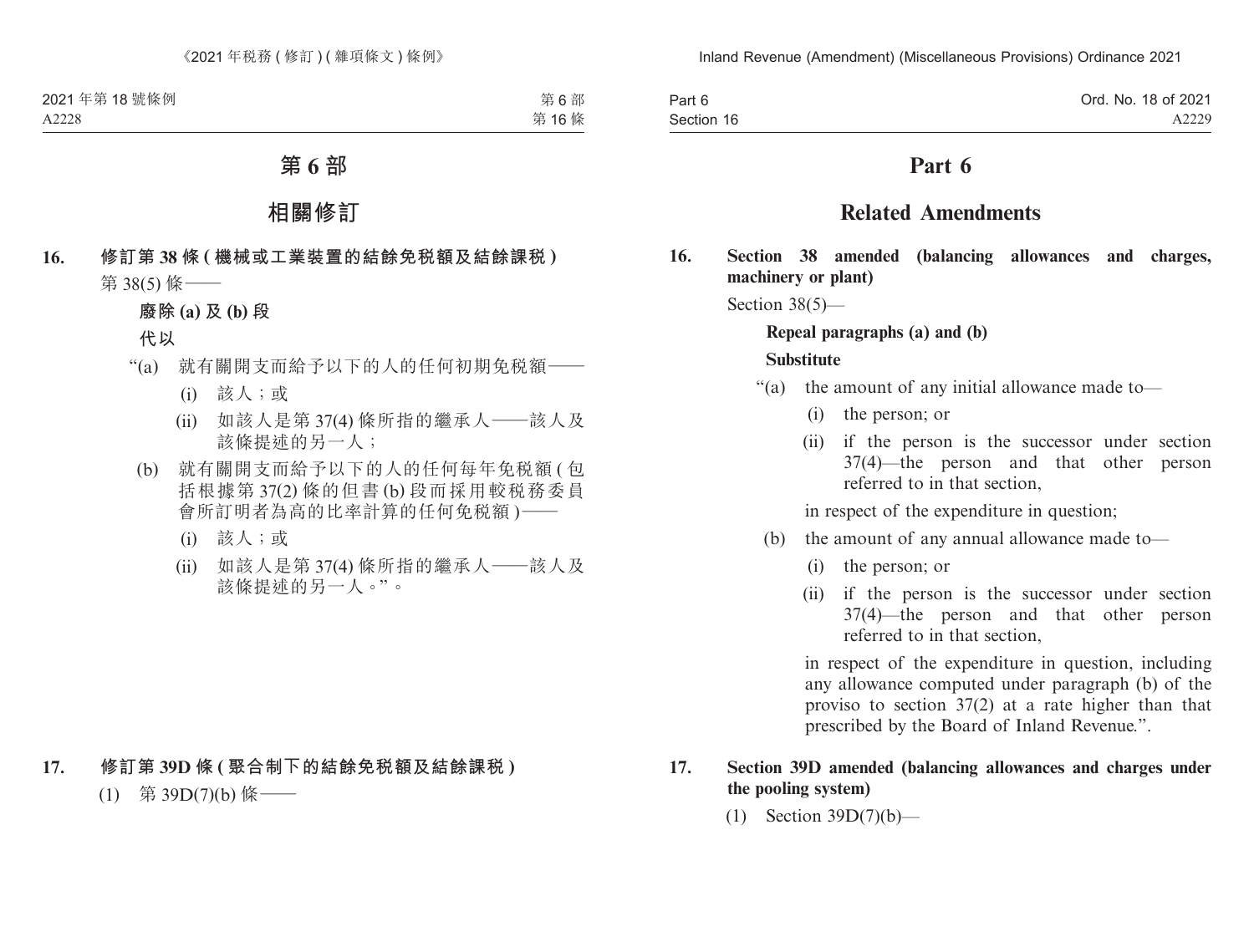| Part 6     | Ord. No. 18 of 2021 |
|------------|---------------------|
| Section 18 | A2231               |

#### **Repeal**

 $\lq\lq$ ; or"

### **Substitute a semicolon.**

(2) After section  $39D(7)(b)$ —

### **Add**

- "(ba) in a case where section 39B(7) applies, the aggregate capital expenditure incurred by that other person referred to in that section on the provision of the machinery or plant for the purposes of producing profits chargeable to tax under Part 4; or".
- **18. Section 80 amended (penalties for failure to make returns, making incorrect returns, etc.)**
	- (1) Section 80(2)(d)— **Repeal**

"or  $(2A)$ ".

(2) Section 80(2A)— **Repeal** "or  $(2A)$ ".

### **19. Section 82A amended (additional tax in certain cases)**

(1) Section 82A(1)(d)—

**Repeal**

"or  $(2A)$ ".

(2) Section  $82A(4)(a)(i)(A)$ —

**Repeal**

"or  $(2A)$ ".